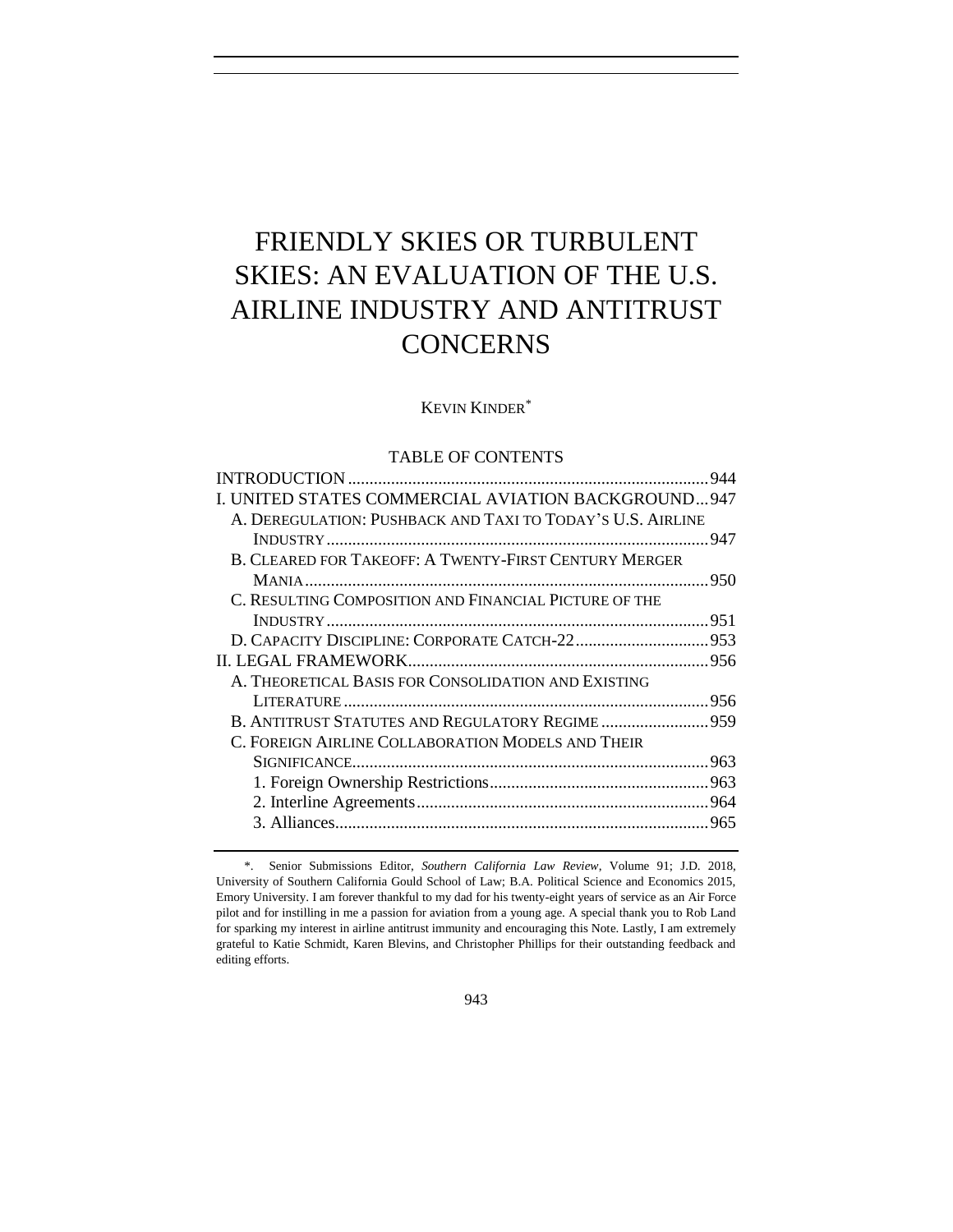| SOUTHERN CALIFORNIA LAW REVIEW<br>944                        | <b>IVol. 91:943</b> |  |
|--------------------------------------------------------------|---------------------|--|
|                                                              |                     |  |
|                                                              |                     |  |
|                                                              |                     |  |
|                                                              |                     |  |
|                                                              |                     |  |
| III. STRIKING THE RIGHT LEVEL AND MANNER OF ANTITRUST        |                     |  |
|                                                              |                     |  |
| A. CONSTRAIN THE "PUBLIC INTEREST" AND EMPHASIZE             |                     |  |
|                                                              |                     |  |
| B. PERIODIC REVIEWS OF IMMUNIZED ALLIANCES THAT MINIMIZE THE |                     |  |
|                                                              |                     |  |
| C. INCREASE DOJ INVOLVEMENT IN ATI COMPETITIVE ANALYSIS  981 |                     |  |
| D. KNOCK DOWN BARRIERS TO ENTRY, WHILE RESPECTING THE        |                     |  |
| TENETS OF DEREGULATION AND FREE COMPETITION 983              |                     |  |
|                                                              |                     |  |

#### <span id="page-1-2"></span>INTRODUCTION

<span id="page-1-0"></span>Chances are any evening news coverage lately about the commercial airline industry in the United States was not positive. Indeed, 2017 was not a banner year for U.S. airlines on the public perception front, with numerous videos showcasing conflicts between airlines and passengers. No incident garnered the attention and ubiquitous condemnation from the public better than the violent removal of Dr. David Dao from United Express Flight 3411.<sup>1</sup> Videos of a bloodied Dr. Dao being dragged down the aisle like a rag doll as he cried for help and fellow passengers gasped in horror saturated news networks for weeks.

While United Airlines takes the cake for most viral incident of 2017, it was certainly not the only airline to face negative publicity. The NAACP "warned African Americans that flying on American Airlines could subject them to disrespectful, discriminatory or unsafe conditions" after "a pattern of 'disturbing incidents.'" <sup>2</sup> Delta Airlines faced a spring break fiasco after severe weather hit Atlanta and forced more than 3,500 flight cancellations over five days; the incident highlighted systemic flaws in Delta's operations and ability to recover.<sup>3</sup> An electrical fire at the Atlanta airport in December

<span id="page-1-1"></span><sup>1.</sup> Michael Goldstein, *Biggest Travel Story of 2017: The Bumping and Beating of Dr. David Dao*, FORBES (Dec. 20, 2017, 9:13 PM), https://www.forbes.com/sites/michaelgoldstein/2017/12/20/biggesttravel-story-of-2017-the-bumping-and-beating-of-doctor-david-dao/#b43cd2cf61fc.

<sup>2.</sup> Hugo Martin & Joseph Serna, *Passenger Mix-Up on Flight to Japan Caps a Year of Airline Foul-Ups*, L.A. TIMES (Dec. 27, 2017, 4:50 PM), http://lat.ms/2Fkp01C.

<sup>3.</sup> Jon Ostrower, *Delta's Meltdown: What Went Wrong*, CNN (Apr. 10, 2017, 5:51 PM),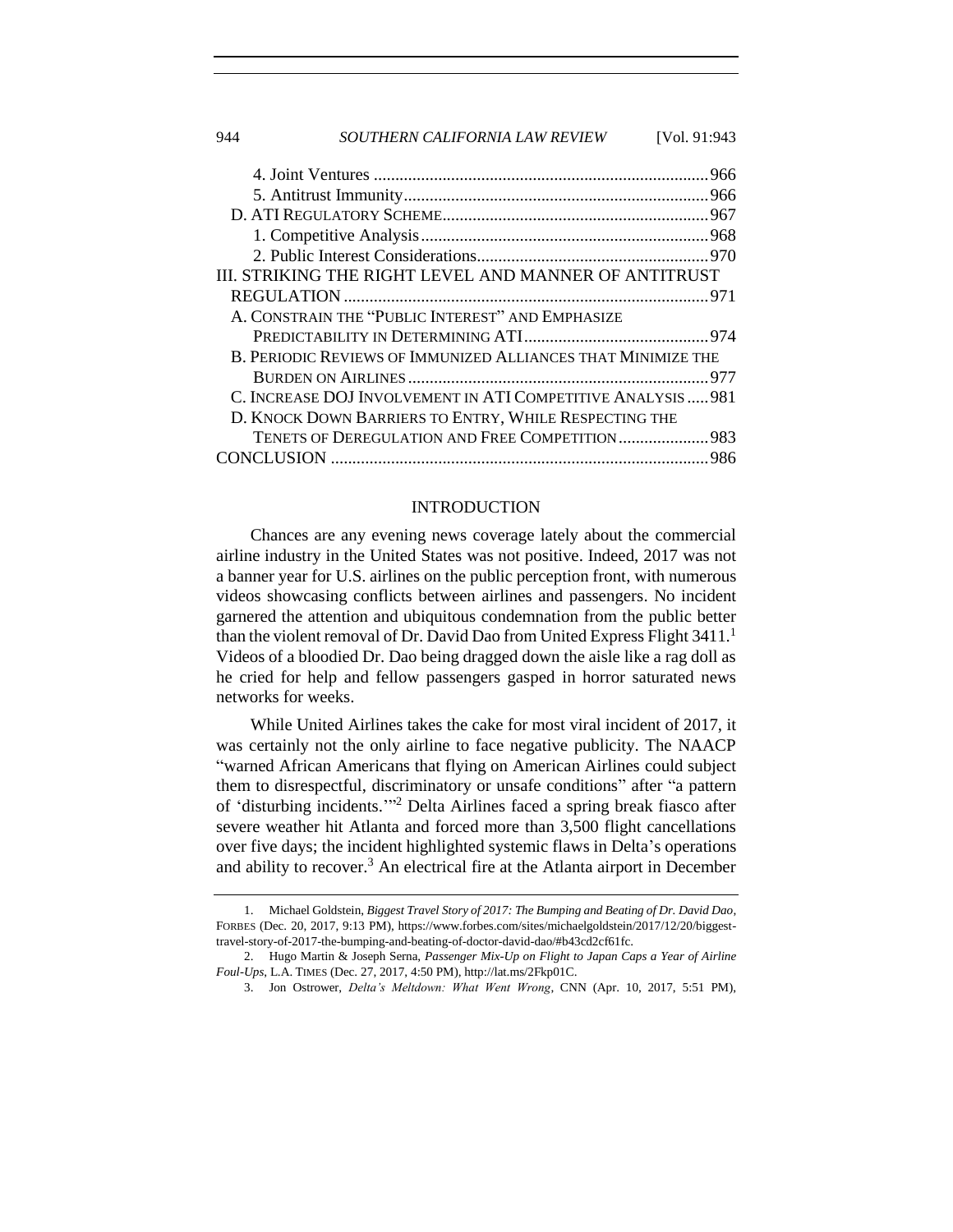again tested Delta's preparedness in flight operations, luggage handling, passenger accommodations, and so forth as it was forced to cancel 1,400 flights.<sup>4</sup>

Notable incidents were not confined to legacy airlines. Shortly after the Dr. Dao incident, low-cost carrier ("LCC") Southwest Airlines had police forcibly remove a passenger after she complained of allergies to dogs in the cabin.<sup>5</sup> JetBlue Airways' "cakegate" incident drew headlines after a family was removed from a flight after a dispute over where to store their child's birthday cake.<sup>6</sup> Alaska Airlines suffered a slew of cancellations after falling behind on hiring and training for a new aircraft in its fleet.<sup>7</sup> A Spirit Airlines pilot union dispute led to more than 300 flight cancellations and a violent brawl at the Fort Lauderdale Airport between customers and employees.<sup>8</sup> Ultra-low cost carriers ("ULCC") Spirit, Frontier, and Allegiant occupied three of the four worst rankings in the American Customer Satisfaction Index.<sup>9</sup>

A common theme—one that is likely here to stay—in the above incidents is the presence of social media, with its ability to amplify incidents by transmitting news and images in real time. On any flight with the faintest whiff of an issue brewing there might suddenly be 200 aspiring Steven Spielberg's armed with camera phones ready to catch the next viral incident. News media outlets often compound the issues by running passengersubmitted content that only captures a snippet of the incident and failing to confirm facts. Facts, unfortunately, often take a back seat to the race to be first. For instance, the Dr. Dao incident did not actually involve any United Airlines employees as it occurred on a contracted United Express carrier, Republic Airline, and the forceful escalation was initiated by Chicago Department of Aviation officers.<sup>10</sup> Yet United Airlines was the focus of the

http://cnnmon.ie/2oEJrwy. *See also* Scott McCartney, *The Best and Worst U.S. Airlines of 2017*, WALL ST. J. (Jan. 10, 2018, 9:33 AM), http://on.wsj.com/2FQLuoL (reporting overloaded telephone lines prevented Delta pilots and flight attendants from calling in for new assignments).

<sup>4.</sup> Bart Jansen, *Delta: Atlanta Airport Power Outage Cost \$25M to \$50M in Income*, USATODAY (Jan. 3, 2018, 11:49 AM), https://usat.ly/2tcSUQN.

<sup>5.</sup> David Koenig, *Police Drag Woman Off Southwest Airlines Flight*, CHI. TRIB. (Sept. 28, 2017, 3:00 AM), http://trib.in/2Fbmr2E.

<sup>6.</sup> Amy B. Wang, *Passenger Says JetBlue Booted His Family from Flight Over a Birthday Cake*, WASH. POST (May 14, 2017), http://wapo.st/2FiEbZo.

<sup>7.</sup> McCartney, *supra* note [3](#page-1-1) (noting that most of the operational shorthandedness was with Alaska's subsidiary, Horizon Air).

<sup>8.</sup> Amy B. Wang & Luz Lazo, *Federal Court Orders Spirit Pilots Back to Work After Chaos at Fort Lauderdale Airport*, WASH. POST (May 9, 2017), http://wapo.st/2oF3DhQ.

<sup>9.</sup> Kathryn Vasel, *America's Least Favorite Airline (Hint: It's Not United)*, CNN (Apr. 25, 2017, 12:13 PM), http://cnnmon.ie/2FclbMY.

<sup>10.</sup> Benjamin Zhang, *'Infuriated' United Pilots Union Slams Cops for Forcibly Dragging*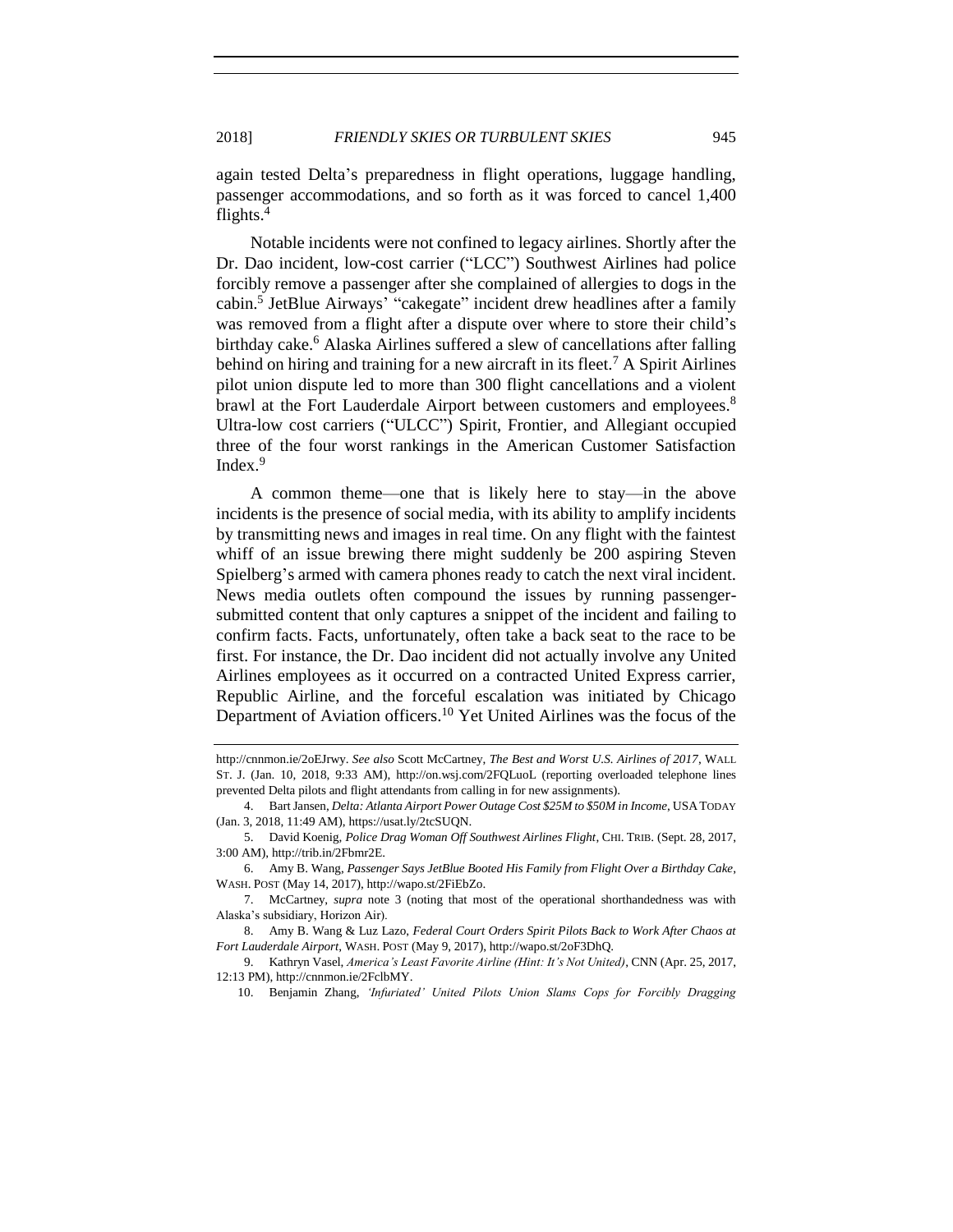<span id="page-3-0"></span>pervasive news coverage and became the public villain. United did not help itself by borrowing from the "What-Not-to-Do-in-a-Corporate-Crisis" playbook and issued a defensive, non-apologetic statement that effectively blamed "re-accommodat[ing]" Dr. Dao because of his "disruptive" and "belligerent" behavior.<sup>11</sup> After the public firestorm, congressional inquiries, and sinking share prices, United's CEO, Oscar Munoz, put out a revised statement<sup>12</sup> and began a TV apology circuit. But, by the time Mr. Munoz sat down on Good Morning America, <sup>13</sup> it was too late. United was the clear public villain, representing everything wrong with air travel.

The public discord is understandable. To many, Dr. Dao's treatment struck a nerve and perfectly epitomized the shortcomings of all U.S. passenger airlines.<sup>14</sup> Flying has become increasingly unpleasant for those unable or unwilling to fly in premium cabins. Passengers feel more like cattle in a metal tube squeezed into shrinking seats on crowded flights where airlines nickel and dime every conceivable charge. An oft-cited statistic is that, following a slew of mergers, the four largest airlines now control over  $80\%$  of the U.S. domestic air transportation market.<sup>15</sup> This consolidation is viewed as the engine behind the industry's newfound ability to turn profits at passengers' expense.<sup>16</sup> While including a catchy number without context or deeper analysis is effective in producing a mechanical reaction, it leaves open crucial questions that lead to better answers about the level of actual competition by airlines for passenger share in existing and new markets.

<span id="page-3-2"></span><span id="page-3-1"></span>This Note attempts to answer some of these questions. It is clear that the failures listed above demonstrate operating flaws and areas for improvement. But with the number of passengers and flights already at an all-time high—U.S. airlines carry more than 928 million passengers annually

*Passenger from Plane*, BUS. INSIDER (Apr. 13, 2017, 6:22 PM), http://read.bi/2GYcNNl. The four Chicago Department of Aviation officers involved in the incident were suspended immediately, and two were subsequently fired. Maya Salam, *Security Officers Fired for United Airlines Dragging Episode*, N.Y. TIMES (Oct. 17, 2017) https://nyti.ms/2kXopKv. A Chicago directive later stripped Chicago Airport Security Officers of their "police" label. *Id.*

<sup>11.</sup> Tracey Lien, *Before Apologizing on Tuesday, United Tried Two Unsuccessful Tactics to Quell Its Public Relations Crisis*, L.A. TIMES (Apr. 11, 2017, 11:20 AM), http://lat.ms/2oYhLVt. *See also* Erin McCann, *United's Apologies: A Timeline*, N.Y. TIMES (Apr. 14, 2017), http://nyti.ms/2um2OeG.

<sup>12.</sup> Lien, *supra* note [11.](#page-3-0)

<sup>13.</sup> Michael Edison Hayden & Erin Dooley, *United CEO Feels 'Shame,' Passenger Will Be Compensated*, ABC NEWS (Apr. 12, 2017), http://abcn.ws/2o6tkpj.

<sup>14.</sup> Goldstein, *supra* not[e 1.](#page-1-2)

<sup>15.</sup> Trefis Team, *How M&A Has Driven the Consolidation of the US Airline Industry Over the Last Decade?*, FORBES: GREAT SPECULATIONS (May 4, 2016, 8:34 AM), http://bit.ly/2oG127C.

<sup>16.</sup> *See* Christopher Drew, *Airlines Under Justice Dept. Investigation Over Possible Collusion*, N.Y. TIMES (July 1, 2015), http://nyti.ms/1dyF91l.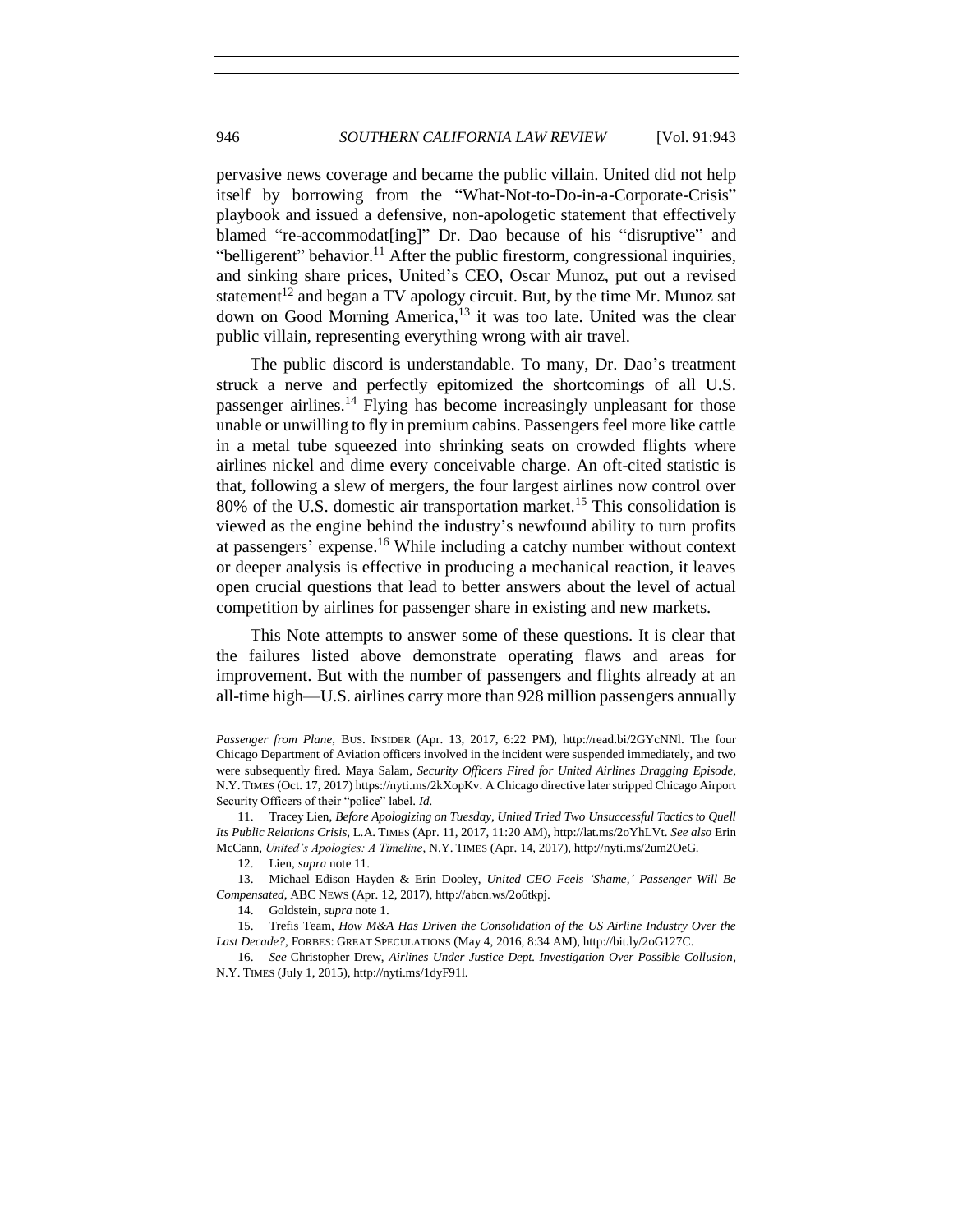on over 9.7 million regularly scheduled flights, <sup>17</sup> and the number of people flying is increasing faster than the overall population<sup>18</sup>—it is also clear that unfortunate passenger incidents are the exception, not the norm.

Recent antitrust decisions and policy initiatives by both the Department of Justice ("DOJ") and Department of Transportation ("DOT") have shaped the current U.S. airline landscape. The consolidation trend is not unique to the U.S. domestic air transportation market. The emergence of three global airline alliances—together accounting for around 80% of air traffic across the transatlantic, transpacific, and Europe–Asia markets—has transformed the international air transportation market as well.<sup>19</sup> This Note evaluates the results of the DOJ's antitrust approach to U.S. airline mergers and reconciles these results with the DOT's "public interest" emphasis in determining airline applications for antitrust immunity ("ATI"). Given the current domestic market, it is likely that the remaining legacy carriers will leverage their respective global alliances and seek ATI with foreign airlines for continued network growth.

Part I of this Note tracks the tumultuous history of the U.S. airline industry from deregulation to its current health. Part II presents the legal framework, including U.S. antitrust laws, that govern domestic airline mergers and international ATI. Part III proposes practical solutions for the DOT to improve the ATI regulatory process and incubate open market competition, thereby better serving passengers and airlines by edging closer to deregulation.

#### <span id="page-4-0"></span>I. UNITED STATES COMMERCIAL AVIATION BACKGROUND

# <span id="page-4-1"></span>A. DEREGULATION: PUSHBACK AND TAXI TO TODAY'S U.S. AIRLINE INDUSTRY

At the outset of commercial aviation in the early twentieth century, there was little to no regulation by the U.S. government. Accidents were frequent, and aviation leaders viewed federal regulation as a key to bolstering public confidence by establishing safety standards.<sup>20</sup> To this end, President

<span id="page-4-2"></span>

<sup>17.</sup> *Airlines Carried Record Number of Passengers in 2016*, CBS NEWS (Mar. 27, 2017), http://cbsn.ws/2FSvrGU. *See also Air Traffic by the Numbers*, FED. AVIATION ADMIN. (Nov. 14, 2017), https://www.faa.gov/air\_traffic/by\_the\_numbers.

<sup>18.</sup> Karl Russell, *Why We Feel So Squeezed When We Fly*, N.Y. TIMES (May 2, 2017), https://nyti.ms/2pv5cOa.

<sup>19.</sup> Brian Pearce & Gary Doernhoefer, *The Economic Benefits of Airline Alliances and Joint Ventures*, INT'L AIR TRANSP. ASS'N (Nov. 28, 2011), https://www.iata.org/whatwedo/Documents /economics/Economics%20of%20JVs\_Jan2012L.pdf.

<sup>20.</sup> *A Brief History of the FAA*, FED. AVIATION ADMIN. (Jan. 4, 2017), https://www.faa.gov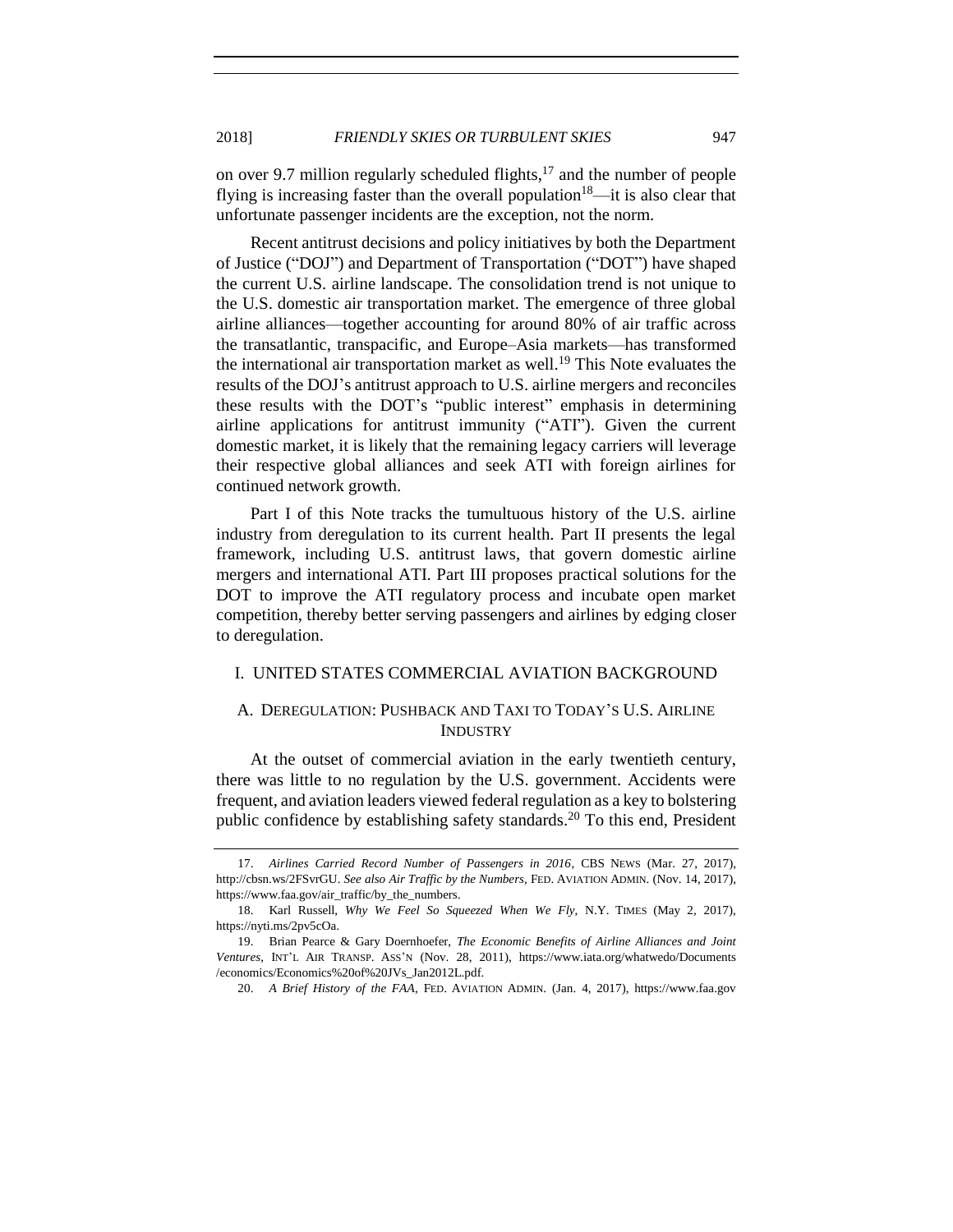Coolidge signed the Air Commerce Act into law in 1926, which formed an Aeronautics Branch under the Department of Commerce and vested it with authority to promulgate regulations to ensure civil air safety.<sup>21</sup> The Aeronautics Branch set about making and enforcing flight safety rules, licensing pilots, ensuring airworthiness of aircraft, and establishing airways.<sup>22</sup> In 1926, the first regulations arrived in a forty-five page document titled "Air Commerce Regulations;" by stark contrast, today's federal aviation regulations span over 3,600 pages in four volumes of the Code of Federal Regulations.<sup>23</sup>

The commercial aviation industry's next major transformation came in 1938, when the United States government began regulating domestic interstate and foreign passenger air transportation.<sup>24</sup> The Civil Aeronautics Board ("CAB") regulated air transportation as a public utility, exerting control over airline hubs, routes, schedules, and fares.<sup>25</sup> These economic regulations were crucial in managing the rapidly growing commercial airline industry; following World War II, the industrial complex and transition to the jet age revolutionized air travel and spiked demand. Airlines found solid footing and shed existing government support such as subsidies for carrying mail.<sup>26</sup> However, by the 1970s, bureaucratic inefficiencies,  $^{27}$  hyperinflation, and oil supply shocks sparked concern over the continued viability of the U.S. airline industry.<sup>28</sup>

<span id="page-5-0"></span>President Carter, therefore, signed the Airline Deregulation Act of 1978 ("ADA") into law in October 1978.<sup>29</sup> It was intended "to encourage, develop, and attain an air transportation system which relies on competitive market forces to determine the quality, variety, and price of air services"<sup>30</sup> by

24. Civil Aeronautics Authority Act of 1938, Pub. L. No. 75-706, 52 Stat. 973.

<sup>/</sup>about/history/brief\_history.

<sup>21.</sup> Air Commerce Act, Pub. L. No. 69-254, 44 Stat. 568 (1926).

<sup>22.</sup> *Id.*

<sup>23.</sup> Dennis Parks, *The First Regulations*, GEN. AVIATION NEWS (Oct. 23, 2011), https://generalaviationnews.com/2011/10/23/the-first-regulations.

<sup>25.</sup> *See id.*

<sup>26.</sup> *Post-War Revival and Regulation*, SMITHSONIAN NAT'L AIR & SPACE MUSEUM, http://s.si.edu/2FevJXI (last visited July 30, 2018).

<sup>27.</sup> *See* Con'l Air Lines, Inc. v. Civil Aeronautics Bd., 519 F.2d 944, 959–60 (D.C. Cir. 1975) (ordering the Civil Aeronautics Board to approve Continental Airline's outstanding application of eight years to begin service between Denver and San Diego).

<sup>28.</sup> *See* Justin Elliott, *The American Way*, PROPUBLICA (Oct. 11, 2016), https://www.propublica.org/article/airline-consolidation-democratic-lobbying-antitrust. *See also* JOHN F. STOVER, AMERICAN RAILROADS 234 (2d ed. 1997) (examining the Penn Central Railroad collapse and its domino effect causing concern that air transport could follow the nation's troubled railroads).

<sup>29.</sup> Airline Deregulation Act of 1978, Pub. L. No. 95-504, 92 Stat. 1705.

<sup>30.</sup> *Id.*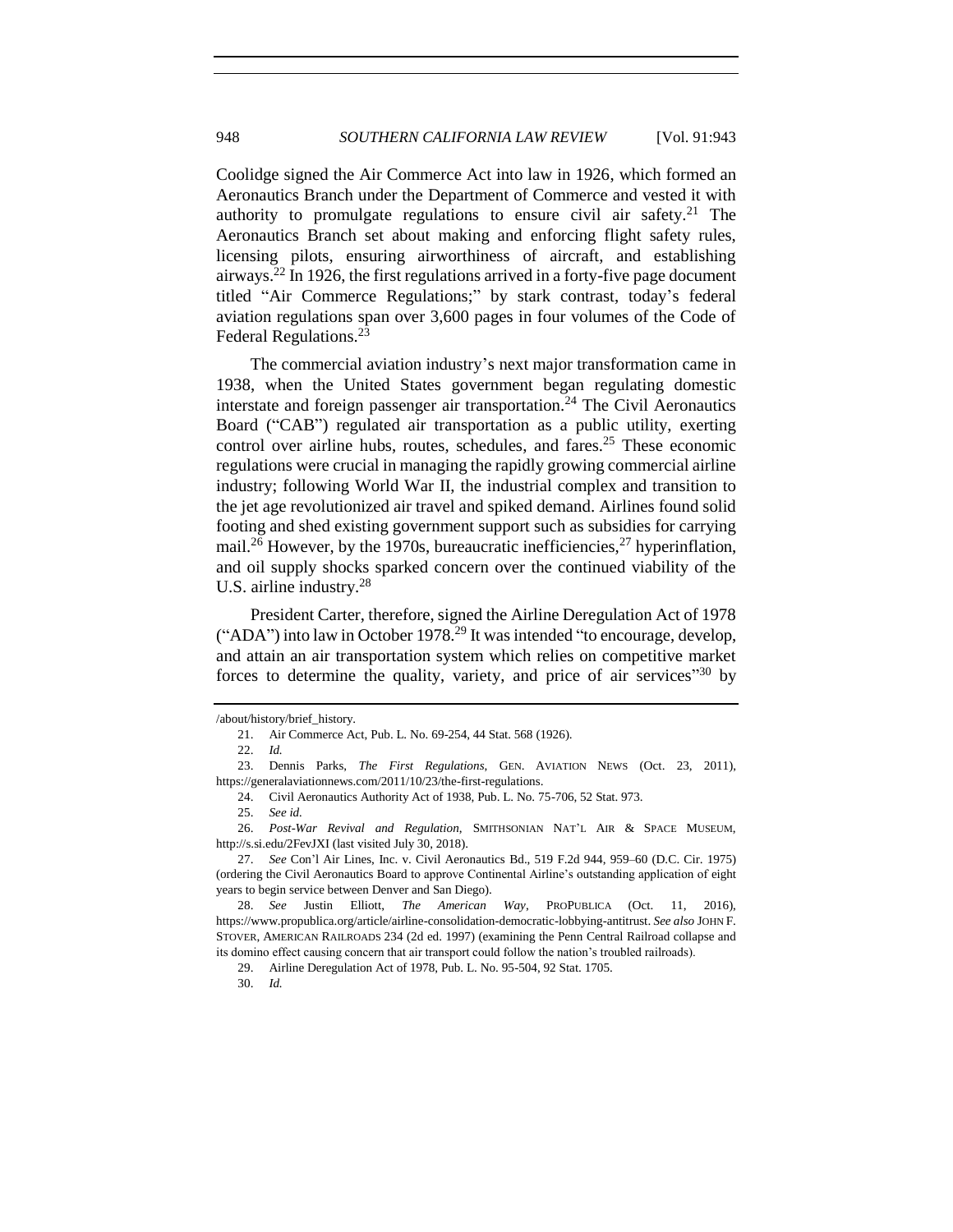relaxing and eventually terminating economic controls by the government.<sup>31</sup> Thus the modern U.S. airline industry was born—one that "relie[s] on competition among airlines to promote affordability, innovation, and service and quality improvements."32

<span id="page-6-3"></span><span id="page-6-1"></span>The initial foray into economic deregulation was mixed, at best. While it benefited passengers by reducing fares and expanding service and routes, many airlines struggled to adapt and survive under evolving industry dynamics.<sup>33</sup> A driving theory behind deregulation is that it lowers barriers to entry, which creates a more economically efficient market when coupled with competitive market forces. There were two periods when new airlines entered the market: immediately after deregulation (1978–1984) and the early 1990s.<sup>34</sup> But these sporadic bouts of entry were dwarfed by exits and consolidation.<sup>35</sup>

<span id="page-6-2"></span>Years of sustained operating losses, job cuts, and periodic bankruptcies forced an intense consolidation that grounded many historical carriers. <sup>36</sup> In 1978, fifteen legacy airlines provided interstate and/or foreign air transportation; by 1988, just ten legacies remained and 168 airlines had failed or were absorbed.<sup>37</sup> The Reagan Administration's laissez-faire approach was crucial in setting the industry down a path of consolidation—seventeen of eighteen proposed airline mergers between 1985 and 1988 were approved, increasing the market share of eight major airlines from 74.1% in 1983 to 91.7% in 1988.<sup>38</sup> From 1978 to 2005, twenty mergers involving a legacy airline had transpired.<sup>39</sup> However, industry mergers pale in comparison to bankruptcies. Over 190 airline bankruptcies/reorganizations were filed between 1979 and 2012.<sup>40</sup> Upstart airlines were not the only casualties legacy airlines Delta, Northwest, United, American, US Airways, and

<span id="page-6-0"></span>

<sup>31.</sup> JAGDISH N. SHETH ET AL., DEREGULATION AND COMPETITION: LESSONS FROM THE AIRLINE INDUSTRY 31 (2007) ("CAB's authority over routes that an airline could serve was to terminate by December 31, 1981, and regulation of fares that airlines could charge was to cease by January 1, 1983.").

<sup>32.</sup> Amended Complaint ¶ 1, United States v. US Airways Group., Inc., 38 F. Supp. 3d 69 (D.D.C. 2014) (No. 13-cv-1236-CKK) [hereinafter Amended Complaint].

<sup>33.</sup> *See* Wilfred S. Manuela Jr. et al., *The U.S. Airways Group: A Post-Merger Analysis*, 56 J. AIR TRANSP. MGMT. 138, 139 (2016).

<sup>34.</sup> Dennis W. Carlton et al., *Are Legacy Airline Mergers Pro- or Anti-Competitive? Evidence from Recent U.S. Airline Mergers*, INT'L J. INDUS. ORG. 1, 4 (2018), https://doi.org/10.1016/j.ijindorg .2017.12.002.

<sup>35.</sup> *Id.* at 4–5.

<sup>36.</sup> Drew, *supra* not[e 16.](#page-3-1)

<sup>37.</sup> SHETH ET AL., *supra* not[e 31,](#page-6-0) at 57–60.

<sup>38.</sup> *Id.* at 57–58, 65.

<sup>39.</sup> Manuela Jr. et al., *supra* note [33,](#page-6-1) at 139 (finding that only one merger could be judged successful in improving financial and operating performance).

<sup>40.</sup> *Id.*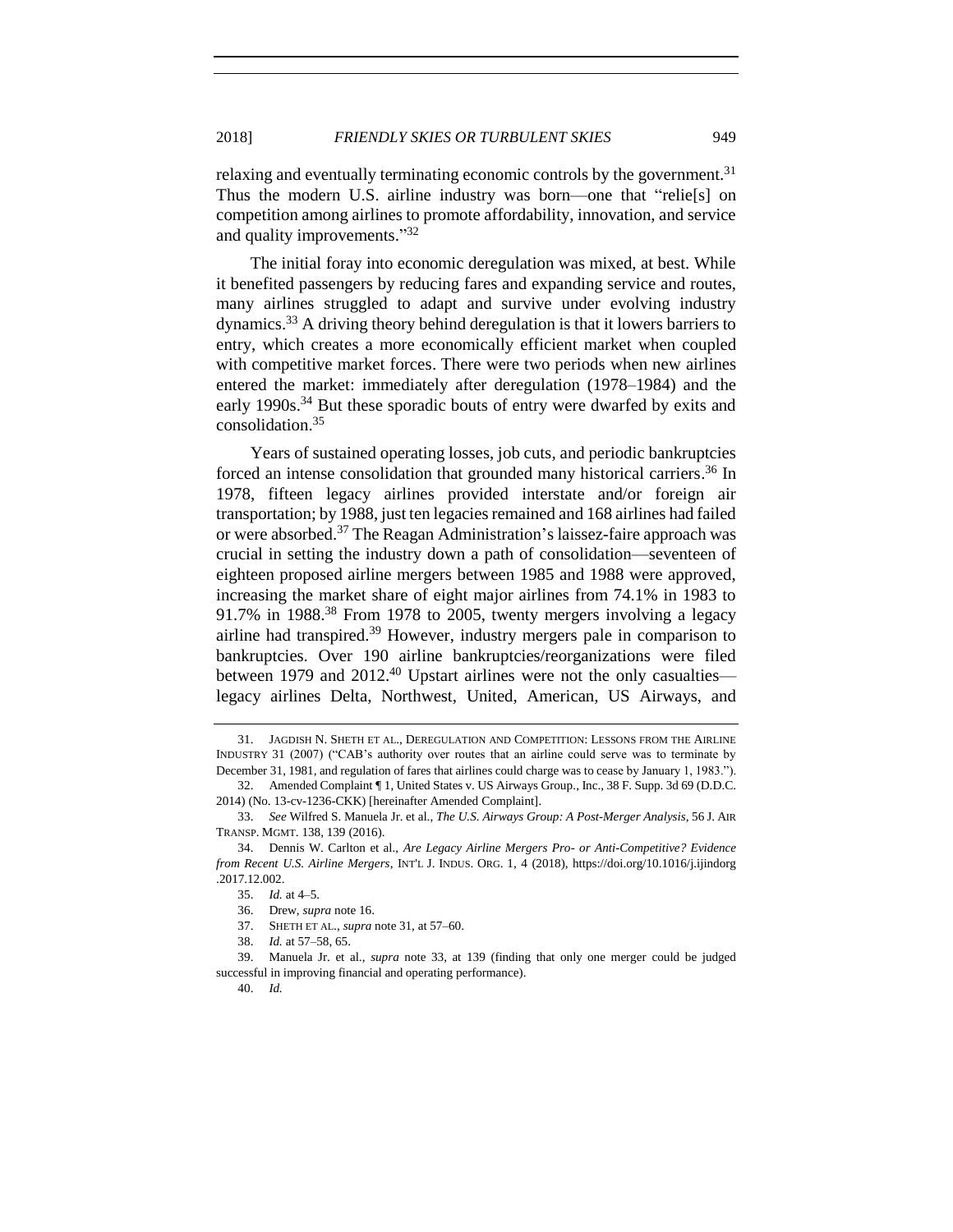Continental all filed for Chapter 11 bankruptcy. $41$  Every remaining legacy airline has declared bankruptcy since 2000.<sup>42</sup>

While deregulation can be judged a success in expanding networks and departure frequency, increasing airline efficiency, and improving safety, financial instability at individual airlines has triggered industry volatility, employment losses, and service quality deteriorations.<sup>43</sup> A common response to these issues was increased consolidation, a trend that continues today.

#### <span id="page-7-1"></span><span id="page-7-0"></span>B. CLEARED FOR TAKEOFF: A TWENTY-FIRST CENTURY MERGER MANIA

Seven legacy carriers entered the new Millennium, down from fifteen at the deregulation mark.<sup>44</sup> By 2014, that number was reduced to three.<sup>45</sup> The first to fall was TWA in 2001, with American Airlines acquiring the remaining assets of the faltering carrier that had become a shell of its former iconic self.<sup>46</sup> This was a small foreshadowing of what was to come.

Entering 2005, six legacy carriers and nine total major carriers remained; the four largest carriers, in terms of passengers carried, accounted for 56% of domestic traffic.<sup>47</sup> A series of mergers quickly altered that composition. First, America West Airlines acquired US Airways in 2005, then Delta Airlines and Northwest Airlines merged in 2008, followed by the merger of United Airlines and Continental Airlines in 2010, the acquisition of AirTran Airways by Southwest Airlines in 2011, and lastly the American Airlines and US Airways merger in 2013,<sup>48</sup> which created the world's largest airline. <sup>49</sup> The American-US Airways merger was initially hotly contested, but the eventual settlement caught many by surprise and caused many industry observers to express stern disagreement.<sup>50</sup> There was a strong sense

<span id="page-7-3"></span><span id="page-7-2"></span><sup>41.</sup> *Id.* at 138–39, 141. *See also* Carlton et al., *supra* not[e 34,](#page-6-2) at 4–5.

<sup>42.</sup> American Airlines filed most recently in 2011. Jiajun Liang, *What Are the Effects of Mergers in the U.S. Airline Industry? An Econometric Analysis on Delta-Northwest Merger*, 3 MACALESTER REV. no. 1, art. 2, 2013, at 1.

<sup>43.</sup> Manuela Jr. et al., *supra* not[e 33,](#page-6-1) at 139.

<sup>44.</sup> *See U.S. Airline Mergers and Acquisitions*, AIRLINES FOR AM., http://airlines.org/dataset/u-sairline-mergers-and-acquisitions (last visited July 30, 2018).

<sup>45.</sup> FIONA SCOTT MORTON ET AL., BENEFITS OF PRESERVING CONSUMERS' ABILITY TO COMPARE AIRLINE FARES 34 (2015), http://3rxg9qea18zhtl6s2u8jammft-wpengine.netdna-ssl.com/wp-content /uploads/2015/05/CRA.TravelTech.Study\_.pdf.

<sup>46.</sup> Elaine X. Grant, *TWA—Death of a Legend*, ST. LOUIS MAG. (July 28, 2006, 12:00 AM), https://www.stlmag.com/TWA-Death-Of-A-Legend.

<sup>47.</sup> *See* MORTON ET AL., *supra* not[e 45,](#page-7-1) at 35.

<sup>48.</sup> *Id.*

<sup>49.</sup> Chris Dimarco, *US Airways Defends American Airlines Merger*, INSIDE COUNSEL (Sept. 12, 2013), http://web3.insidecounsel.com/2013/09/12/us-airways-defends-american-airlines-merger.

<sup>50.</sup> A.W., *Why Did the Obama Administration Change Its Mind on the American Airlines-US Airways Merger?*, ECONOMIST: GULLIVER (Oct. 15, 2016), https://www.economist.com/blogs/gulliver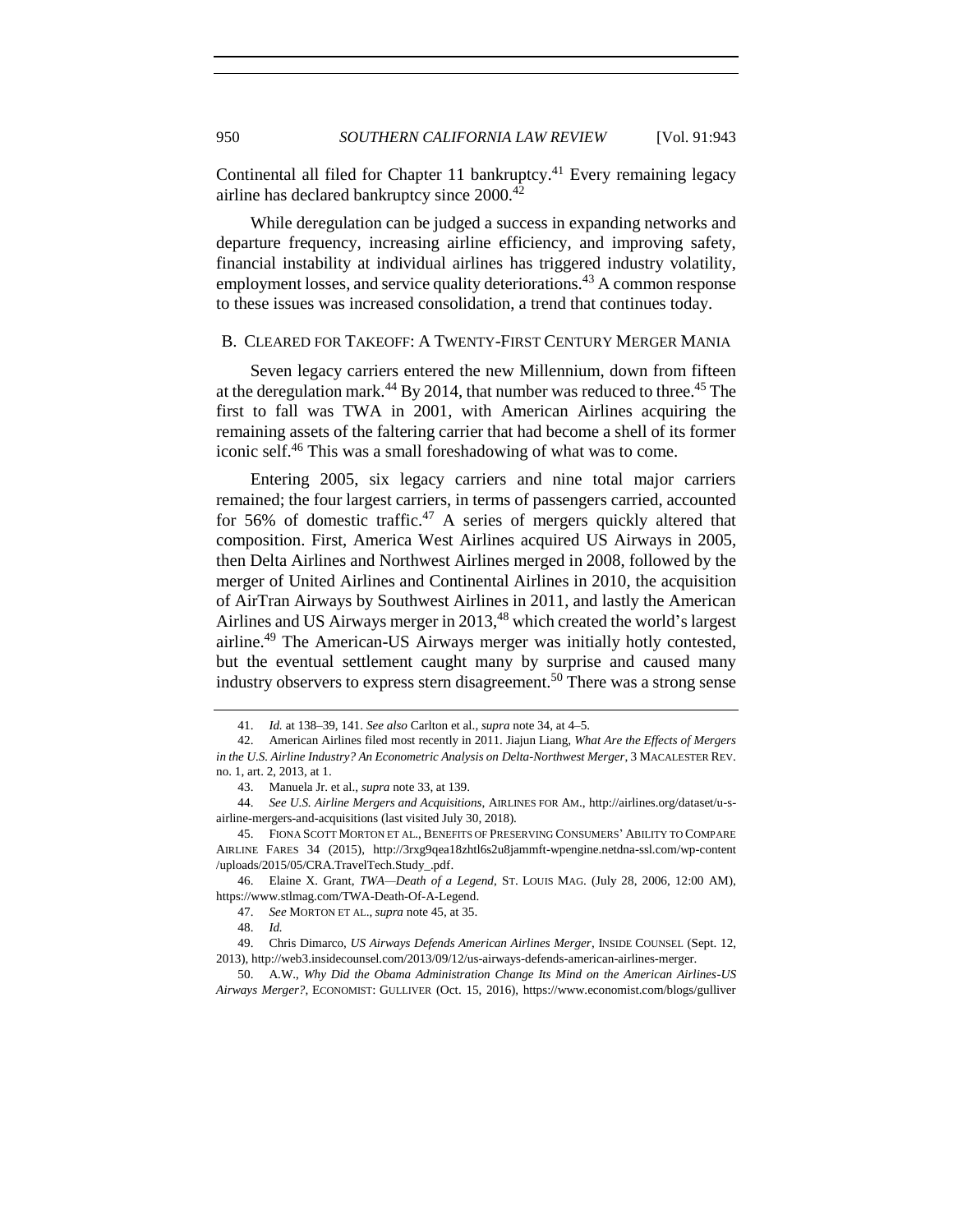that because the DOJ had approved a "super-Delta and a super-United," it had no choice but to permit a "super-American" to act as a counterweight and restraint on the two. $51$ 

<span id="page-8-1"></span>The result of these mergers is a highly concentrated U.S. airline industry, in both the aggregate and certain city-pair routes. The four largest U.S. airlines account for more than 80% of domestic passenger traffic.<sup>52</sup> A common criticism of consolidation is that it harms passengers as airlines, in tandem, match fare increases, impose new fees, reduce or eliminate service on certain routes, and downgrade amenities.<sup>53</sup> Stakeholders of the airlines, however, have cheered consolidation amidst steadily improving financial health. One airline executive referred to industry consolidation as the "New Holy Grail" given that "fewer and larger competitors" allow airlines to "reap the benefits," such as reduced capacity and increased ancillary revenue.<sup>54</sup>

Most recently, Alaska Airlines merged with Virgin America, receiving DOJ approval in December 2016.<sup>55</sup> The resulting Alaska Airlines will hold just roughly 5% of the domestic passenger market.<sup>56</sup> Given the current market share of the legacies and Southwest, any future mergers will likely be similar mergers of smaller airlines positioning themselves to compete with the big four.

#### <span id="page-8-0"></span>C. RESULTING COMPOSITION AND FINANCIAL PICTURE OF THE INDUSTRY

Wall Street has viewed the airline industry mergers favorably. A 2014 Goldman Sachs report cheered the American-US Airways merger as a furtherance toward "dreams of oligopoly."<sup>57</sup> The report envisioned that consolidation would continue to push the industry toward "lower competitive intensity" and greater "pricing power with customers due to reduced choice." <sup>58</sup> The recent wave of mergers has helped airlines exercise better capacity control and set prices significantly above marginal cost

<sup>/2016/10/</sup>connected; James B. Stewart, *Baffling About-Face in American-US Airways Merger*, N.Y. TIMES (Nov. 15, 2013), http://nyti.ms/2thoSet.

<sup>51.</sup> Jad Mouawad & Christopher Drew, *Justice Dept. Clears Merger of 2 Airlines*, N.Y. TIMES, (Nov. 12, 2013), http://nyti.ms/2oHKBHU.

<sup>52.</sup> Trefis Team, *supra* not[e 15.](#page-3-2) 

<sup>53.</sup> *See* Amended Complaint, *supra* not[e 32,](#page-6-3) ¶¶ 1–10.

<sup>54.</sup> *Id.* at ¶¶ 34–35.

<sup>55.</sup> Ben Mutzabaugh, *Justice Dept. OKs Alaska Airlines-Virgin America Merger*, USA TODAY (Dec. 6, 2016, 2:14 PM), https://usat.ly/2I31EMB.

<sup>56.</sup> Winnie Sun, *What the Virgin-Alaska Air Merger Means for Millennials and Investors Alike*, FORBES (Apr. 5, 2016, 4:14 PM), http://bit.ly/2D0qzwC.

<sup>57.</sup> Elliott, *supra* not[e 28.](#page-5-0)

<sup>58.</sup> *Id.*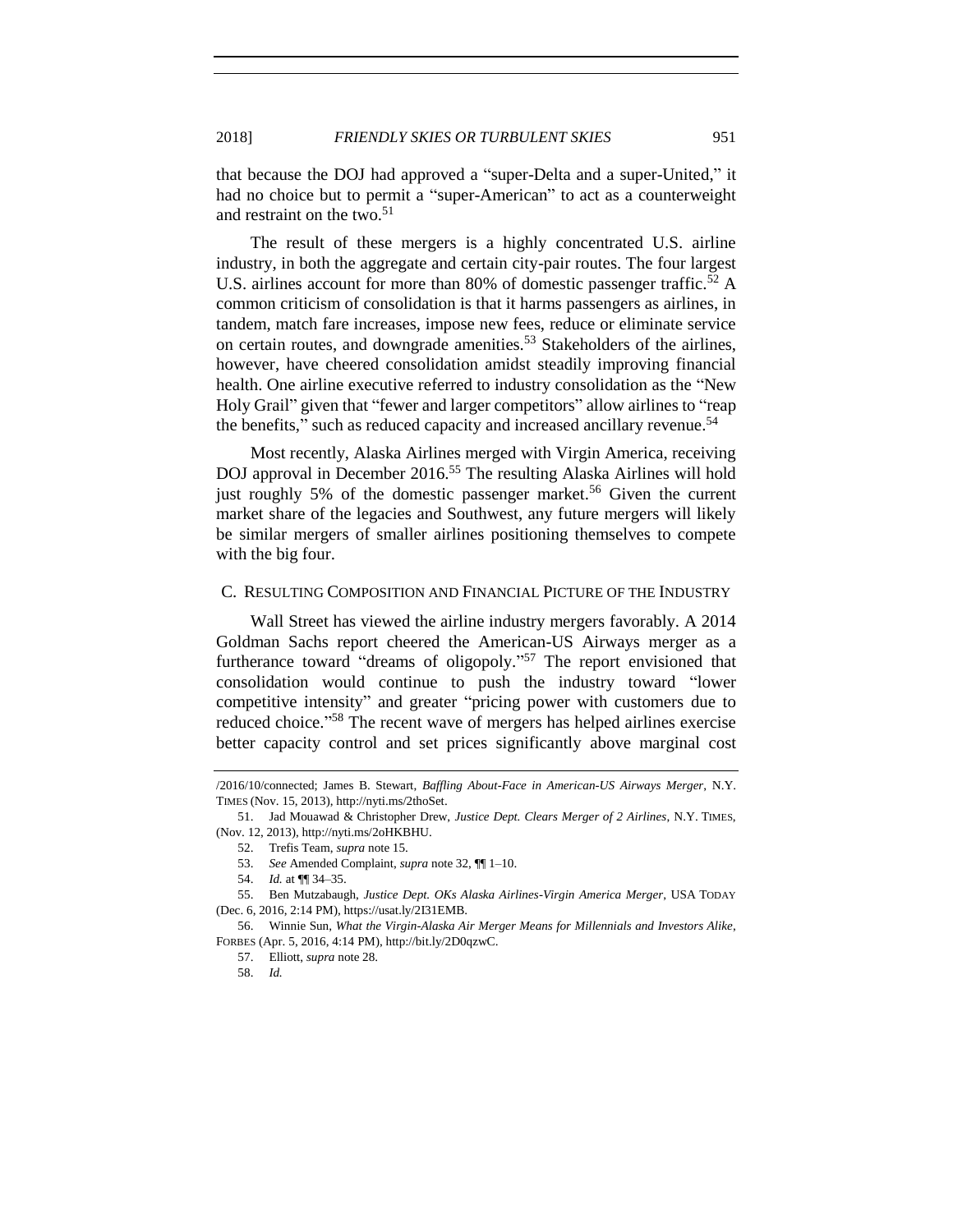<span id="page-9-0"></span>relative to prior years.<sup>59</sup> Stock performance of the airlines reflect this newfound pricing power: American Airline's stock increased more than 300% after its 2013 merger compared to a roughly 90% gain in the S&P 500 index across the same time.<sup>60</sup> American Airlines is not the only airline stock to take off. The recent industry-wide performance caught the eye of Warren Buffet and his Berkshire Hathaway invested more than \$1.4 billion into the four largest U.S. airlines in 2016. 61

What used to be an unattractive investment (industries in which every leading company has undergone bankruptcy usually do not inspire confidence) is no longer so amidst surging profits. U.S. airlines collectively hauled in profits of approximately \$15.5 billion in 2017, marking the fifth consecutive year an after-tax net profit was produced as a group.<sup>62</sup> Strong profitability should continue in 2018; North American airlines are projected to record net profits of close to  $$16.4$  billion.<sup>63</sup>

The price of jet fuel is a major factor in the recent profitability of U.S. airlines. However, many pundits question why record low fuel prices have not had a more direct impact on airfare. Senator Chuck Schumer (D-NY) called for an investigation, writing to the DOJ, "[i]t's hard to understand, with jet fuel prices dropping by 40 percent since last year, why ticket prices haven't followed."<sup>64</sup> Indeed, after a sustained period of high fuel costs, jet fuel prices dipped nearly 70% between 2014 and 2016, while average airfares dropped 8.6%.<sup>65</sup> Airlines captured gains from cheaper fuel—Delta projected \$2 billion in savings on fuel costs alone in 2015, while Southwest was able to nearly cut its average price per gallon of fuel in half from the fourth quarter of 2014 to the first quarter of 2015.<sup>66</sup>

But expecting a direct relationship between fuel costs, albeit a major marginal cost, and airfares is naïve. So too is comparing U.S. airlines' reaction to cheaper fuel with the reaction of European airlines. While fuel is

<sup>59.</sup> James B. Stewart, *'Discipline' for Airlines, Pain for Fliers*, N.Y. TIMES (June 11, 2015), http://nyti.ms/1QPNKtp.

<sup>60.</sup> *See id.*

<sup>61.</sup> Doug Cameron & Nicole Friedman, *Warren Buffett's Berkshire Hathaway Discloses New Investments in Airlines*, WALL ST. J. (Nov. 14, 2016, 9:57 PM), http://on.wsj.com/2fzTRHP.

<sup>62.</sup> *2017 Annual and 4th Quarter U.S. Airline Financial Data*, BUREAU TRANSP. STAT. https://www.bts.gov/newsroom/2017-annual-and-4th-quarter-us-airline-financial-data (last visited July 30, 2018).

<sup>63.</sup> *IATA Reveals 2018 Financial Forecast*, INT'L AIR TRANSP. ASS'N (Dec. 5, 2017), http://airlines.iata.org/news/iata-reveals-2018-financial-forecast.

<sup>64.</sup> Drew, *supra* not[e 16.](#page-3-1)

<sup>65.</sup> A.W., *supra* not[e 50.](#page-7-2)

<sup>66.</sup> Drew, *supra* not[e 16.](#page-3-1)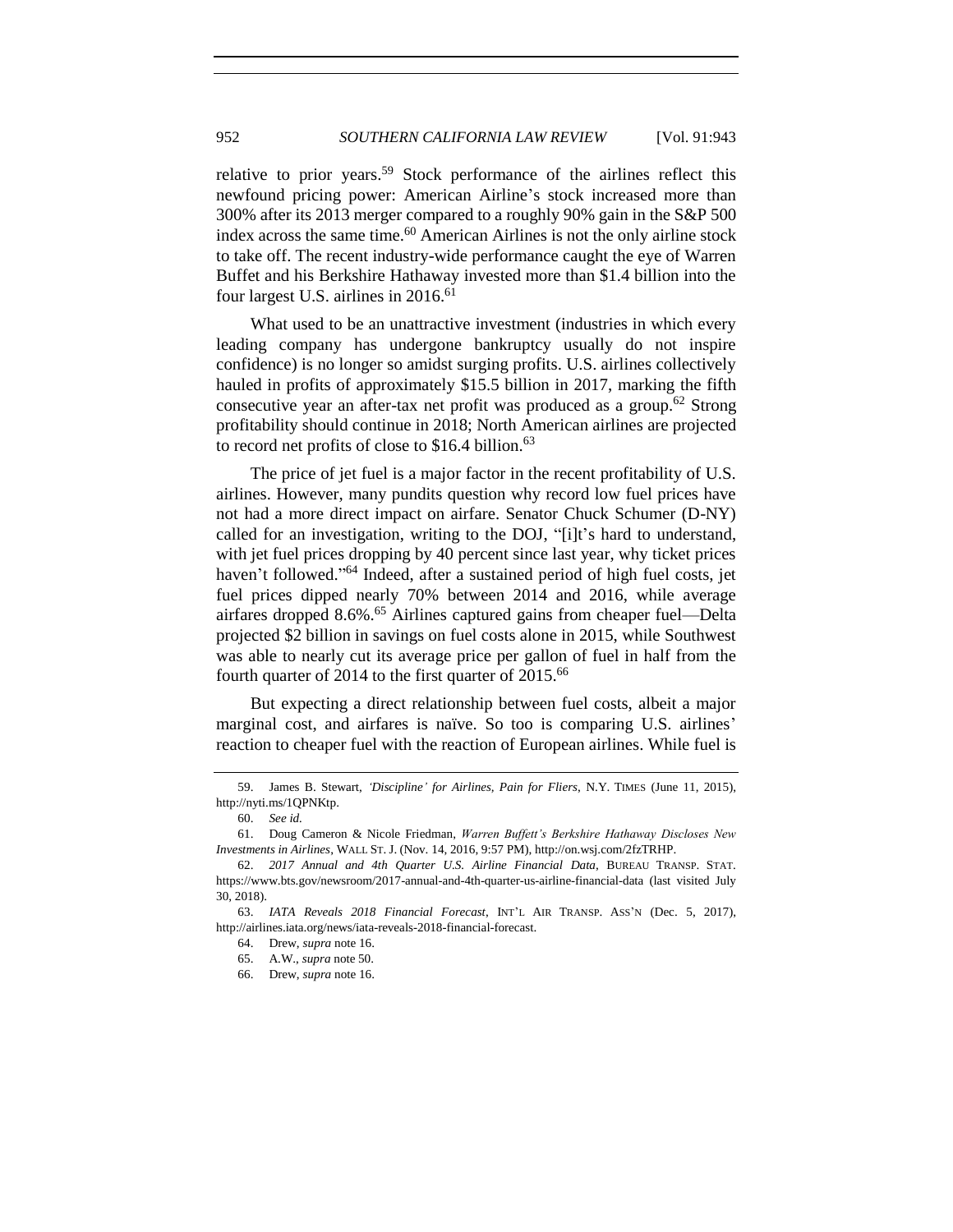<span id="page-10-1"></span>a global commodity, U.S. airlines and European airlines make business decisions in distinctly different markets.<sup>67</sup> European airlines "[d]runk on the profit boost served up by cheap fuel" added capacity at a greater rate than passenger demand, causing fares to dip.<sup>68</sup> The European airline industry's collective financial health lately pales in comparison to the United States two European airlines, Monarch Airlines and AirBerlin, ceased operations in 2017, and a third, Alitalia, entered bankruptcy. $69$  Granted, recent terrorist attacks and Brexit have not helped matters, but the remaining European airlines have had little choice but to scale back earnings expectations and slash ticket prices in an attempt to fill seats in a high capacity environment.<sup>70</sup>

As jet fuel prices continue to creep upwards, the responsiveness of U.S. airlines will be tested. Every cent that fuel per gallon increases equates to roughly \$200 million in U.S. airline industry fuel expenses.<sup>71</sup> U.S. airlines are often hit harder by rising fuel costs compared to international airlines that are more aggressive in fuel hedging.<sup>72</sup> The recent consolidation has allowed the U.S. airline industry to mature to a level of sustainable adaptability while Europe lags behind. While European airlines flooded the market with seats in the wake of cheaper fuel, U.S. airlines were better disciplined in capacity; this difference was no doubt due in large part to consolidation and fewer U.S. airlines with sizeable market shares when compared to Europe.

#### D. CAPACITY DISCIPLINE: CORPORATE CATCH-22

<span id="page-10-0"></span>A common feeling is that consolidation has allowed U.S. airlines to better exercise "capacity discipline," a key term that became the crux of a DOJ investigation and class action lawsuits. Capacity discipline refers to

<sup>67.</sup> This Note cannot go into detail on Europe, but it is plain to see that the European airline industry has felt a large impact from the growth of ULCCs Ryanair and EasyJet. EBIT margins for European airlines were just 5.3% and 5.6% in 2015 and 2016, while North American carriers were 14.7% and 15.4% in 2015 and 2016, respectively. Chris Bryant, *Europe's Airlines are Drunk on Cheap Fuel*, BLOOMBERG (Oct. 6, 2016, 4:45 AM), https://bloom.bg/2dW6OLP. *But see* AIRLINES FOR AM., U.S. AIRLINE INDUSTRY REVIEW: ALLOCATING CAPITAL TO BENEFIT CUSTOMERS, EMPLOYEES AND INVESTORS 16 (2018) [hereinafter AIRLINES FOR AMERICA] (finding that U.S. airlines' average pre-tax profit margin between 2010 and 2017 was 6.5%, while the average U.S. corporation margin was 16.7%).

<sup>68.</sup> Bryant, *supra* not[e 67.](#page-10-1)

<sup>69.</sup> Annabel Fenwick Elliott, *Thousands to Be Refused Refunds as Europe's 10th Biggest Airline Ceases Trading*, TELEGRAPH (Oct. 10, 2017, 2:57 PM), https://www.telegraph.co.uk/travel/news/airberlin-to-stop-flights-by-end-of-october.

<sup>70.</sup> Robert Wall, *European Airlines Fly into Trouble*, WALL ST. J. (July 21, 2016), http://on.wsj.com/2D1sHEh.

<sup>71.</sup> AIRLINES FOR AMERICA, *supra* not[e 67,](#page-10-1) at 17.

<sup>72.</sup> *See, e.g.*, David Reid, *U.S. Airlines to Scoop Almost Half of Global Profit in 2018*, CNBC (Dec. 5, 2017), https://www.cnbc.com/2017/12/05/us-airlines-to-scoop-almost-half-of-global-profit-in-2018.html.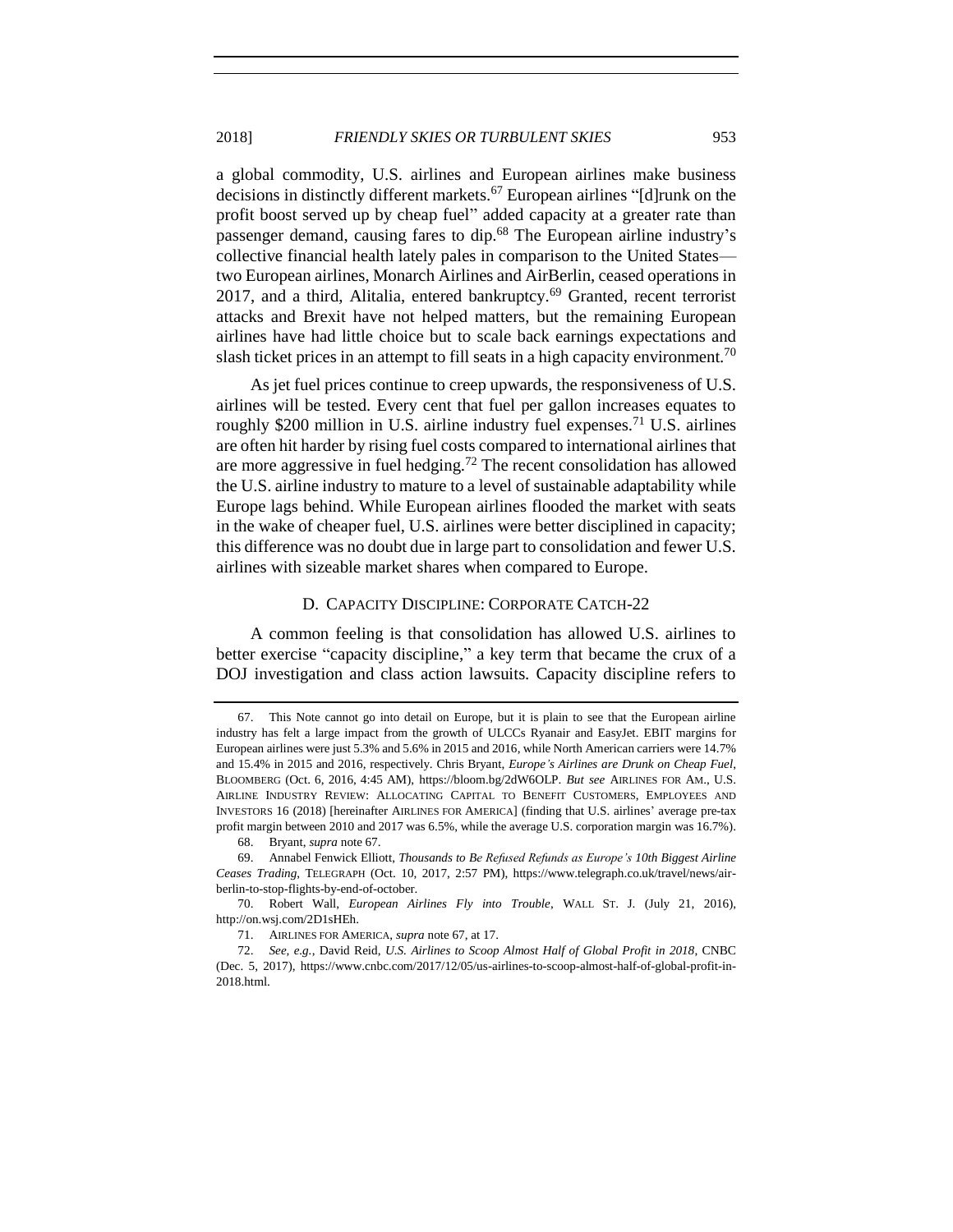"restraining growth or reducing established service."<sup>73</sup> A large share of customer dissatisfaction with flying can reasonably be attributed to it. Load factor, the percentage of available seats filled with revenue passengers, has increased from around 70% in the early 2000s to nearly 85% in 2015.<sup>74</sup> When you mix in shrinking seats—average legroom has decreased two inches in the last decade<sup>75</sup>—with fuller flights and an increased chance of a middle seat neighbor, it is easy to understand the perception that flying is not what it used to be.

The U.S. airlines' affinity for capacity control caught the eyes of federal lawmakers, regulators, and passengers alike. In June 2015, Senator Richard Blumenthal (D-CT) requested that the DOJ investigate capacity control as a form of collusion and anticompetitive behavior.<sup>76</sup> He referenced numerous public comments by airline executives committing their respective airline to continued "capacity discipline."<sup>77</sup> For example, at the 2015 annual International Air Transport Association ("IATA") conference, chief executives from Delta, Air Canada, and American Airlines all stressed the need for capacity discipline in their public remarks.<sup>78</sup> Similar comments were regularly made by executives on earnings calls and other communications with securities analysts.<sup>79</sup>

<span id="page-11-0"></span>The DOJ opened an investigation in July 2015 into possible collusion between Delta, American, United, and Southwest to limit seats and artificially inflate fares. $80$  The DOJ's investigation posed an interesting question—"whether the airline executives have talked so much publicly about discipline to appease Wall Street's profit demands, or whether there is any smoking gun showing that airline executives have colluded privately."<sup>81</sup> Effectively, the DOJ inquired whether the level and persistence of stressing discipline could be interpreted "as thinly veiled invitations to restrict

<sup>73.</sup> Amended Complaint, *supra* note [32,](#page-6-3) ¶ 59.

<sup>74.</sup> Karl Russell, *Why We Feel So Squeezed When We Fly*, N.Y. TIMES (May 2, 2017), http://nyti.ms/2pv5cOa.

<sup>75.</sup> *Id.*

<sup>76.</sup> *E.g.*, Jad Mouawad, *Senator Urges Inquiry into Airline Behavior*, N.Y. TIMES (June 17, 2015), https://nyti.ms/1eoLoWK.

<sup>77.</sup> *Id.*

<sup>78.</sup> Stewart, *supra* not[e 59.](#page-9-0)

<sup>79.</sup> *See, e.g.*, Drew, *supra* not[e 16.](#page-3-1)

<sup>80.</sup> Brent Kendall & Susan Carey, *Obama Antitrust Enforcers Won't Bring Action in Airline Probe*, WALL ST. J. (Jan. 11, 2017, 5:33 AM), https://www.wsj.com/articles/obama-antitrust-enforcerswont-bring-action-in-airline-probe-1484130781; Ryan Strong, *DOJ Antitrust Investigation: Is It Time For Airline Discipline?*, COLUM. BUS. L. REV. ONLINE (Oct. 8, 2015) https://cblr.columbia.edu/dojantitrust-investigation-is-it-time-for-airline-discipline.

<sup>81.</sup> Drew, *supra* not[e 16.](#page-3-1)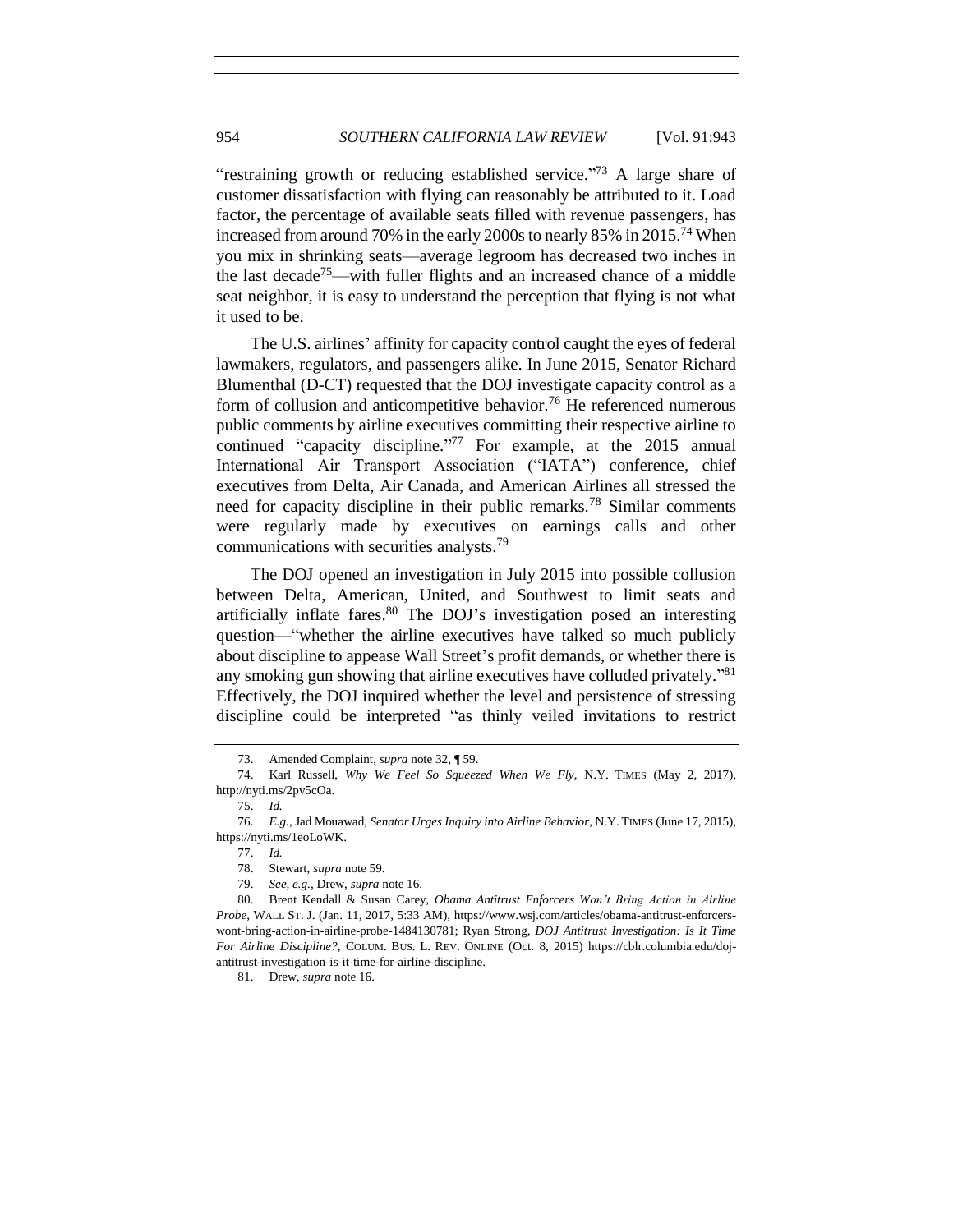capacity increases to keep ticket prices high." <sup>82</sup> In rare cases, explicit communication and collaboration are easy to prove. When collusion "need[s] to be inferred from statements by executives to analysts, and other signaling," it is exponentially more difficult because something beyond circumstantial evidence must be proven. $83$  The DOJ investigation shifted toward a possible nexus between airline executives and Wall Street via dominant shareholders; DOJ investigators questioned whether airlines signaled or communicated strategy with competitors through mutual large shareholders as a proxy.<sup>84</sup> However, by January 2017, the DOJ effectively shuttered its investigation as it concluded that the airlines' conduct did not cross the line of an antitrust violation.<sup>85</sup>

Shortly after the DOJ opened its investigation in 2015, numerous class action lawsuits were filed in federal district courts based on the same capacity and price fixing concerns of the DOJ investigation.<sup>86</sup> The multidistrict litigation ("MDL") survived a major hurdle in November 2016 when D.C. District Judge Colleen Kollar-Kotelly denied the airlines' motion to dismiss, finding "that plaintiffs sufficiently set forth circumstantial evidence to demonstrate a plausible claim." <sup>87</sup> The MDL is currently ongoing. Southwest Airlines reached a \$15 million settlement in January 2018 followed by American Airlines in June 2018 for \$45 million; Delta and United remain in litigation and have pushed discovery to January 2019—

In 1982, Robert Crandall . . . who would become CEO of American Airlines, expressed his anger about . . . fare wars in a phone call with Howard Putnam, CEO of Braniff Airways. Putnam . . . asked Crandall if he had a suggestion to deal with the problem. Crandall told him to raise his fares and he'd follow suit. Specifically, Crandall replied: "Yes. I have a suggestion for you. Raise your goddamn fares 20 percent. I'll raise mine the next morning." He said: "You'll make more money and I will too." The Justice Department sued and the case was settled for little more than an agreement by Crandall to keep a written record of all of his contact with other airline executives for two years.

<sup>82.</sup> Stewart, *supra* not[e 59.](#page-9-0)

<sup>83.</sup> Scott Mayerowitz et al., *Government Seeks Evidence that Airlines Illegally Worked Together, but Will the Case Fly?*, U.S. NEWS (July 3, 2015, 9:28 AM), http://bit.ly/2FfOgae. Perhaps no investigation was more open and shut than the DOJ investigation of Robert Crandall.

*Id.*

<sup>84.</sup> Steven Davidoff Solomon, *Rise of Institutional Investors Raises Questions of Collusion*, N.Y. TIMES (Apr. 12, 2016), https://nyti.ms/2Gx2fJe. *See also* José Azar, Martin C. Schmalz & Isabel Tecu, *Anti-Competitive Effects of Common Ownership*, 73 J. FIN. 4. at 5, 12, 18 (2018) (finding that when common ownership is taken into account, HHI figures are ten times larger than what the DOJ considers "presumed likely to enhance market power," and that airfares are 3% to 7% percent higher for airlines that are commonly owned by the same major stockholders).

<sup>85.</sup> Kendall & Carey, *supra* not[e 80.](#page-11-0) 

<sup>86.</sup> *Id.*

<sup>87.</sup> *In re* Domestic Airline Travel Antitrust Litig., 221 F. Supp. 3d 46, 60 (D.D.C. 2016).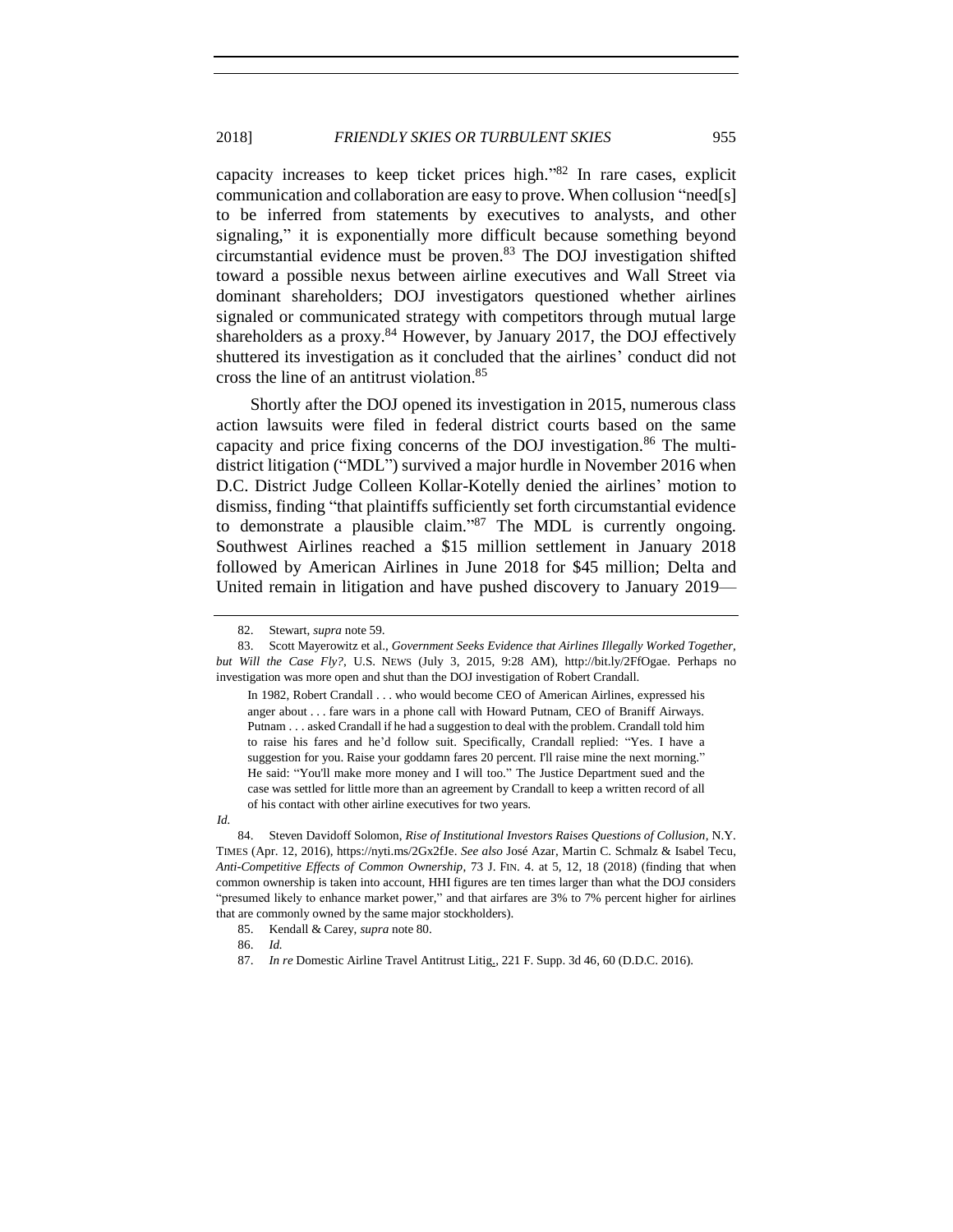more than three years after the suits were originally filed.<sup>88</sup>

When airlines embrace capacity discipline, they find themselves at the center of a DOJ investigation and multiple class action suits. But airlines that resist capacity discipline do so at their own peril. For years, "Wall Street analysts have browbeat airline executives to either have discipline, or they will bust their recommendations on their stock."<sup>89</sup> In 2015, Southwest CEO Gary Kelly announced capacity growth plans, but was forced to roll back these plans less than two months later after facing intense Wall Street backlash and coming under fire at the above-mentioned IATA conference this conference spurred the DOJ investigation.<sup>90</sup> More recently, United Airlines announced plans in January 2018 to raise capacity by 4% to 6% annually over three years. $91$  Investors immediately swatted the plan, and United's shares dipped 16% over the following three days.<sup>92</sup> The impact of United's capacity growth plans was felt industry wide: Delta, American, and Southwest each saw share prices decline more than 7%, and collectively the combined market of the largest four airlines fell by 9.7% from \$133 billion to \$120.1 billion in the immediate aftermath of the announcement.<sup>93</sup>

Officers and directors of corporations owe a fiduciary duty only to the corporation itself and its shareholders.<sup>94</sup> Thus, officers at the largest U.S. airlines have found themselves in a corporate catch-22 between DOJ investigations and multi-district class action lawsuits on the one hand, and tumbling share prices and shareholder pressures on the other hand.

#### II. LEGAL FRAMEWORK

#### <span id="page-13-1"></span><span id="page-13-0"></span>A. THEORETICAL BASIS FOR CONSOLIDATION AND EXISTING LITERATURE

Mergers and acquisitions ("M&A") are external integration strategies in which legally and financially independent companies combine to form a larger entity.<sup>95</sup> Consolidation motives "include increasing revenues, improving management efficiency and capital investment performance, and

<sup>88.</sup> Andrew M. Harris & Mary Schlangenstein, *American Airlines Agrees to Pay \$45 Million to Settle Fare Collusion Lawsuit*, BLOOMBERG (June 15, 2018), https://www.bloomberg.com/news/articles /2018-06-15/american-agrees-to-pay-45-million-to-settle-fare-collusion-suit; Chuck Stanley, *Airline Antitrust MDL Discovery Deadline Pushed to 2019*, LAW360 (Feb. 12, 2018), http://bit.ly/2tk9VbC.

<sup>89.</sup> Drew, *supra* not[e 16.](#page-3-1)

<sup>90.</sup> *Id.*

 <sup>91.</sup> Shawn Tully, *Why United's Big Expansion Plans Made Investors Freak Out*, FORTUNE (Jan. 26, 2018), http://fortune.com/2018/01/26/united-airlines-stock-capacity.

 <sup>92.</sup> *Id.* 93. *Id.*

<sup>94.</sup> *See, e.g.*, Arnold v. Soc'y for Sav. Bancorp, Inc., 678 A.2d 533, 539 (Del. 1996).

<sup>95.</sup> Manuela Jr. et al., *supra* not[e 33,](#page-6-1) at 139.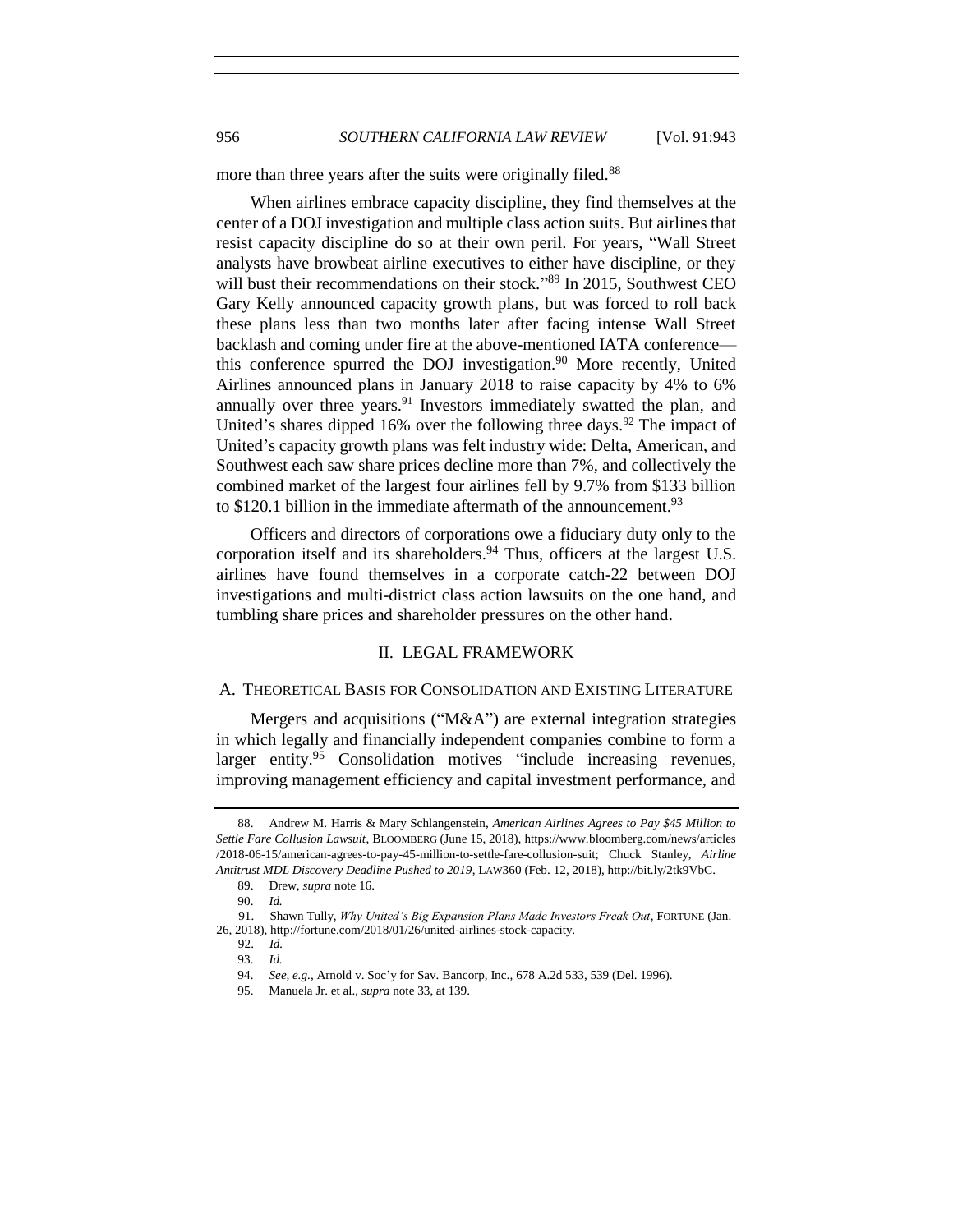eliminating a competitor from the market."<sup>96</sup>

Two main views exist for what drives airline M&A: (1) efficiency gains in the resulting airline or (2) market power gains. The first view involves the potential to reduce costs by enhancing the "hub-and-spoke" networks of legacy airlines, while the second view perceives an improved ability to raise passenger fares.<sup>97</sup> Some see financial and competitive pressures as the primary driver, i.e., a solution to increase profitability and financial stability. Another view is that airline consolidation is "necessary to minimize asset devaluation to prevent a domino effect, as most major US airlines are 'too big to fail.""<sup>98</sup>

At a basic level, the goal of M&A is to increase shareholder value.<sup>99</sup> A number of benefits are typically touted by airlines to gain regulatory approval and justify the merger to shareholders, including, but not limited to, "increase[d] . . . revenues by extending the airlines' network, increase[ed] market share ... higher fares on some routes, improv[ed] network connectivity, increas[ed] frequent flyer loyalty, [and] better aircraft utilization." <sup>100</sup> In reality, however, receiving unanimous approval from all stakeholders is virtually impossible as shareholders, management, employees, customers, and governments harbor competing interests. M&A failure often results from a combination of factors, among them "clashing company cultures, union resistance," or other operational difficulties.<sup>101</sup> Three major obstacles to airline mergers include: (1) workforce integration; (2) fleet integration; and (3) information technology integration.<sup>102</sup>

To regulators, the airline industry is, theoretically, inherently susceptible to coordinated behavior—a few large airlines dominate the industry, each transaction is small, and most pricing by competitors is transparent and readily accessible.<sup>103</sup> In evaluating mergers, much of the focus has been on existing network overlap, particularly non-stop routes.

<sup>96.</sup> *Id.*

<sup>97.</sup> *Id.*

<sup>98.</sup> *Id.*

<sup>99.</sup> *Id.* at 140.

Despite anticipated gains at the time of the announcement, market returns to the acquiring firm after the acquisition including return on assets (ROA), return on equity (ROE), and return on sales, are generally a zero-sum game and the expected synergies from the merger . . . are not realized by acquiring firms, indicating that acquisitions have no significant effect or even have a slightly negative effect on an acquiring firm's financial performance in the post-announcement period.

<sup>100.</sup> *Id.*

<sup>101.</sup> *Id.*

<sup>102.</sup> *Id.* at 140–41.

<sup>103.</sup> Amended Complaint, *supra* note [32,](#page-6-3) ¶ 41.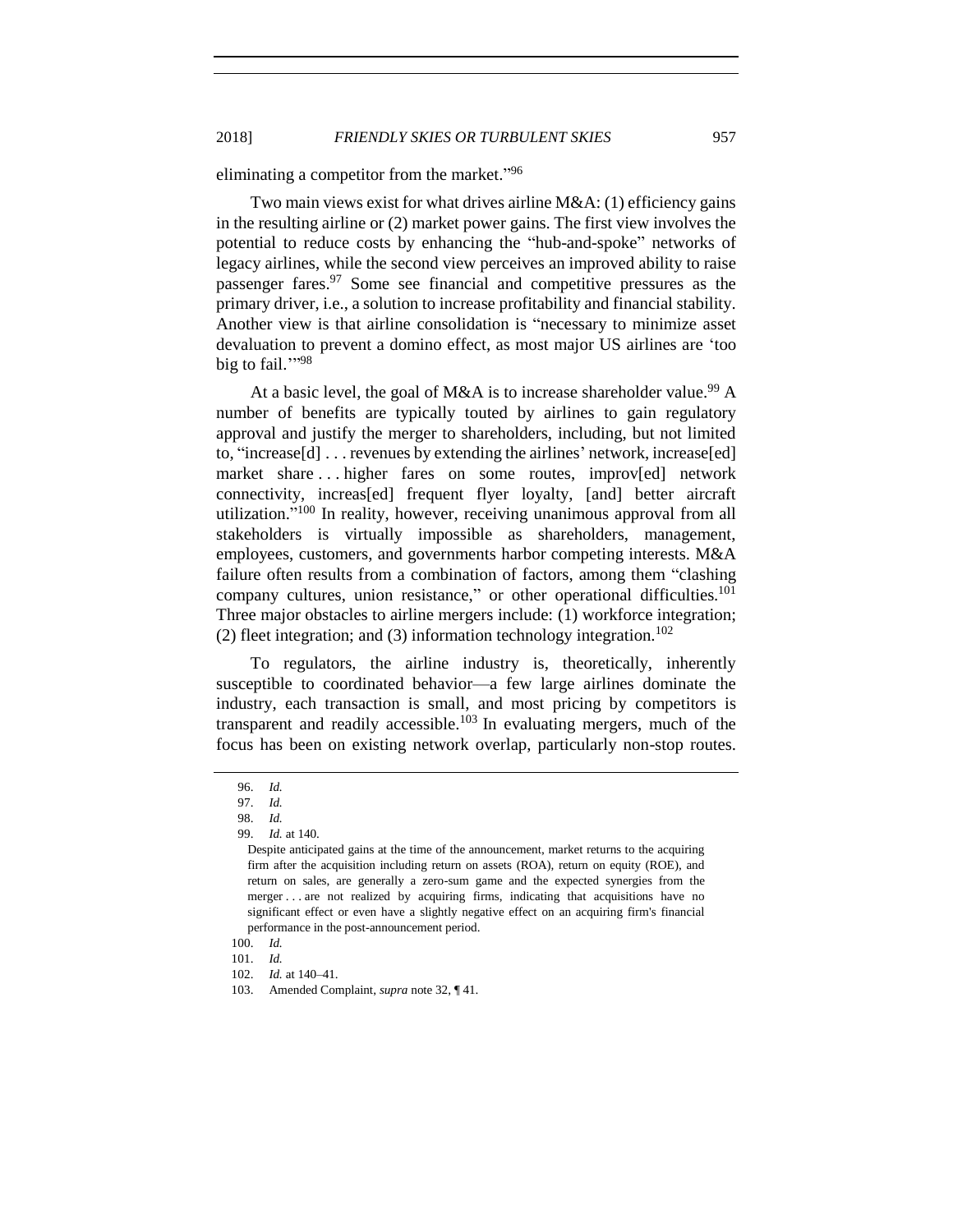"The larger the degree of overlap between the networks of the two merging carriers, the larger is the potentially anti-competitive effect of the transaction. This 'enforcement principle' still guides the decisions of antitrust authorities on both sides of the Atlantic." <sup>104</sup> Thus, market concentration is a key factor in the regulatory authorities' antitrust analysis.

<span id="page-15-0"></span>A measure of market concentration is the Herfindahl-Hirschman Index ("HHI"), calculated as the sum of the squared market shares of all firms in a market.<sup>105</sup> The DOJ considers markets "highly concentrated" when HHI exceeds  $2,500$ <sup>106</sup> A 2014 study found that "[n]early 97 percent of city pair markets are highly concentrated and well over half have HHIs in excess of 4,000. Some of those city pairs involve small cities." <sup>107</sup> Yet nearly 90% of all passengers traveled on city-pairs with HHIs above 2,500, and about 40% of city pairs have HHIs in excess of 4,000 . . . [t]he average passenger flew on a city pair with HHI of 4,202.<sup>108</sup>

On the surface, these HHI figures support the argument that the U.S. airline industry has become too concentrated following the recent mergers. However, as with any single statistic, the HHI has its limitations and does not account for every variable of competition.

Academic literature examining airline mergers is mixed, at best. Maruna and Morrell's investigation of eighteen mergers involving U.S. airlines between 1978 and 2005 found that only one merger could be judged a success.<sup>109</sup> Their review of existing literature suggested that between 50% to 80% of mergers failed to meet their stated goals.<sup>110</sup> A 2016 study judged the 2005 US Airways-America West merger "a success" as the emerging US Airways improved operations and cost controls, increased shareholder value, and developed long-term synergies.<sup>111</sup>

Post-merger studies often focus on routes in which both merging airlines previously competed, expecting any anti-competitive effects to occur

<sup>104.</sup> Kai Hüschelrath & Kathrin Müller, *Airline Networks, Mergers, and Consumer Welfare*, 48 J. TRANSP. ECON. & POL'Y 385, 386 (2014).

<sup>105.</sup> MORTON ET AL., *supra* not[e 45,](#page-7-1) at 33–35.

<sup>106.</sup> U.S. DEP'T OF JUSTICE & FED. TRADE COMM'N, HORIZONTAL MERGER GUIDELINES 19 (2010) [hereinafter HORIZONTAL MERGER GUIDELINES], https://www.ftc.gov/sites/default/files/attachments /merger-review/100819hmg.pdf.

 <sup>107.</sup> MORTON ET AL., *supra* not[e 45,](#page-7-1) § 36 (referring to dome*s*tic U.S. city pairs).

<sup>108.</sup> *Id.*

<sup>109.</sup> Max Maruna & Peter Morrell, *Merger*s*: After the Honeymoon*, FLIGHTGLOBAL (July 29, 2010), https://www.flightglobal.com/news/articles/mergers-after-the-honeymoon-345465.

<sup>110.</sup> *Id.* 

<sup>111.</sup> Manuela Jr. et al., *supra* not[e 33,](#page-6-1) at 148–49.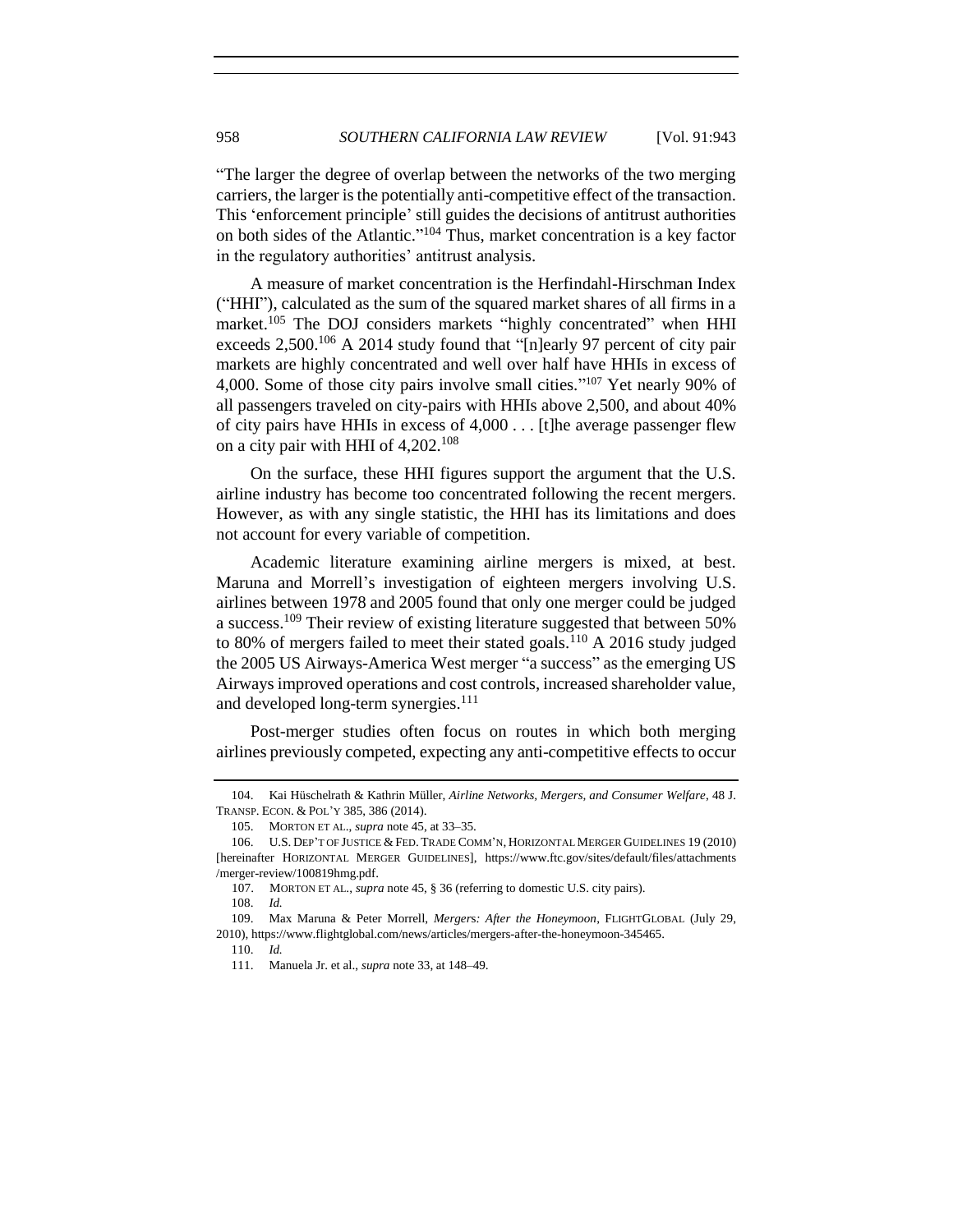most strongly on such routes.<sup>112</sup> Multiple studies of airline mergers prior to the recent wave beginning in 2005 generally found that the mergers resulted in loss of competition and higher fares.<sup>113</sup> Such effects were, surprisingly, not confined to overlap routes, but also routes in which one merged airline was only a potential competitor.<sup>114</sup> However, studies evaluating the recent legacy airline mergers are generally inconclusive as to the competitive impacts.<sup>115</sup> The 2008 Delta-Northwest merger received a healthy amount of academic attention, with most studies unable to discern any large effects other than small fare increases ranging from 1% to 4% on overlapping routes.<sup>116</sup> Research into the 2010 United-Continental merger is limited, but it has generally found the merger produced competitive results with reduced fares of 3% to 4% on some routes.<sup>117</sup> A study of the three recent legacy carrier mergers found them to be, as a whole, pro-competitive.<sup>118</sup> Across the three mergers, "overlap routes . . . experienced statistically significant output increases and statistically insignificant nominal fare decreases relative to non-overlap routes."<sup>119</sup>

Thus, there is analytical support that the recent airline mergers and industry consolidation were not anticompetitive or bad for passengers. This Note does not seek to add to the voluminous record evaluating mergers (particularly in the domestic market) or question regulators for past decisions; rather, it seeks to explore the current regulatory approach and propose solutions for greater transparency and competition promotion moving forward.

## B. ANTITRUST STATUTES AND REGULATORY REGIME

<span id="page-16-0"></span>The principal architect of deregulating the U.S. airline industry, Alfred E. Kahn, recognized that a deregulated industry would require vivid antitrust law enforcement to realize the potential benefits of competition it was intended to promote.<sup>120</sup> Two chief antitrust laws exist in the United States to

<sup>112.</sup> *See, e.g.*, Carlton et al., *supra* not[e 34,](#page-6-2) at 2–4, 29.

<sup>113.</sup> *Id.* at 3–4.

<sup>114.</sup> *See* John Kwoka & Evgenia Shumilkina, *The Price Effect of Eliminating Potential Competition: Evidence from an Airline Merger*, 58 J. INDUS. ECON. 767, 782 (2010) (finding that the US Airways and Piedmont merger resulted in higher fares on routes in which Piedmont was only a potential entrant).

<sup>115.</sup> Carlton et al., *supra* not[e 34,](#page-6-2) at 3–4.

<sup>116.</sup> *Id.* at 4.

<sup>117.</sup> *Id.*

<sup>118.</sup> *See id.* at 2.

<sup>119.</sup> *Id.* at 3.

<sup>120.</sup> *See* Nancy L. Rose, *After Airline Deregulation and Alfred E. Kahn*, 102 AM. ECON. REV.: PAPERS & PROC. 376, 379 (2012) (finding that Kahn did not intend nor advocate for deregulation to mean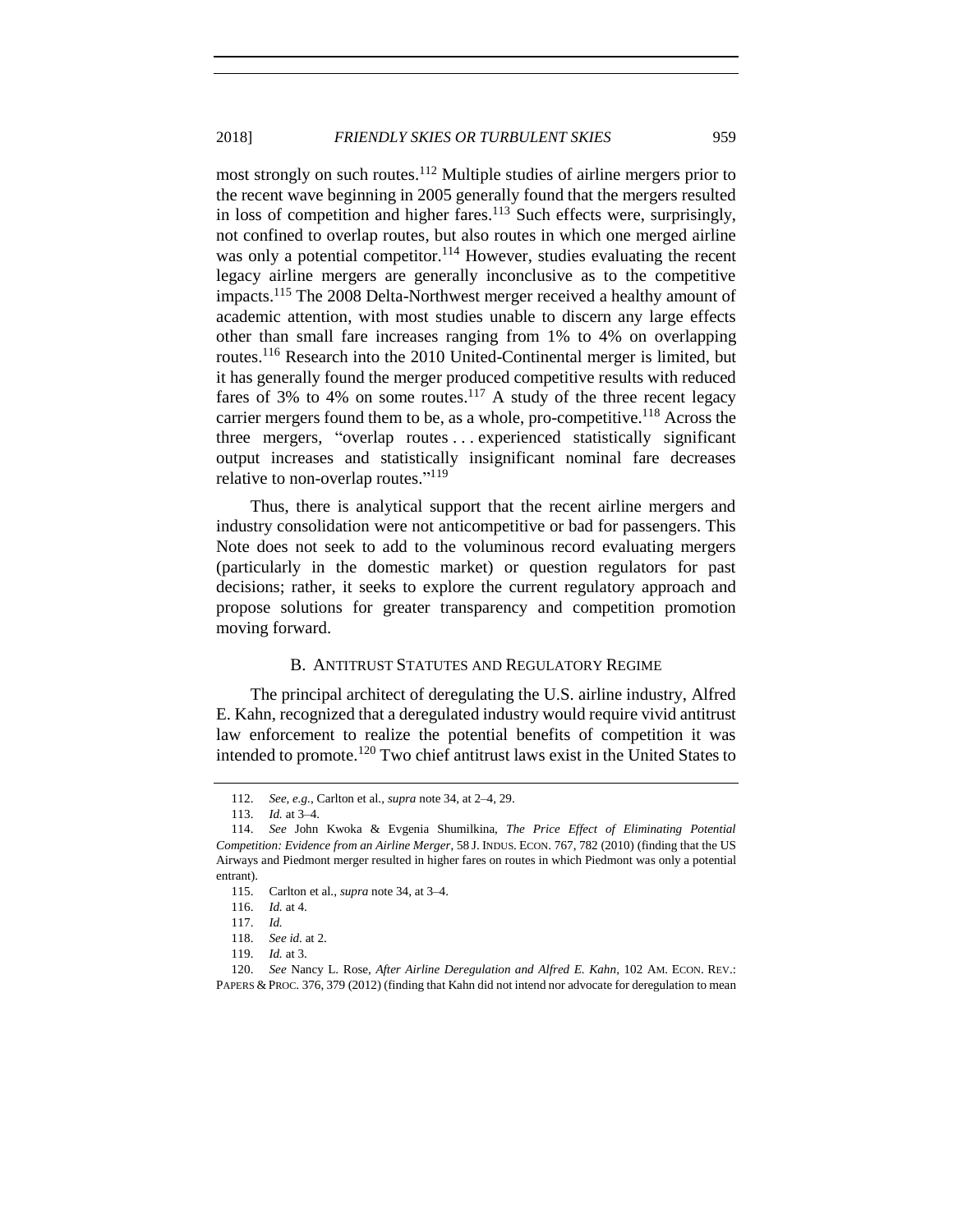<span id="page-17-0"></span>protect consumers from lack of competition: the Sherman Act (1890)<sup>121</sup> and the Clayton Act (1914).<sup>122</sup> Section 1 of the Sherman Act declares "[e]very contract, combination . . or conspiracy, in restraint of trade or commerce . . . to be illegal." <sup>123</sup> The Clayton Act focuses on specific types of conduct or transactions believed to threaten competition, such as mergers.<sup>124</sup> For example, § 7 prohibits mergers when "the effect of the acquisition may substantially lessen competition or tend to create a monopoly."<sup>125</sup> The DOJ Antitrust Division and the Federal Trade Commission ("FTC") are the primary enforcers; however, any state attorney general or individual alleging economic harm by a violation of the antitrust laws may also file suit.<sup>126</sup>

<span id="page-17-1"></span>The Clayton Act lacks explicit definitions of prohibited activities; therefore, historical enforcement is determinative. The legislative history shows the drafters' intent was "to *protect 'competition, not competitors*, and [Congress's] desire to restrain mergers only to the extent that such combinations may tend to lessen competition."<sup>127</sup> This does not invite regulators "to thwart business efficiencies that may be achieved through the combination of two firms' resources."<sup>128</sup> Congress' intent was to "cope with monopolistic tendencies in their incipiency and well before they have attained such effects as would justify a Sherman Act proceeding" by authorizing the review of activities that might "create, enhance, or facilitate the exercise of market power." 129

The Supreme Court's approach in *Brown Shoe Co. v. United States*<sup>130</sup> set out the pattern used in modern antitrust jurisprudence:

There, the Court (1) defined the relevant product and geographic markets; (2) analyzed the probable effects of the merger by

- 124. Volodymyr Bilotkach & Kai Hüschelrath, *Antitrust Immunity for Airline Alliances*, 7 J. COMPETITION L. & ECON. 335, 358 (2011).
	- 125. Clayton Act, ch. 323, § 7, 38 Stat. 731 (codified as amended at 15 U.S.C. § 18 (2018)).

128. AM. BAR ASS'N SECTION OF ANTITRUST LAW, MERGERS AND ACQUISITIONS: UNDERSTANDING THE ANTITRUST ISSUES 1 (3d ed. 2008).

<sup>&</sup>quot;laissez-faire" and that he attributed the industry's early struggles and industry concentration to "a 'lamentable failure of the administration to enforce the policies of the antitrust laws—to disallow a single merger or to press for divestiture of the computerized reservation systems or attack a single case of predation.'") (citation omitted).

<sup>121.</sup> Sherman Act, 26 Stat. 209 (1890).

<sup>122.</sup> Clayton Act, 38 Stat. 730 (1914).

<sup>123.</sup> Sherman Act, ch. 647, § 1, 26 Stat. 209 (codified as amended at 15 U.S.C. § 1 (2018)).

<sup>126.</sup> Bilotkach & Hüschelrath, *supra* not[e 124,](#page-17-0) at 358.

<sup>127.</sup> Catherine A. Peterman, *The Future of Airline Mergers After the US Airways and American Airlines Merger*, 79 J. AIR L. & COM. 781, 783–84 (2014) (emphasis added).

<sup>129.</sup> Peterman, *supra* not[e 127,](#page-17-1) at 784.

<sup>130.</sup> *See* Brown Shoe Co. v. United States, 370 U.S. 294, 325–32, 336, 343–46 (1962).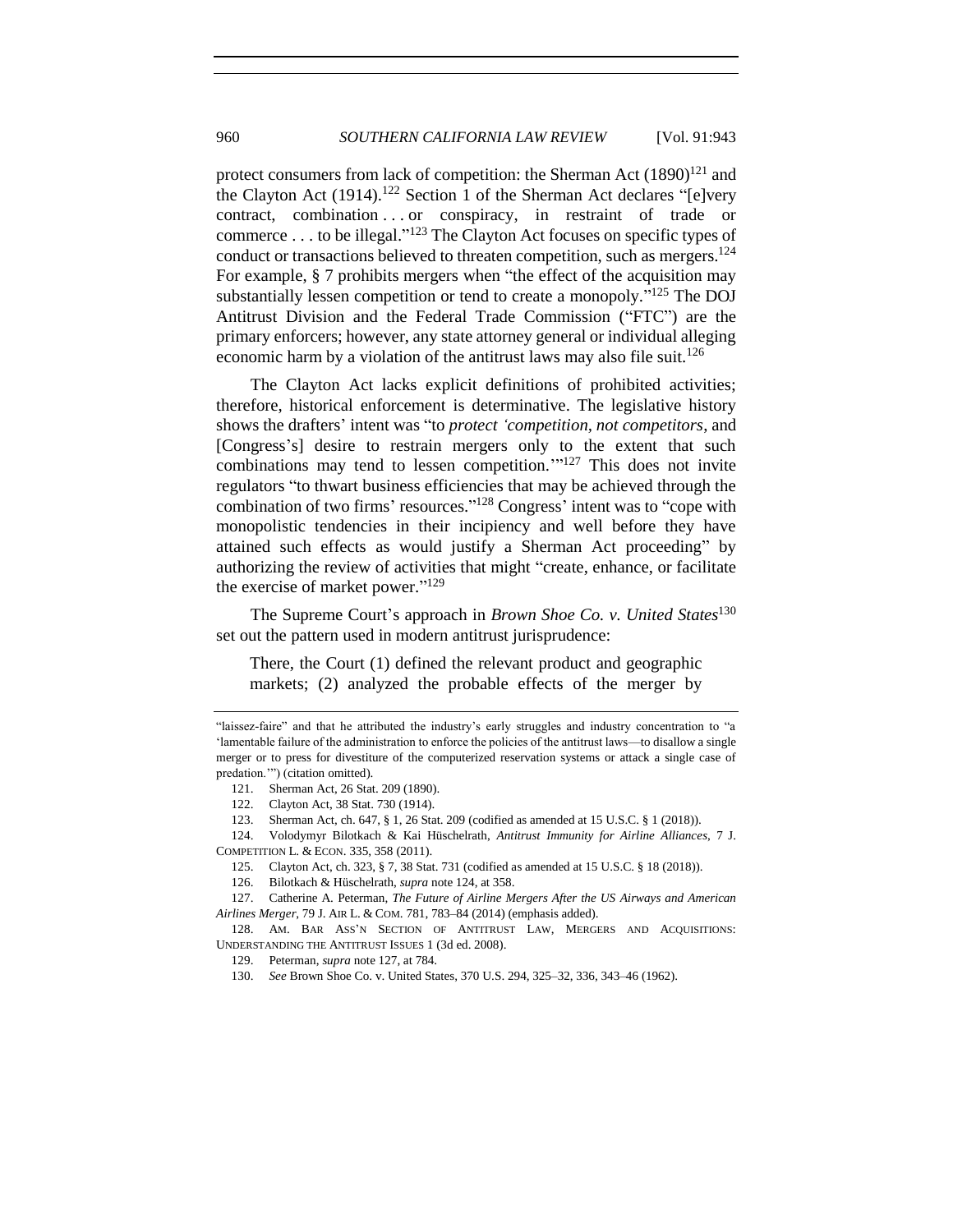examining the market shares of the firms, the current concentration of the industry, the trend toward continued consolidation in the industry, and the statements and behavior of the individual firms; and (3) found a lack of mitigating factors that would provide procompetitive benefits from the merger.<sup>131</sup>

Effectively, any merger that increases market share or market concentration enough to "raise an inference" of illegality is presumed to be anticompetitive, and the merging entities carry the burden to "rebut the inherently anticompetitive tendency manifested by these percentages."<sup>132</sup>

Judicial decisions concerning section 7 of the Clayton Act historically drove antitrust enforcement until the Hart-Scott-Rodino Antitrust Improvements Act of  $1976^{133}$  imposed new pre-merger notification requirements and signaled a shift of authority to enforcement agencies.<sup>134</sup> Prior to its passage, Merger Guidelines were drafted to assist in the movement from judicial interpretation toward agency law.<sup>135</sup> The Antitrust Division of the DOJ published the first Merger Guidelines in 1968 "to acquaint the business community, the legal profession, and other interested groups and individuals with the standards currently being applied."<sup>136</sup> The Merger Guidelines have undergone multiple revisions as the rules guiding merger enforcement have developed;<sup>137</sup> The DOJ and FTC released their current version in  $2010$ <sup>138</sup> While the Merger Guidelines are not binding legal authority, their influence on the business community cannot be overstated, particularly in improving DOJ and FTC transparency.<sup>139</sup>

Turning to the U.S. airline industry, the DOJ Antitrust Division is responsible for reviewing airline mergers and acquisitions and enforcing controlling antitrust laws as a result of the ADA.<sup>140</sup> The ADA stipulated that approval of airline M&A would continue, but that jurisdiction would be transferred from the CAB (set to expire in 1984) to the DOJ.<sup>141</sup> However, the

<span id="page-18-0"></span><sup>131.</sup> Peterman, *supra* not[e 127,](#page-17-1) at 785.

<sup>132.</sup> *Id.* (citation omitted).

<sup>133.</sup> 15 U.S.C. § 18a (2018) (establishing that proposed mergers that exceed a certain size cannot be legally consummated until expiration of the thirty-day waiting period after making the pre-merger filings or waiver by the reviewing agency).

<sup>134.</sup> Peterman, *supra* not[e 127,](#page-17-1) at 785–86.

<sup>135.</sup> *Id.* at 786.

<sup>136.</sup> *Id.* (citation omitted).

<sup>137.</sup> *Id.*

<sup>138.</sup> *See* HORIZONTAL MERGER GUIDELINES, *supra* not[e 106.](#page-15-0)

<sup>139.</sup> *See* Peterman, *supra* not[e 127,](#page-17-1) at 786–87.

<sup>140.</sup> Bilotkach & Hüschelrath, *supra* not[e 124,](#page-17-0) at 359.

<sup>141.</sup> WILLIAM E. O'CONNOR, AN INTRODUCTION TO AIRLINE ECONOMICS 41 (6th ed. 2001).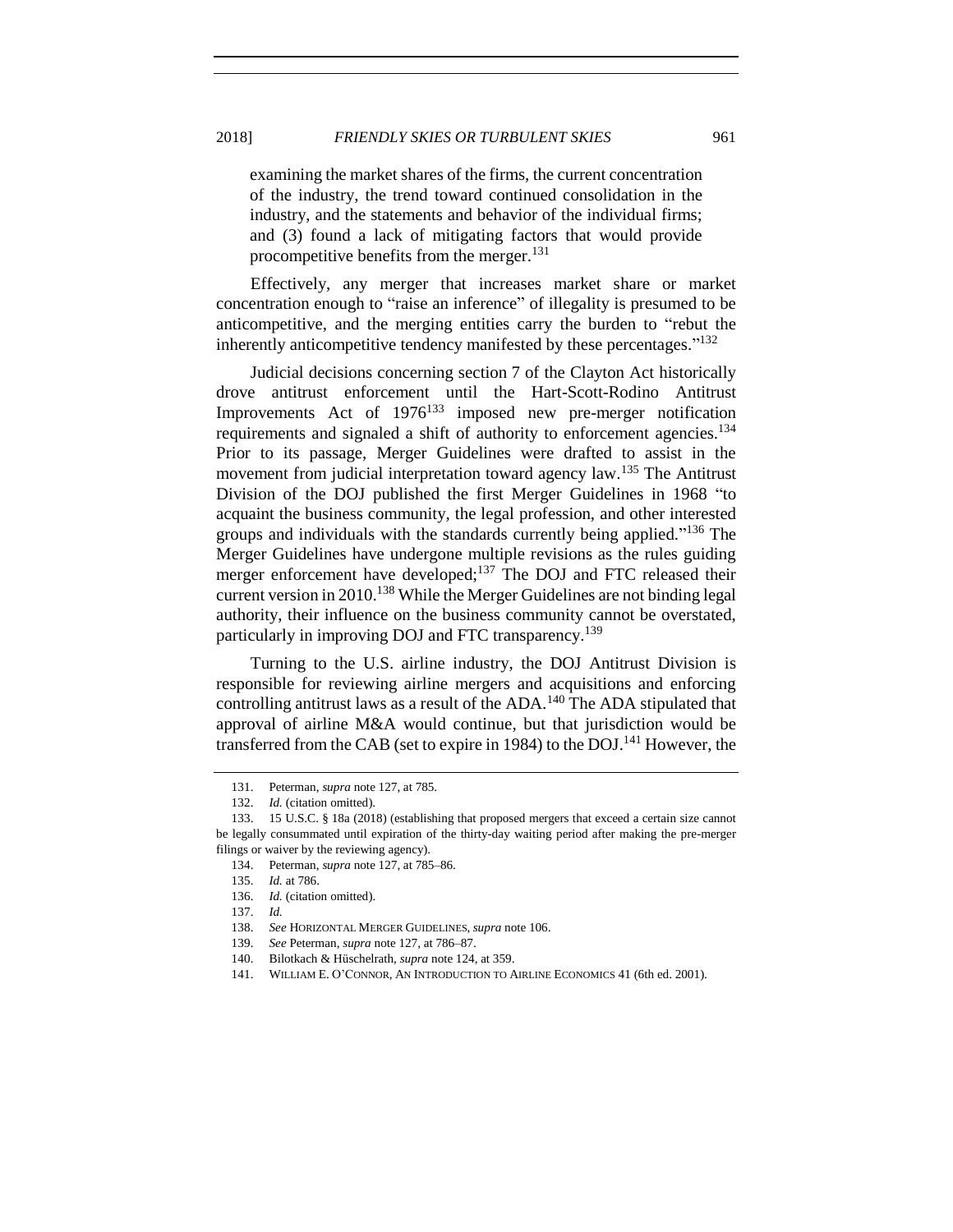<span id="page-19-1"></span>DOT filled this role from 1984 until the end of 1988 due to the Sunset Act of 1984,<sup>142</sup> modifying the deregulation transition.<sup>143</sup> The DOT's authority expired, and since 1989, the DOJ has retained jurisdiction over applying the antitrust laws to airline M&A and other control relationships.<sup>144</sup> The DOT assists the DOJ by utilizing its expertise to advise and exert authority over slot controls and routes to remedy competitive concerns.<sup>145</sup>

Paradoxically, the authority to immunize foreign air services agreements between U.S. and foreign airlines from U.S. antitrust laws rests with the DOT.<sup>146</sup> This authority stems from the 1979 International Air Transportation Competition Act.<sup>147</sup> While the DOJ may submit comments during public comment periods, the DOT retains sole statutory authority to approve and immunize foreign air services agreements<sup>148</sup> from the same antitrust laws that the DOJ applies when evaluating domestic airline mergers and acquisitions. The DOJ, or DOT, has "no corresponding authority" to immunize domestic alliances between U.S. airlines.<sup>149</sup>

145. U.S. Department of Transportation Notice of Practice Regarding Proposed Airline Mergers and Acquisitions, No. 80,011, 80 Fed. Reg. 2468–69 (proposed Jan. 16, 2015).

U.S. airlines may merge. They may also request from the antitrust agencies a business review on joint venture proposals. There was an exception on immunity grants within the U.S after the U.S. Congress passed the Aviation and Transportation Security Act of 2001 in response to the terrorist attacks of 09/11/2001. The Act, which has since expired, included a provision that allowed DOT to grant antitrust immunity to carriers in States with "extraordinary" air transportation needs. This provision only applied to intra-state routes. Under this Act, DOT temporarily granted antitrust immunity to Aloha Airlines and Hawaiian Airlines in interisland routes in Hawaii in the period from 12/2002 to 10/2003 . . . [W]ith antitrust immunity the carriers made significant capacity reductions and not only did fares rise sharply (by 35% to 41%) but they also remained high well past the expiration of immunity.

<span id="page-19-0"></span><sup>142.</sup> Sunset Act of 1984, Pub. L. No. 98-443, 98 Stat. 1703 (1984).

<sup>143.</sup> O'CONNOR, *supra* not[e 141,](#page-18-0) at 41–42.

<sup>144.</sup> *Id.* at 42. *See also* Charles N.W. Schlangen, *Differing Views of Competition: Antitrust Review of International Airline Alliances*, 2000 U. CHI. LEGAL F. 413, 437 (2000) ("Although DOJ was slated to oversee mergers and other domestic aviation-related antitrust issues beginning in 1989, Senator Metzenbaum . . . was so dissatisfied with DOT's performance that he introduced a bill to accelerate the transfer to the fall of 1987. It is telling that both DOT and DOJ favored the transfer.").

<sup>146.</sup> Bilotkach & Hüschelrath, *supra* not[e 124,](#page-17-0) at 359.

<sup>147.</sup> International Air Transportation Competition Act of 1979, Pub. L. No. 96-192, 94 Stat. 35 (1980).

<sup>148.</sup> 49 U.S.C. §§ 41308–41309 (2018).

<sup>149.</sup> William Gillespie & Oliver M. Richard, *Antitrust Immunity and International Airline Alliances* 5, 5 n.10 (Econ. Analysis Group, Discussion Paper No. 11-1, Feb. 2011), https://www.justice.gov/atr /antitrust-immunity-and-international-airline-alliances.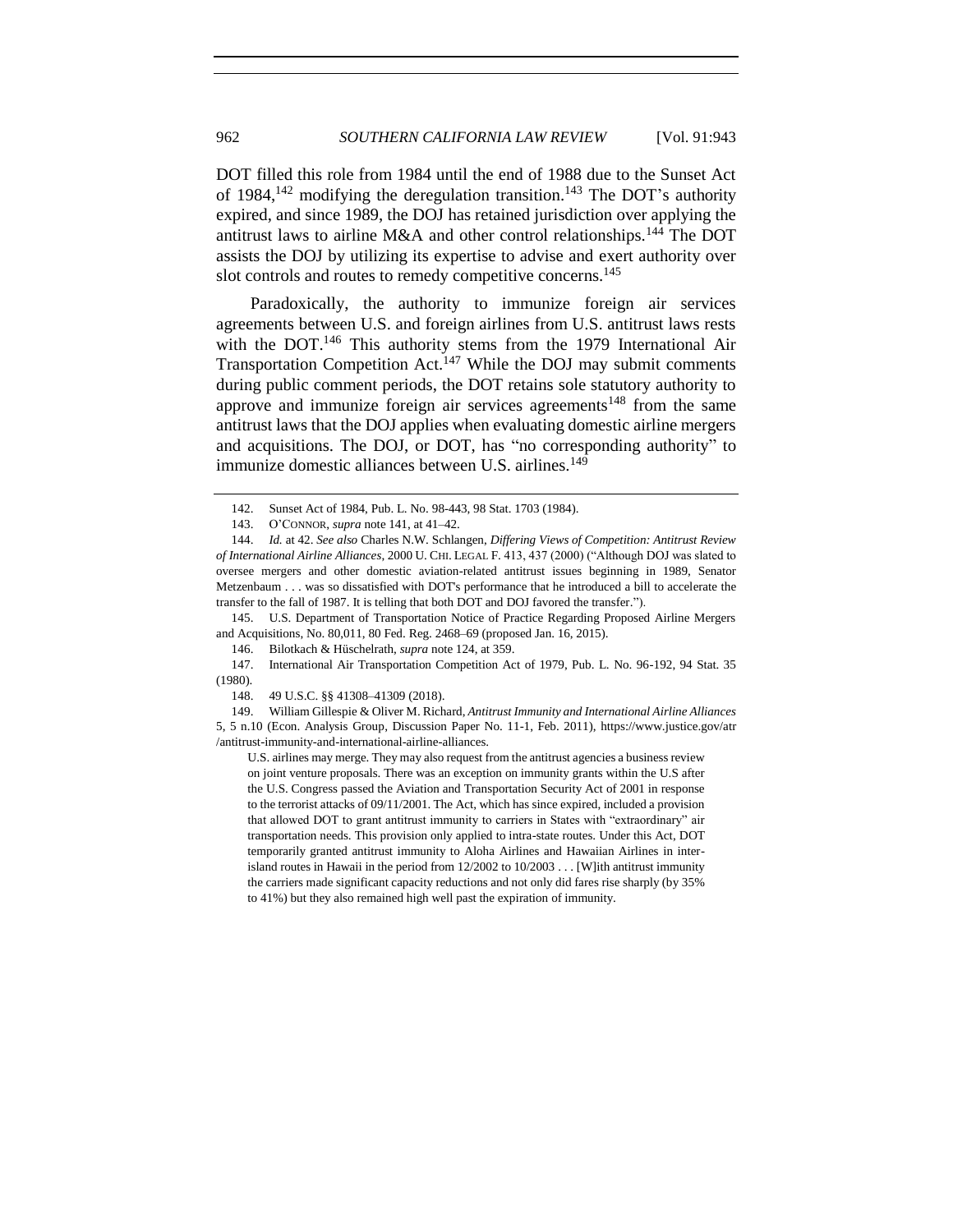#### <span id="page-20-0"></span>C. FOREIGN AIRLINE COLLABORATION MODELS AND THEIR SIGNIFICANCE

## <span id="page-20-1"></span>1. Foreign Ownership Restrictions

Passengers today, particularly loyal and lucrative business travelers, demand seamless service from everywhere to anywhere in the world. Both U.S. and European legacy airlines have pursued business models reflecting such demands. However, few city-pairs generate enough daily demand to warrant non-stop service, and no airline could efficiently provide service with its own fleet to every destination their customers require.<sup>150</sup> Most businesses meet such global customer demands through cross-border mergers or the establishment of facilities abroad.<sup>151</sup>

Such a solution is not available for airlines; full cross-border airline mergers are restricted by long-standing government restrictions on foreign ownership and control of airlines by non-nationals.<sup>152</sup> Faced with these restrictions, airlines seek foreign airline partners and develop vast alliances to provide customers expanded network coverage and greater service options.<sup>153</sup> Global airline alliances, leveraging the "fundamentals of network economics and [the] global economy," have prevailed as a next-best substitute<sup>154</sup> for airlines to realize the economic benefits of mergers and have become a dominant feature of the airline industry.<sup>155</sup>

<span id="page-20-2"></span>Cooperation between foreign airlines first requires that "freedoms" be granted for airlines to serve foreign nations.<sup>156</sup> These freedoms, or rights to board and deplane passengers in a foreign country, are established in international commercial aviation agreements (bilateral or multilateral treaties between governments).<sup>157</sup> The terms vary as some "agreements may restrict the number of carriers that provide air service between the countries, the number of flights that they offer, and sometimes the fares that they charge

<sup>150.</sup> Pearce & Doernhoefer, *supra* not[e 19,](#page-4-2) at 3.

<sup>151.</sup> *Id.* at 4 (arguing that "[i]n open markets firms locate themselves and their services where consumers demand them, constrained only by competition law or regulations such as health and safety"). This is the strategy pursued by telecom, banking, media, and other industries. *Id.*

<sup>152.</sup> *Id.*

<sup>153.</sup> EUR. COMM'N & U.S. DEP'T OF TRANSP., TRANSATLANTIC AIRLINE ALLIANCES: COMPETITIVE ISSUES AND REGULATORY APPROACHES 3 (2010) [hereinafter TRANSATLANTIC AIRLINE ALLIANCES].

<sup>154.</sup> *Id.* at 3.

<sup>155.</sup> Bilotkach & Hüschelrath, *supra* note [124,](#page-17-0) at 360 (noting "the impossibility of worldwide airline networks operated by a single airline, and the impossibility to coordinate (and therefore rationalize) operations by way of merging two companies").

<sup>156.</sup> Pearce & Doernhoefer, *supra* not[e 19,](#page-4-2) at 4.

<sup>157.</sup> Gillespie & Richard, *supra* not[e 149,](#page-19-0) at 2.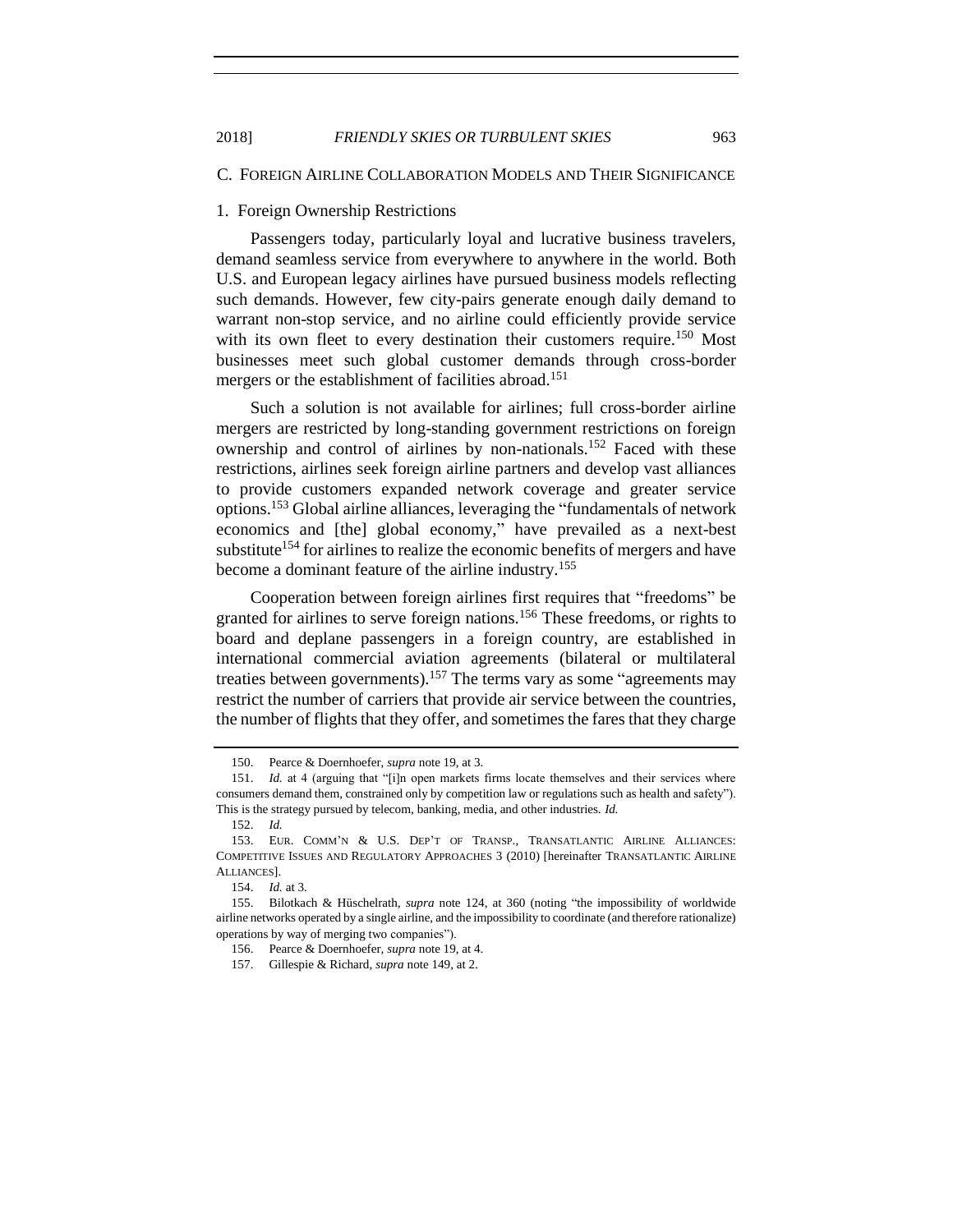for travel between the countries."<sup>158</sup> The 1993 "Open Skies" agreement between the United States and Netherlands was crucial in spurring a liberalization of foreign air transportation access.<sup>159</sup> U.S. and Dutch airlines "no longer needed permission from either government to provide service, carry passengers, and offer particular fares between the [countries]."<sup>160</sup> This was just the beginning. In April 2008, the U.S.-E.U. Open Skies Agreement signaled a major culmination of the U.S. government's push toward expanded foreign airline access.<sup>161</sup>

Despite providing for marked improvements in expanding access, the U.S.-E.U. agreement does not permit cabotage (the eighth and ninth "freedoms" of the air),  $162$  which is the right to transport passengers within the boundaries of another country, or relax foreign ownership restrictions on airlines.<sup>163</sup> Even the most liberal international aviation agreement in existence restricts airline operations and consolidation.<sup>164</sup> There are no indications these restrictions will be relaxed in the foreseeable future, <sup>165</sup> so cooperation among foreign airlines will continue to play a large role shaping the international air transportation market, particularly while foreign ownership and control restriction preclude higher levels of integration.

A "broad spectrum of cooperation" between airlines exists, ranging from arms-length interline agreements to full-fledged, highly-integrated joint ventures ("JVs").<sup>166</sup> Within JVs, airlines participate on a revenue or profit-sharing basis and seek grants of ATI, the highest form of cooperation. The next section is a basic introduction to various levels of cooperation between foreign airlines. However, note that these levels are not absolute, so airlines are generally free to pursue unique and specific levels of cooperation.

#### <span id="page-21-0"></span>2. Interline Agreements

Simple interline agreements are at the lowest spectrum of the airline cooperation scale. When two or more airlines agree to a multilateral or bilateral agreement to accept other airlines' passengers, travelers can then buy a single ticket itinerary with flights on two or more independent

<sup>158.</sup> *Id.* at 2–3.

<sup>159</sup>*. Id.* at 3.

<sup>160.</sup> *Id.*

<sup>161.</sup> *Id.*

<sup>162.</sup> *See Freedoms of the Air*, INT'L CIV. AVIATION ORG., https://www.icao.int/Pages /freedomsAir.aspx (last visited July 31, 2018).

<sup>163.</sup> Gillespie & Richard, *supra* not[e 149,](#page-19-0) at 3.

<sup>164.</sup> *See id.*

<sup>165.</sup> TRANSATLANTIC AIRLINE ALLIANCES, *supra* not[e 153,](#page-20-2) at 13.

<sup>166.</sup> *Id.* at 5.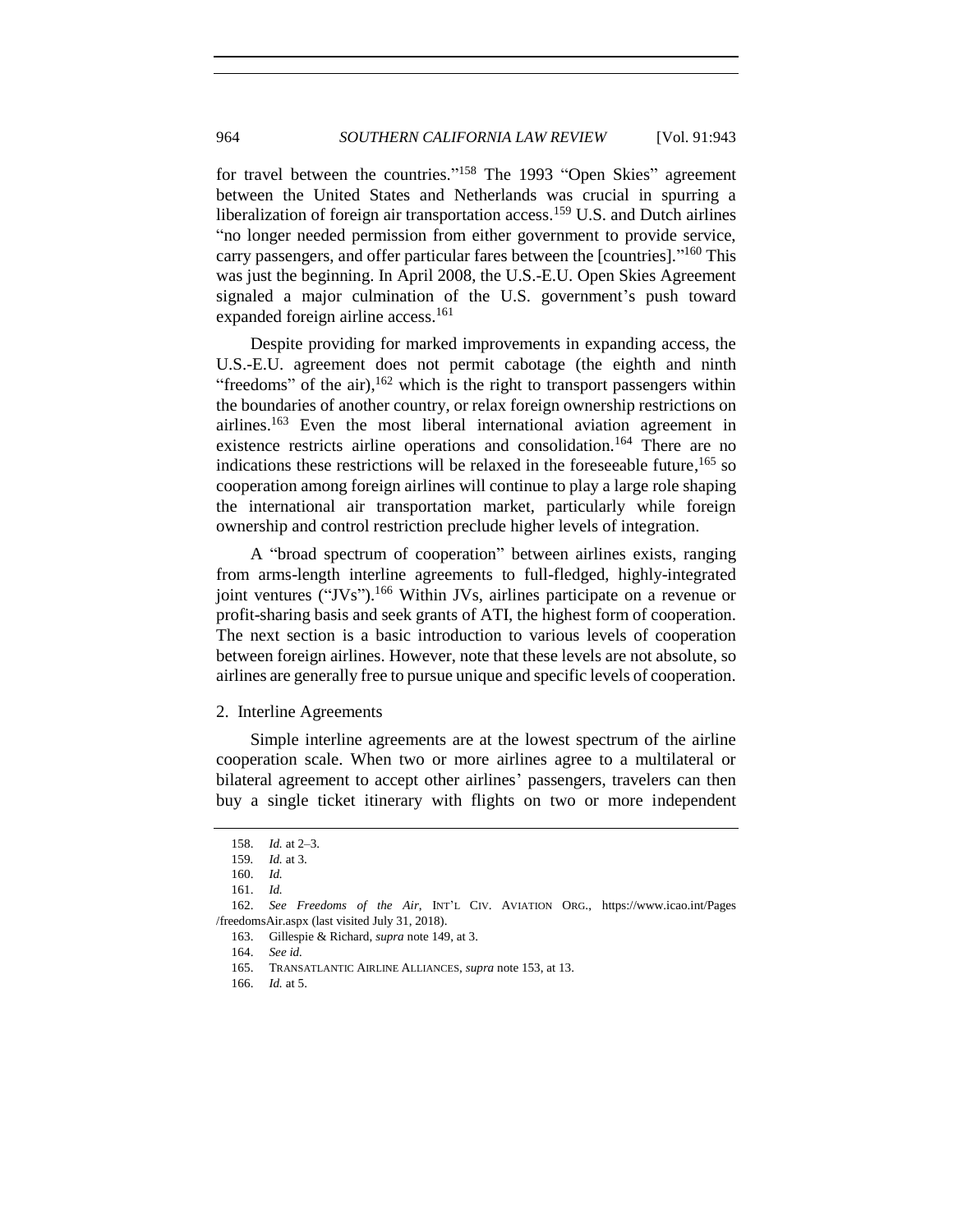## 2018] *FRIENDLY SKIES OR TURBULENT SKIES* 965

airlines.<sup>167</sup> An interline fare is typically less than the sum of available fares on the individual legs, resulting in a small pricing benefit and booking convenience for consumers. <sup>168</sup> But this arms-length level of cooperation does not approach the efficiencies and integration possible through consolidation, and the quality of the interline product may differ widely on different airlines or airports.<sup>169</sup> For example, travelers may face multiple check-ins, long distances between gates or terminal transfers, greater likelihood of lost luggage, and uncertainty over customer service responsibility for missed connections or related travel disruptions.<sup>170</sup>

#### <span id="page-22-0"></span>3. Alliances

Alliances depend upon agreements between airlines and can take a variety of forms. Alliance agreements typically begin as code share arrangements, with additional perks getting added over time.<sup>171</sup> Code share agreements are essentially enhanced marketing joint-ventures, whereby one airline sells and markets seats under its own designation on a flight operated independently by an alliance airline. <sup>172</sup> Alliances thus open new destinations and expand route networks for airlines without requiring additional aircraft.<sup>173</sup> Faced with foreign ownership rules and entry restrictions, airlines have increasingly joined one of three major global alliances—Star Alliance, SkyTeam, and OneWorld—to expand their route network in foreign nations.<sup>174</sup>

Alliance participants determine which international routes to include in the agreement. If the alliance partners are not competitors on a route, they can communicate about fares and other competitive matters without ATI.<sup>175</sup> If the allies are competitors on the same route, then the alliance agreement remains arms-length and the operating airline determines seat availability for the marketing partner, but each airline sets prices independently.<sup>176</sup> Further, alliances allow a flexibility that improves services and offers passengers a more seamless experience. Partner airlines may adjust flight schedules to coordinate connection schedules, benefit from better gate or terminal

<sup>167.</sup> Pearce & Doernhoefer, *supra* not[e 19,](#page-4-2) at 4.

<sup>168.</sup> *Id.*

<sup>169.</sup> *Id.* at 4–5.

<sup>170.</sup> *Id.* at 5.

<sup>171.</sup> *Id.*

<sup>172.</sup> *Id.* at 2, 5.

<sup>173.</sup> Gillespie & Richard, *supra* not[e 149,](#page-19-0) at 3.

<sup>174.</sup> *Id*. at 1.

<sup>175.</sup> *Id.* at 3.

<sup>176.</sup> *Id.* (noting that sales revenue goes to the operating carrier and the marketing carrier receives a booking fee to cover handling costs).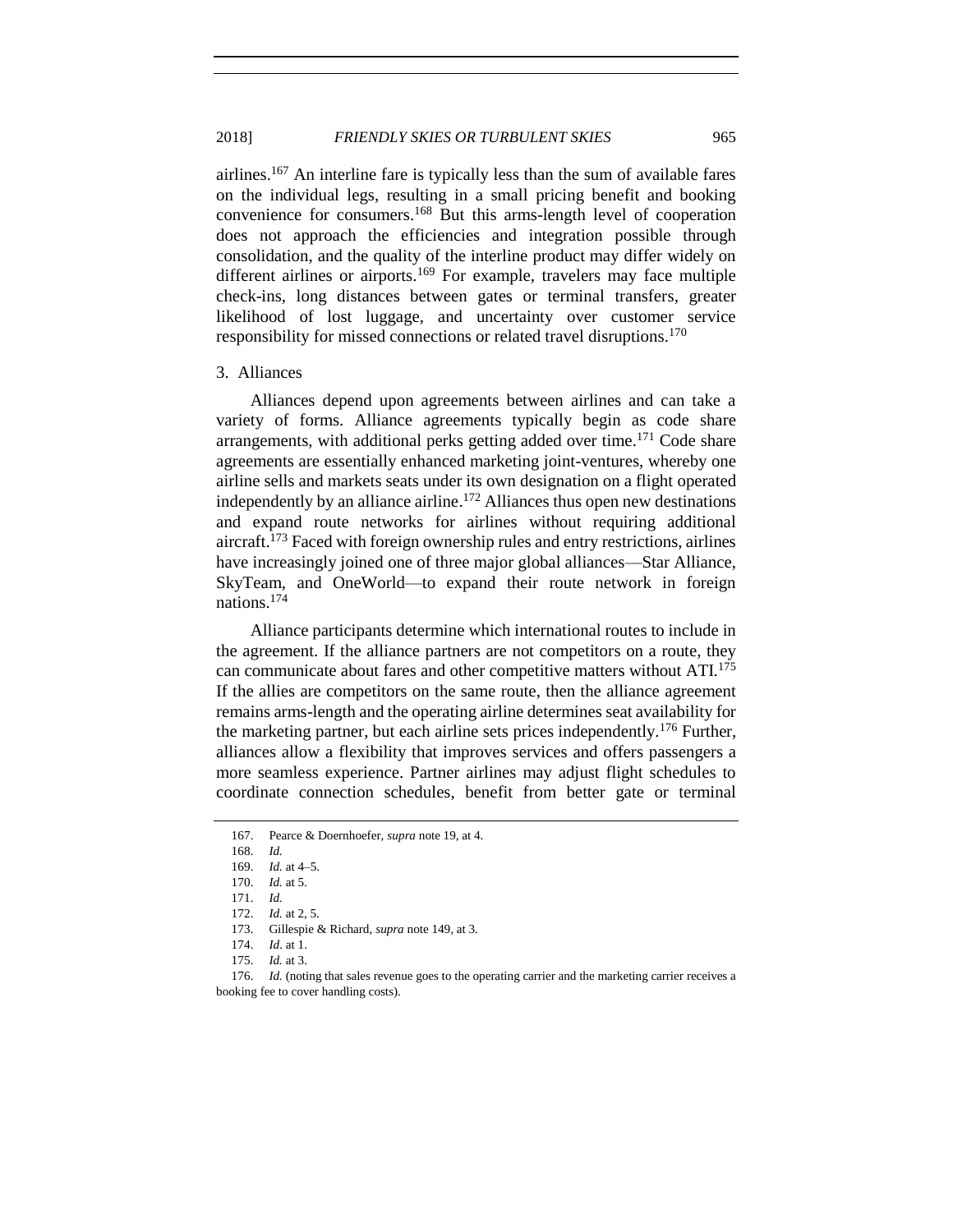proximity, open lounge and club access with partners, and link frequent-flyer programs.<sup>177</sup> Airline alliances, in the absence of ATI, provide benefits to consumers relative to interline agreements by both improving networks and lowering fares through the economies of denser passenger flows.<sup>178</sup>

<span id="page-23-0"></span>4. Joint Ventures

A closer form of cooperation and integration between airlines is the joint venture ("JV"). Airlines agree to share revenue from JVs on specific international routes independent of which airline operates the flight.<sup>179</sup> JVs create an agreement that is "metal neutral" in the sense that the physical metal, or aircraft, involved in producing passenger revenue is irrelevant in determining the respective airline's share of revenue, thereby erasing any incentive for opportunistic advantages in cooperating.<sup>180</sup> Metal neutrality is significant in capturing the possible pro-competitive efficiency gains from increased economies of scale.<sup>181</sup> Thus, under a metal-neutral JV, the profits (or losses) are split equally amongst the carriers regardless even when Airline A's flights are at capacity, but Airline B's flights are empty. JVs are, in effect, mergers that apply to defined international routes.

#### <span id="page-23-1"></span>5. Antitrust Immunity

Airlines operating a revenue- or profit-sharing JV combined with a grant of ATI achieve the highest degree of cooperation.<sup>182</sup> As noted earlier, the DOT holds the statutory authority to immunize international air transportation agreements from U.S. antitrust  $laws.183}$  However, the government of the foreign carrier's country retains sole authority to immunize the agreement from its own antitrust laws; thus, JVs are often conditioned on receiving ATI approval from both governments. ATI effectively allows two airlines to operate as one on certain routes and jointly coordinate pricing, revenue sharing, flight schedules, marketing (such as aligning frequent flyer programs), sales, and any other competitively sensitive matters without concern that they violate antitrust laws.<sup>184</sup>

<span id="page-23-2"></span>Some support ATI by pointing to benefits consistent with closer

<sup>177.</sup> Pearce & Doernhoefer, *supra* not[e 19,](#page-4-2) at 5.

<sup>178.</sup> *Id. See also* Gillespie & Richard, *supra* not[e 149,](#page-19-0) at 13–16, 20.

<sup>179.</sup> Pearce & Doernhoefer, *supra* not[e 19,](#page-4-2) at 1–2.

<sup>180.</sup> *Id.*

<sup>181.</sup> *Id.* at 1, 6.

<sup>182.</sup> TRANSATLANTIC AIRLINE ALLIANCES, *supra* not[e 153,](#page-20-2) at 5.

<sup>183.</sup> *Supra* Section II.B.

<sup>184.</sup> *See* Gillespie & Richard, *supra* not[e 149,](#page-19-0) at 1. *See also* Order to Show Cause at 4, Am. Airlines,

Inc., DOT-OST-2015-0129 (Dep't of Transp. Nov. 18, 2016) [hereinafter AA-QF Show Cause Order].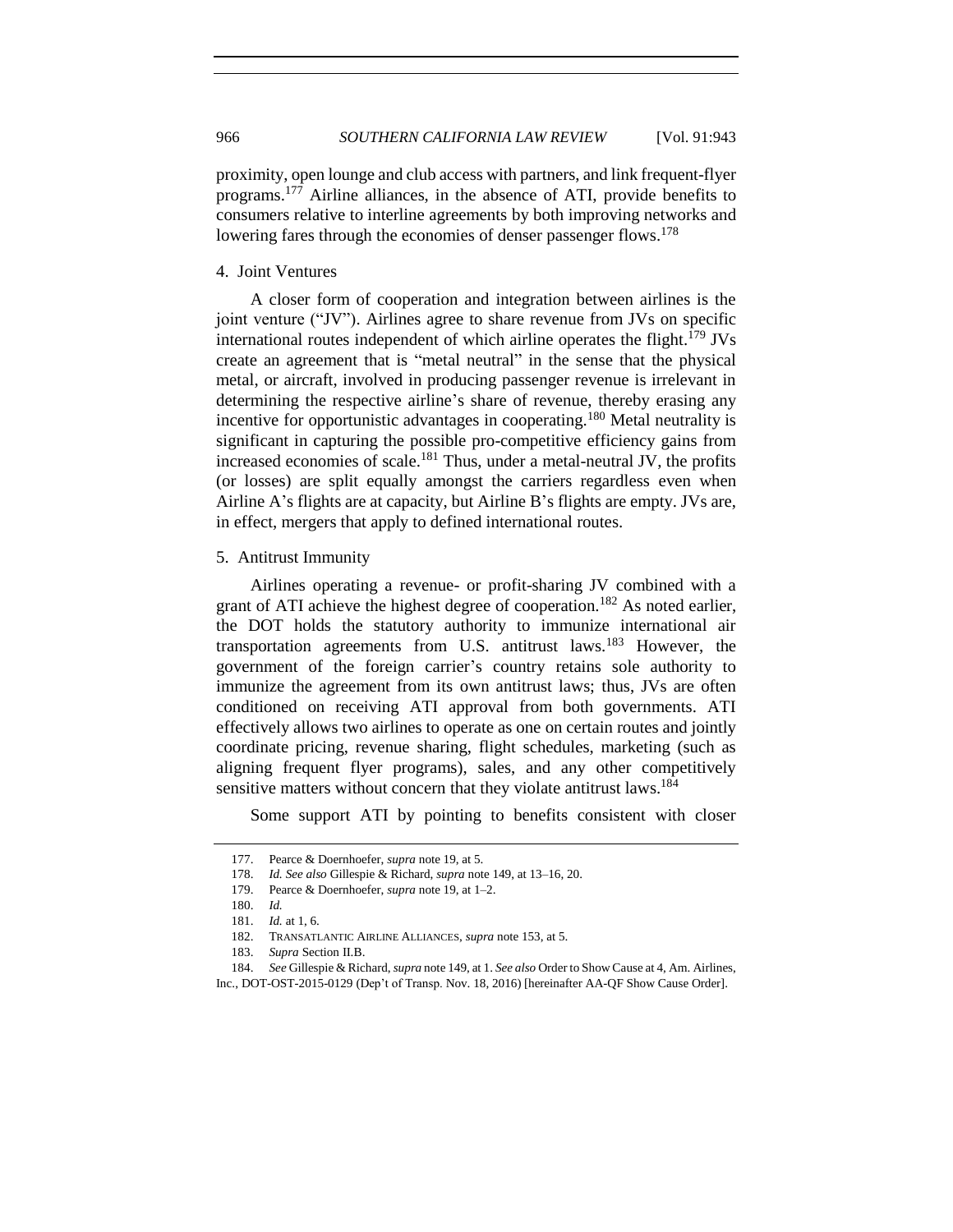integration, while others criticize it as anti-competitive. Regulators are particularly concerned about consumer welfare on non-stop travel between partners' hub cities, where overlapping services allow the trip to be taken on either airline.<sup>185</sup> Thus, the DOT has a longstanding policy precluding consideration of ATI until all elements of an Open Skies agreement are in place to ensure that un-aligned airlines may freely enter and compete.<sup>186</sup>

### D. ATI REGULATORY SCHEME

<span id="page-24-0"></span>While jurisdiction over airline mergers was vested in the DOJ in 1988, the DOT retains exclusive authority to immunize international air transportation agreements from U.S. antitrust laws.<sup>187</sup> ATI applications are filed in a public docket and decided on by the Secretary of Transportation after a detailed competitive analysis.<sup>188</sup> Once an application is complete, the DOT allows a period of public comment and issues a written decision within six months.<sup>189</sup>

Applicant airlines have a high bar to meet. The DOT publicly recognizes that "the antitrust laws represent a fundamental national economic policy . . . that serves . . . travelers well" and that "immunity from [them] should be the *exception*, not the rule."<sup>190</sup> Airlines' applications for ATI are "strictly construed and strongly disfavored . . . to ensure that alliance partners maintain the ability and incentive to pass on the potential benefits . . . to consumers." 191

<span id="page-24-2"></span>The DOT engages in a two-step review of air transportation agreements submitted for ATI involving both a competitive analysis and a public interest analysis.<sup>192</sup> First, the DOT evaluates whether approving ATI would be adverse to the public interest by "substantially [reducing] or [eliminating] competition." <sup>193</sup> If the DOT makes that determination, it then decides whether ATI is nonetheless "necessary to meet a serious transportation need or to achieve important public benefits."<sup>194</sup> If it makes that finding and the

<span id="page-24-1"></span>

<sup>185.</sup> Pearce & Doernhoefer, *supra* note [19,](#page-4-2) at 2.

<sup>186.</sup> Order to Show Cause at 7, Delta Air Lines, Inc., DOT-OST-2015-0070 (Dep't of Transp. Nov. 4, 2016) [hereinafter DL-AM Show Cause Order].

<sup>187.</sup> 49 U.S.C. §§ 41308–41309 (2018).

<sup>188.</sup> *See* 14 C.F.R. § 303 (2018).

<sup>189.</sup> 49 U.S.C. § 41710 (2018).

<sup>190.</sup> Order to Show Cause at 33, Alitalia-Linee Aeree Italiane-S.p.A., DOT-OST-2004-19214 (Dep't of Transp. Dec. 22, 2005) (emphasis added).

<sup>191.</sup> Answer of Hawaiian Airlines, Inc. at 4, Am. Airlines, Inc., DOT-OST-2015-0129 (Dep't. of Transp. Feb 22, 2016) (citation omitted).

<sup>192.</sup> *See* 49 U.S.C. §§ 41308-41309 (2018).

<sup>193.</sup> *Id.* § 41309(b)(1).

<sup>194.</sup> *Id.* § 41309(b)(1)(A).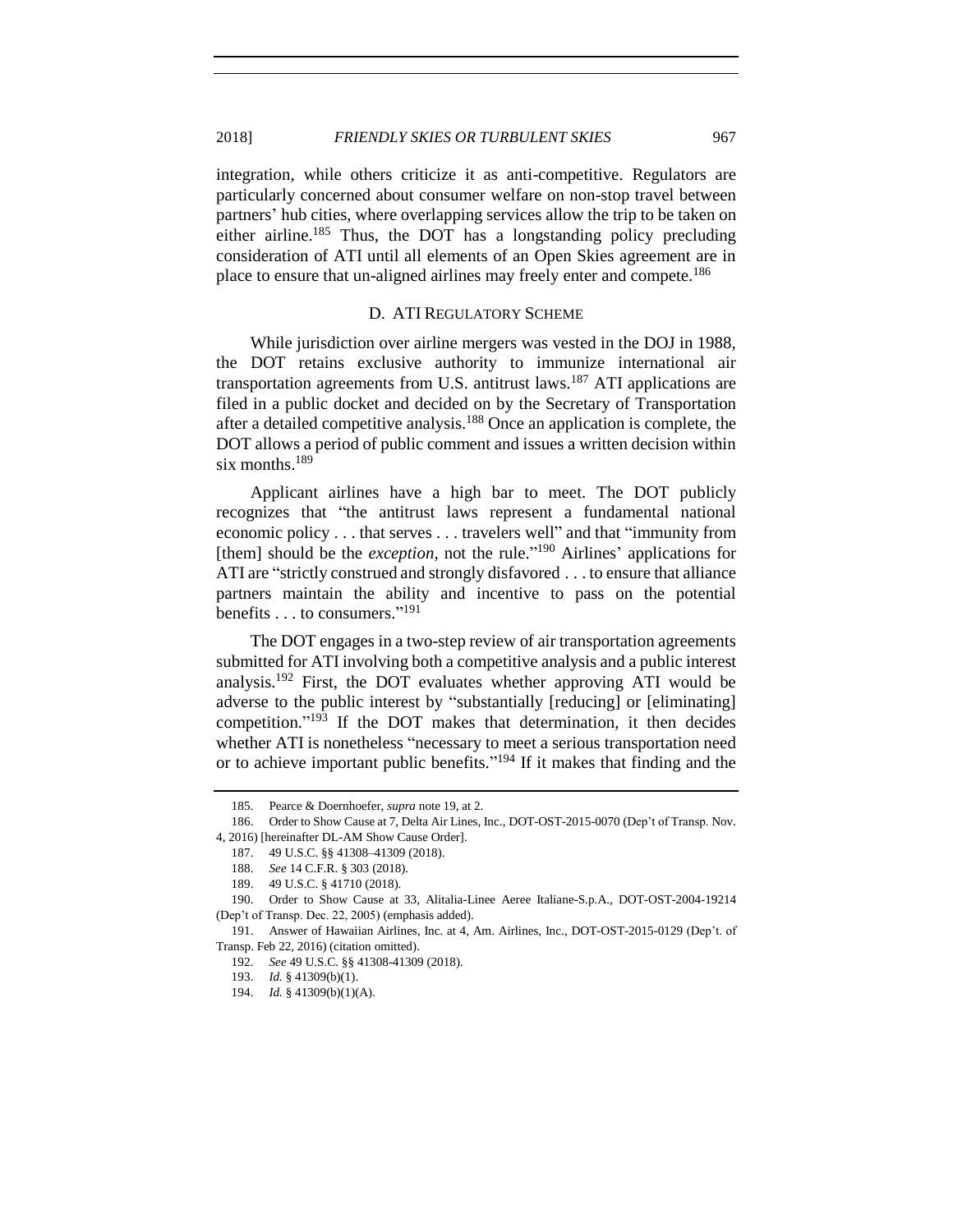public benefits cannot be achieved by other "reasonably available" and "materially less anticompetitive" means, then the DOT must approve ATI pursuant to  $§$  41309(b).<sup>195</sup>

Second, if the DOT concludes after its initial review that the application is not adverse to the public interest,  $\S$  41309(b) directs it to grant ATI.<sup>196</sup> The DOT next determines whether sufficient public benefits justify ATI under § 41308.<sup>197</sup> The DOT is authorized to exempt agreements from the antitrust laws "to the extent necessary to allow the [airlines] to proceed with the transaction specifically approved by the order," provided that the public interest requires it.<sup>198</sup> In sum, the DOT must find that ATI would reduce or substantially eliminate competition and such harm would not be offset by consumer benefits generated by ATI to deny an application.

#### <span id="page-25-0"></span>1. Competitive Analysis

<span id="page-25-1"></span>Because ATI results in similar commercial effects as a merger, the DOT conducts a full Clayton Act test just as when evaluating domestic airline mergers.<sup>199</sup> The Clayton Act test evaluates competitive implications and whether approval is likely to substantially reduce competition and "facilitate the exercise of market power."<sup>200</sup> Applied to ATI applications, the DOT must determine whether approval would allow the immunized airlines "to profitably charge supra-competitive prices or reduce service or product quality below competitive levels."<sup>201</sup> In determining this, the DOT evaluates: "(1) whether [ATI] would significantly increase market concentration; (2) whether [ATI] would cause potential competitive harm; and (3) whether new entry into the market would be timely, likely, and sufficient either to deter or to discipline the potential competitive harm."<sup>202</sup>

The importance of defining relevant markets is not lost on enforcement agencies. The DOJ has stated that properly defining markets "could be 'a central focus' of the analysis and be outcome determinative." <sup>203</sup> In the context of ATI requests, the DOT evaluates competitive effects at three market levels: (1) a broad network level; (2) a country-pair level; and (3) a

<sup>195.</sup> *Id.* § 41309(b)(1)(B).

<sup>196.</sup> *Id.* § 41309(b).

<sup>197.</sup> *Id.* § 41308.

<sup>198.</sup> *Id.* § 41308(b).

<sup>199.</sup> Hubert Horan, *Double Marginalization and the Counter-Revolution Against Liberal Airline Competition*, 37 TRANSP. L.J. 251, 254 (2010).

<sup>200.</sup> DL-AM Show Cause Order, *supra* not[e 186,](#page-24-1) at 9.

<sup>201.</sup> *Id.*

<sup>202.</sup> *Id.*

<sup>203.</sup> Peterman, *supra* not[e 127,](#page-17-1) at 788–89 (citation omitted).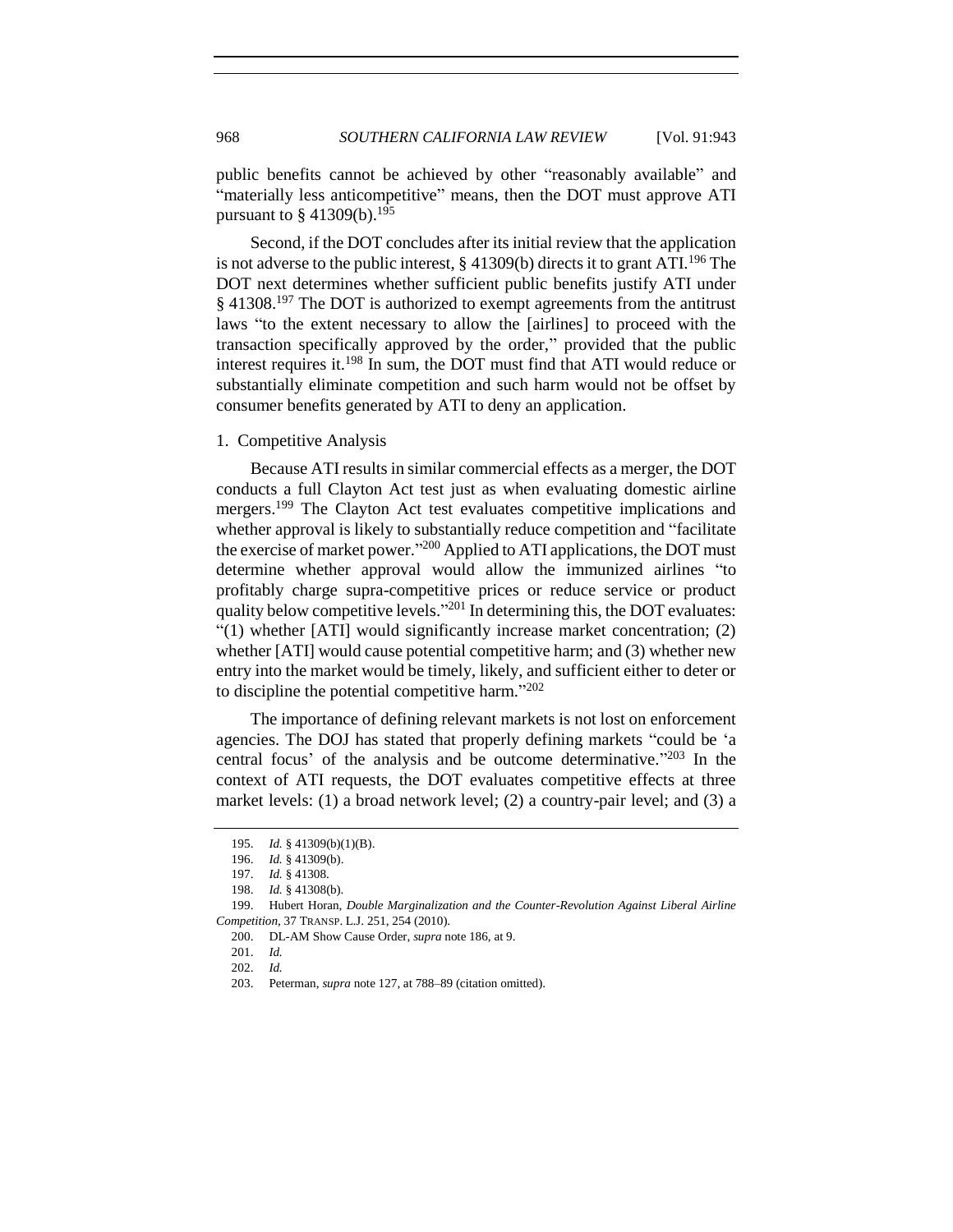city-pair level.<sup>204</sup> Because ATI diminishes competition on routes on which the airlines compete, ATI reviews have largely focused on the potential loss of competition in non-stop overlaps.<sup>205</sup>

Market power is "the ability to profitably raise prices above competitive levels (or reduce competition on dimensions such as [capacity]), for a significant period of time."<sup>206</sup> Just as in DOJ domestic airline merger reviews, the HHI of impacted city-pairs is calculated to define the market concentration and quantify increased concentration attributable to ATI; any HHI increase of 200 points or more is presumed market power enhancing.<sup>207</sup> This presumption is rebuttable by airlines; Supreme Court doctrine allows parties to present evidence specific to itself or its industry to rebut statistical indicators of anticompetitive effects.<sup>208</sup> But rebutting statistical evidence with non-statistical defenses is difficult, often being rejected by courts.<sup>209</sup> While market concentration alone may not be determinative—as evidenced by the rebuttable presumption—it is influential in the analysis of other potential anticompetitive effects of ATI, such as unilateral and coordinated effects.<sup>210</sup>

The DOT must determine any unilateral effects of granting ATI. Unilateral effects stem from the "internalization of ... competition" between the airlines.<sup>211</sup> Therefore, this determination is highly dependent on the level of competition between the airlines at the time of application and whether the respective airlines' services can be considered close substitutes.<sup>212</sup>

Coordinated effects, on the other hand, consider potential impacts of ATI on how firms compete in the relevant market(s). $213$  A reduction in competitors may diminish competition by encouraging coordinated interaction among fewer competing airlines. Evaluating coordinated effects is largely an offshoot of game theory, as it involves decisions by multiple airlines in which certain conduct is profitable for each of them, but only as a

<sup>204.</sup> Order to Show Cause at 6–10, Delta Air Lines, Inc., DOT-OST-2015-0070 (Dep't of Transp. Nov. 4, 2016).

<sup>205.</sup> Gillespie & Richard, *supra* not[e 149,](#page-19-0) at 1–2.

<sup>206.</sup> *Id.* at 7.

<sup>207.</sup> Peterman, *supra* not[e 127,](#page-17-1) at 789.

<sup>208.</sup> *See* United States v. Gen. Dynamics, 415 U.S. 486, 506–08 (1974).

<sup>209.</sup> Peterman, *supra* not[e 127,](#page-17-1) at 790.

<sup>210.</sup> *Id.*

<sup>211.</sup> *Id.*

<sup>212.</sup> *Id.*

<sup>213.</sup> *Id.* at 791.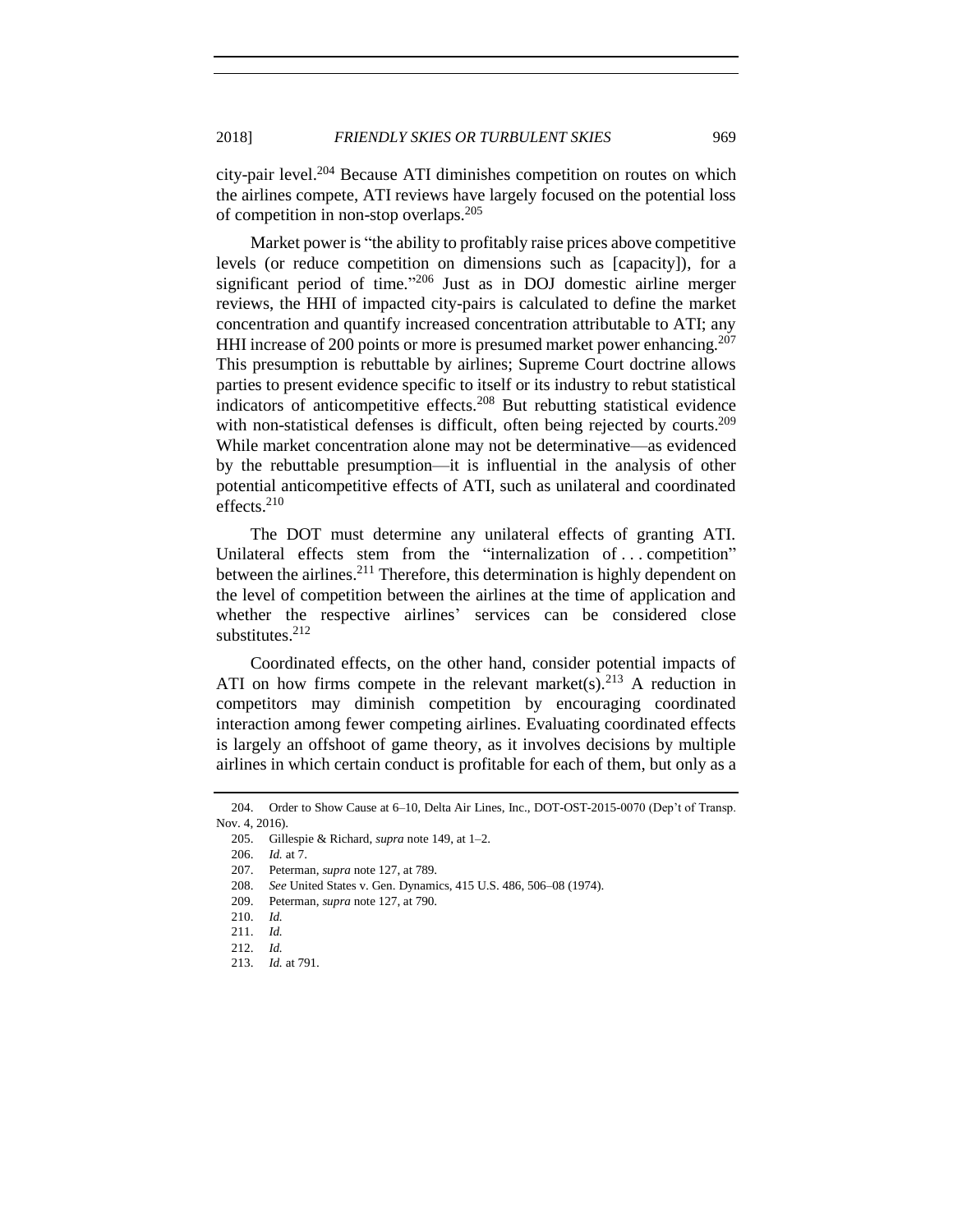result of cooperative reactions by the others.<sup>214</sup> The DOT may also consider external factors such as infrastructure or slot constraints that act as barriers to open entry or potentially exacerbate competitive harm.

## <span id="page-27-0"></span>2. Public Interest Considerations

The consideration of public benefits and mitigating factors in determining ATI is largely where the DOT's approach diverges from the DOJ's approach in reviewing mergers. Congress has enumerated numerous factors that the DOT may consider in its public interest evaluation, including "the availability of a variety of air service, maximum reliance on market forces, the avoidance of unreasonable industry concentration, and opportunities for the expansion of international services." <sup>215</sup> While § 41308 imposes a more stringent test that ATI be "required by" the public interest, the DOT has proffered several forms of public benefits to justify approval, including reductions in double marginalization, cost and operational efficiencies, expanded networks, improved coordination and services, increased capacity, and aligned frequent flyer benefits.<sup>216</sup>

<span id="page-27-1"></span>The expansion of international air services has undoubtedly emerged as the dominant public interest factor permitting ATI despite a competitive analysis indicating rejection, and the DOT recognizes U.S. foreign policy goals as a key public benefit.<sup>217</sup> Since the early 1990s, the DOT and the State Department have used ATI as an incentive and bargaining chip to induce foreign nations to enter into Open Skies agreements with the United States.<sup>218</sup> For instance, the first ATI grant in 1993 was a result of the U.S.-Netherlands Open Skies agreement. Recently, the DOT approved ATI proposals by both United-All Nippon Airways and American-Japan Airlines, conditioning approval on the U.S.-Japan Open Skies Aviation Agreement being signed.<sup>219</sup> The State Department and DOT effort has succeeded as the United States currently has more than  $120$  open-skies partners.<sup>220</sup>

Occasionally, public interest considerations beyond Open Skies prove

<sup>214.</sup> *Id.*

<sup>215.</sup> TRANSATLANTIC AIRLINE ALLIANCES, *supra* not[e 153,](#page-20-2) at 14 (citation omitted).

<sup>216.</sup> DL-AM Show Cause Order, *supra* not[e 186,](#page-24-1) at 18.

<sup>217.</sup> Gillespie & Richard, *supra* not[e 149,](#page-19-0) at 18.

<sup>218.</sup> Bilotkach & Hüschelrath, *supra* note [124,](#page-17-0) at 360. *See also* AM. BAR ASS'N, ANTITRUST LAW DEVELOPMENTS 1486 n.1425 (6th ed. 2007) ("The DOT has defined an open skies agreement as containing, among other things, open entry on all routes, unrestricted capacity and frequency on all routes, unrestricted route and traffic rights, and open code-sharing opportunities.").

<sup>219.</sup> Gillespie & Richard, *supra* not[e 149,](#page-19-0) at 19 n.44.

<sup>220.</sup> U.S. Dept. of State, *Fact Sheet: Open Skies Partnerships: Expanding the Benefits of Freer Commercial Aviation* (July 5, 2017), https://www.state.gov/e/eb/rls/fs/2017/267131.htm.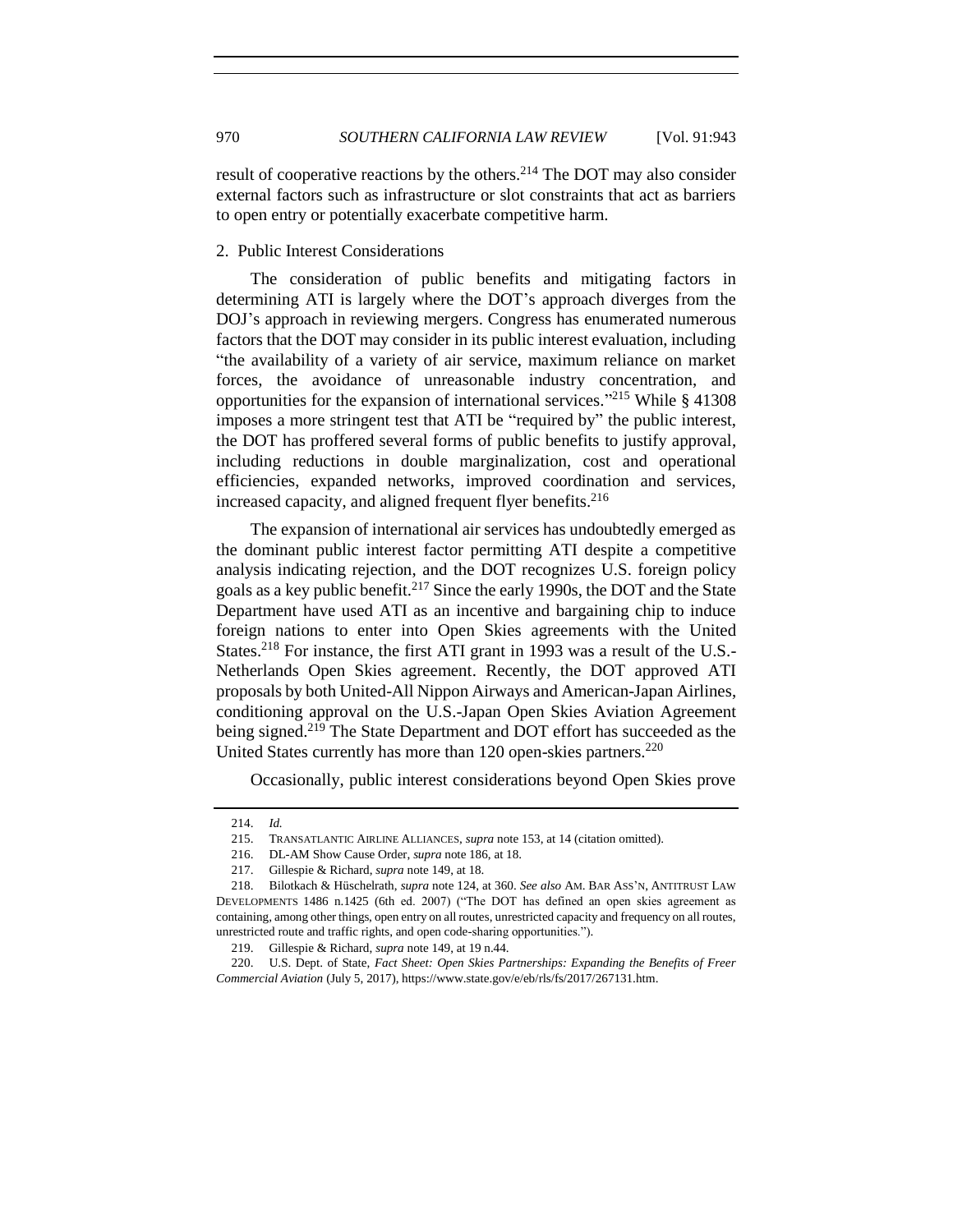instrumental. The 2005 SkyTeam ATI application was denied because the DOT determined it was not required by the public interest given that "the carriers had not shown they could effectively reconcile" differing business practices to achieve commonality within the alliance.<sup>221</sup> In 2009, in the midst of a global recession and struggling airlines, the DOT approved a Star Alliance ATI request because it "[would] help Continental and the other participants manage cyclical changes in the industry to preserve existing services, with a view toward increasing capacity and enhancing competition between carriers and alliances."<sup>222</sup> The DOT has justified airlines' insistence of not proceeding with an agreement without ATI as a public benefit.<sup>223</sup> Lastly, OneWorld's 2010 ATI application was approved because a OneWorld immunized JV was needed to "provide a third global network [to] better discipline the fares and services offered by the Star and SkyTeam alliances," reasoning that "this too is a public benefit." $224$  Recall that this "competitive counterweight" line of reasoning was instrumental in the DOJ's approval of the American-U.S. Air merger. <sup>225</sup>

# <span id="page-28-0"></span>III. STRIKING THE RIGHT LEVEL AND MANNER OF ANTITRUST REGULATION

The 1993 Open Skies Agreement between the United States and Netherlands opened a new industry order of cooperation among foreign airlines. Northwest Airlines and KLM immediately created an alliance and eventually expanded it into a JV.<sup>226</sup> United Airlines seized on the newfound expansion opportunities and launched the Star Alliance in 1996; American Airlines followed suit in 1999, creating the OneWorld Alliance, and Delta finished the alliance trifecta with its  $SkyTeam$  Alliance in 2000.<sup>227</sup> The DOT's willingness to approve ATI is a significant development; more than twenty-eight international alliance agreements were granted ATI by the DOT after 1993, contributing to the formation of four vast, transatlantic  $JVs^{228}$ 

The proliferation of foreign air services agreements is not confined to the lucrative transatlantic market. The United States and Japan completed an

<span id="page-28-1"></span><sup>221.</sup> Gillespie & Richard, *supra* not[e 149,](#page-19-0) at 19 (citation omitted).

<sup>222.</sup> *Id.* (citation omitted).

<sup>223.</sup> TRANSATLANTIC AIRLINE ALLIANCES, *supra* not[e 153,](#page-20-2) at 13.

<sup>224.</sup> Gillespie & Richard, *supra* not[e 149,](#page-19-0) at 19 (citation omitted).

<sup>225.</sup> *See supra* text accompanying notes [48–](#page-7-3)[51.](#page-8-1)

<sup>226.</sup> Gillespie & Richard, *supra* not[e 149,](#page-19-0) at 18–19.

<sup>227.</sup> *See* TRANSATLANTIC AIRLINE ALLIANCES, *supra* not[e 153,](#page-20-2) at 6.

<sup>228.</sup> *See* U.S. Dep't of Transp., *Airline Alliances Operating with Antitrust Immunity* (Jan. 3, 2018), http://bit.ly/2Hh62q0 (OneWorld Transatlantic, SkyTeam II, Delta-Virgin Atlantic-Air France-KLM-Alitalia, and Star Alliance).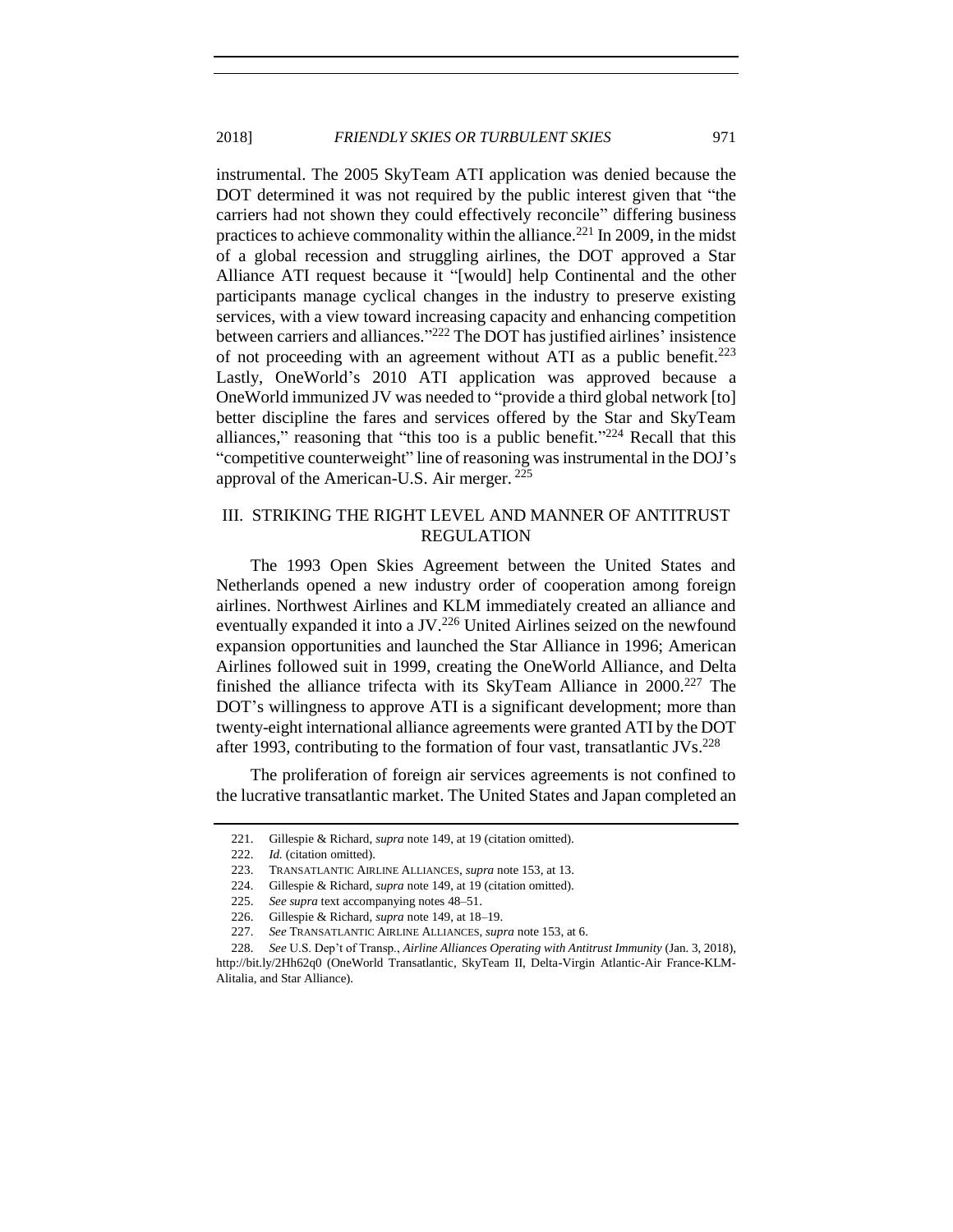Open Skies agreement in 2010, signaling a countervailing shift toward greater liberalization in the transpacific air market.<sup>229</sup> Since then, American Airlines-Japan Airlines, Delta-Virgin Australia, United-Air New Zealand, and United-ANA created transpacific JVs with ATI.<sup>230</sup> As airlines across the globe increase cooperation with foreign counterparts, international travel demand has steadily increased. Each year, over 80 million U.S. residents travel abroad.<sup>231</sup> Global air passenger demand increased 7.6% in 2017 compared to 2016, above the ten year average annual growth rate of  $5.5\%$ <sup>232</sup> International passenger traffic increased 7.9% in 2017, slightly edging domestic traffic which increased 7%; in sum, more than 4 billion passengers took to the skies in 2017, with the Asia-Pacific and Latin America regions capturing the highest year-to-year demand gains. $^{233}$ 

While U.S. airlines were undergoing a merger-fueled movement toward greater concentration that left four airlines accounting for nearly 85% of the domestic market (up from  $65\%$  in 2010),<sup>234</sup> a similar battle opened on the international front. Nearly every major airline worldwide has joined one of the three global alliances: (1) Star Alliance consists of twenty-eight carriers;<sup>235</sup> (2) SkyTeam consists of twenty carriers;<sup>236</sup> and (3) OneWorld consists of thirteen carriers. <sup>237</sup> Immunized alliances operated 41% of transatlantic capacity in 2000; by 2015, that share increased to  $86\%$ <sup>238</sup> During that time, HHI increased 1,592 points, a 155% increase.<sup>239</sup> Since 2015, the number of independent, non-aligned transatlantic airlines has decreased, leaving four transatlantic JVs in control of more than 90% of U.S.-E.U. traffic.<sup>240</sup> Similarly, the three global alliances provide over 80%

234. Trefis Team, *supra* not[e 15.](#page-3-2) 

239. *Id.* at 15–16.

240. Answer of JetBlue Airways Corporation at 49–50, Delta Air Lines, Inc., DOT-OST-2015-0070 (Dep't of Transp. July 6, 2016) [hereinafter JBLU Answer] (noting that Aer Lingus was acquired by IAG

<span id="page-29-0"></span><sup>229.</sup> *See* Gillespie & Richard, *supra* not[e 149,](#page-19-0) at 19 n.44.

<sup>230.</sup> *See* U.S. Dep't of Transp., *supra* not[e 228.](#page-28-1)

<sup>231.</sup> Katherine LaGrave, *A Record 80 Million Americans Traveled Abroad Last Year*, CONDÉ NAST TRAVELER (Nov. 7, 2017) https://www.cntraveler.com/story/a-record-80-million-americans-traveledabroad-last-year.

<sup>232.</sup> Press Release, Int'l Air Transp. Ass'n, 2017 Marked by Strong Passenger Demand, Record Load Factor (Feb. 1, 2018), http://www.iata.org/pressroom/pr/Pages/2018-02-01-01.aspx.

<sup>233.</sup> *Id.*

 <sup>235.</sup> *Star Alliance Member Airlines*, STAR ALLIANCE, http://www.staralliance.com/en/memberairlines (last visited Aug. 13, 2018).

 <sup>236.</sup> *SkyTeam Airline Alliance*, SKYTEAM, https://www.skyteam.com/en/about (last visited Aug. 13, 2018).

<sup>237.</sup> *Introduction to Oneworld—An Alliance of the World's Leading Airlines Working as One*, ONEWORLD, https://www.oneworld.com/news-information/oneworld-fact-sheets/introduction-tooneworld (last visited Aug. 13, 2018).

<sup>238.</sup> Answer of Hawaiian Airlines, Inc., *supra* not[e 191,](#page-24-2) at 13.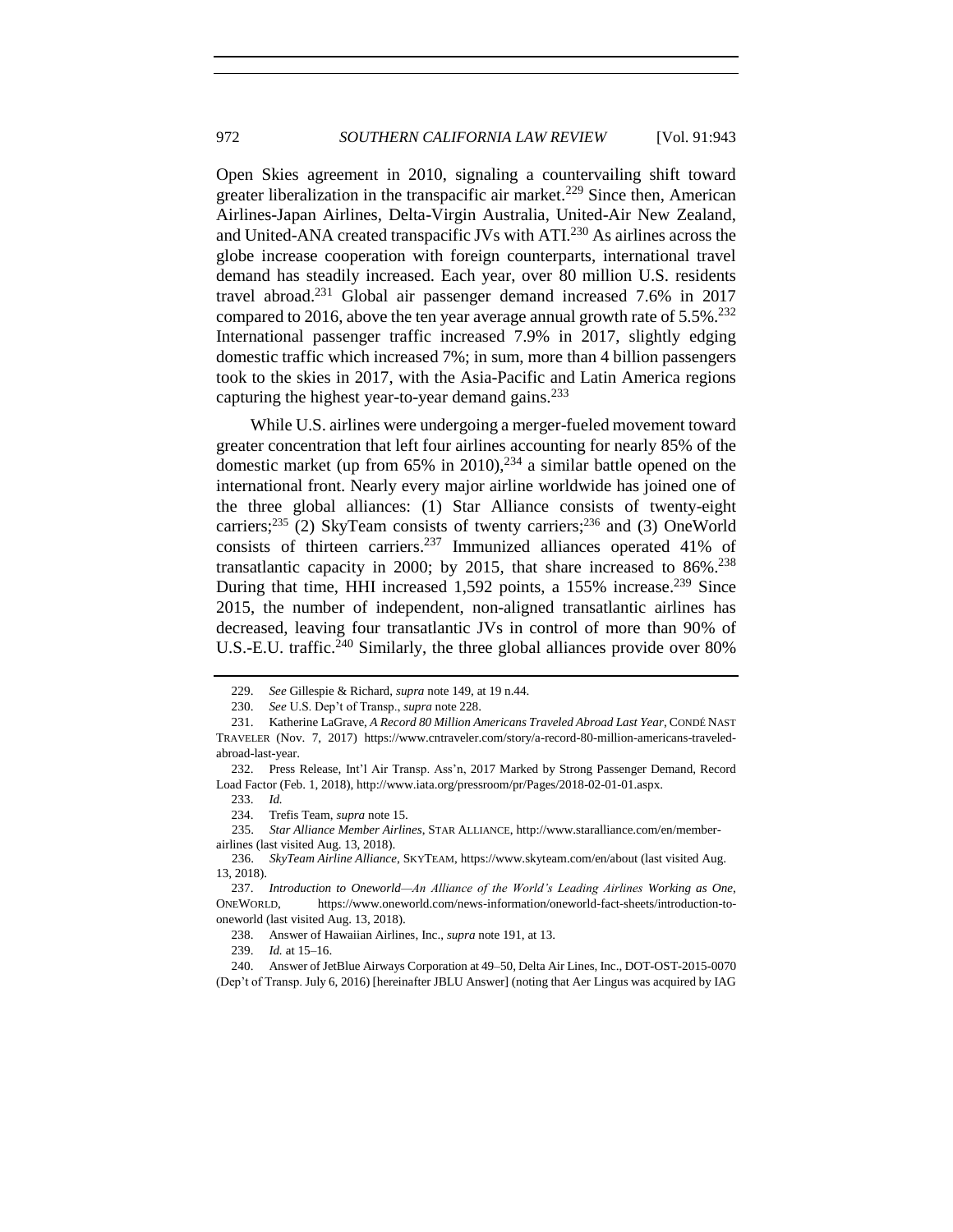of capacity in both the U.S.-Asia Pacific and E.U.-Asia Pacific markets, <sup>241</sup> and both shares are set to rise given the relative novelty of Open Skies agreements with Asian nations. Given this backdrop, it is no surprise that ATI applications are controversial and frequently spur regulatory disputes.<sup>242</sup> Two recent DOT decisions fueled the flames and left interested parties pondering whether they signal a DOT policy shift or are simply anomalies.

In November 2016, the DOT tentatively blocked American Airlines and Qantas Airways's JV application for ATI finding that the JV, which would control around 60% of the U.S.-Australia market if approved, would "substantially reduce competition and consumer choice, without producing sufficient countervailing public benefits."<sup>243</sup> The DOT did not believe that there would be greater capacity growth under the JV than what it expected would happen without it; thus, it found that many of the public benefits presented by an American-Qantas JV could be achieved through materially less anticompetitive cooperation such as codesharing.<sup>244</sup> American and Qantas' application invited challenges from LCC competitors over certain "exclusivity" provisions in the joint business agreement.<sup>245</sup> Lastly, JetBlue Airways highlighted that American Airlines was seeking ATI, a prerequisite of which is an active Open Skies agreement, while embroiled in a nasty industry dispute concerning Open Skies and the big three Middle Eastern carriers ("ME3"), $^{246}$  which could have impacted the DOT's decision.

Less than a month later, the DOT approved Delta and Aeromexico's application for an immunized JV; however, it imposed multiple conditions to address competition concerns. The DOT found that "the non-transparent slot allocation regime and infrastructure constraints at Mexico City's Benito Juarez International Airport (MEX)," coupled with Delta and Aeromexico's control of nearly 50% of the MEX slots, were unique constraints on the public realizing the benefits of the JV. $^{247}$  To remedy the airlines' entrenched share at MEX and John. F. Kennedy International Airport ("JFK") and to

and that US Airways merged with American Airlines).

<sup>241.</sup> Pearce & Doernhoefer, *supra* not[e 19,](#page-4-2) at 1.

<sup>242.</sup> *Id.* at 2.

<sup>243.</sup> AA-QF Show Cause Order, *supra* note [184,](#page-23-2) at 2.

<sup>244.</sup> *Id.*

<sup>245.</sup> *See, e.g.*, Answer of Hawaiian Airlines, Inc., *supra* note [191,](#page-24-2) at 85–87.

<sup>246.</sup> Reply of JetBlue Airways Corporation at 2, Am. Airlines, Inc., DOT-OST-2015-0129 (Dep't of Transp. Mar. 2, 2016). *See generally* P'SHIP FOR OPEN & FAIR SKIES, RESTORING OPEN SKIES: THE NEED TO ADDRESS SUBSIDIZED COMPETITION FROM STATE-OWNED AIRLINES IN QATAR AND THE UAE (2015) (charging the ME3 with receiving over \$40 billion in improper government subsidies and distorting markets rather than driving new demand).

<sup>247.</sup> DL-AM Show Cause Order, *supra* not[e 186,](#page-24-1) at 1.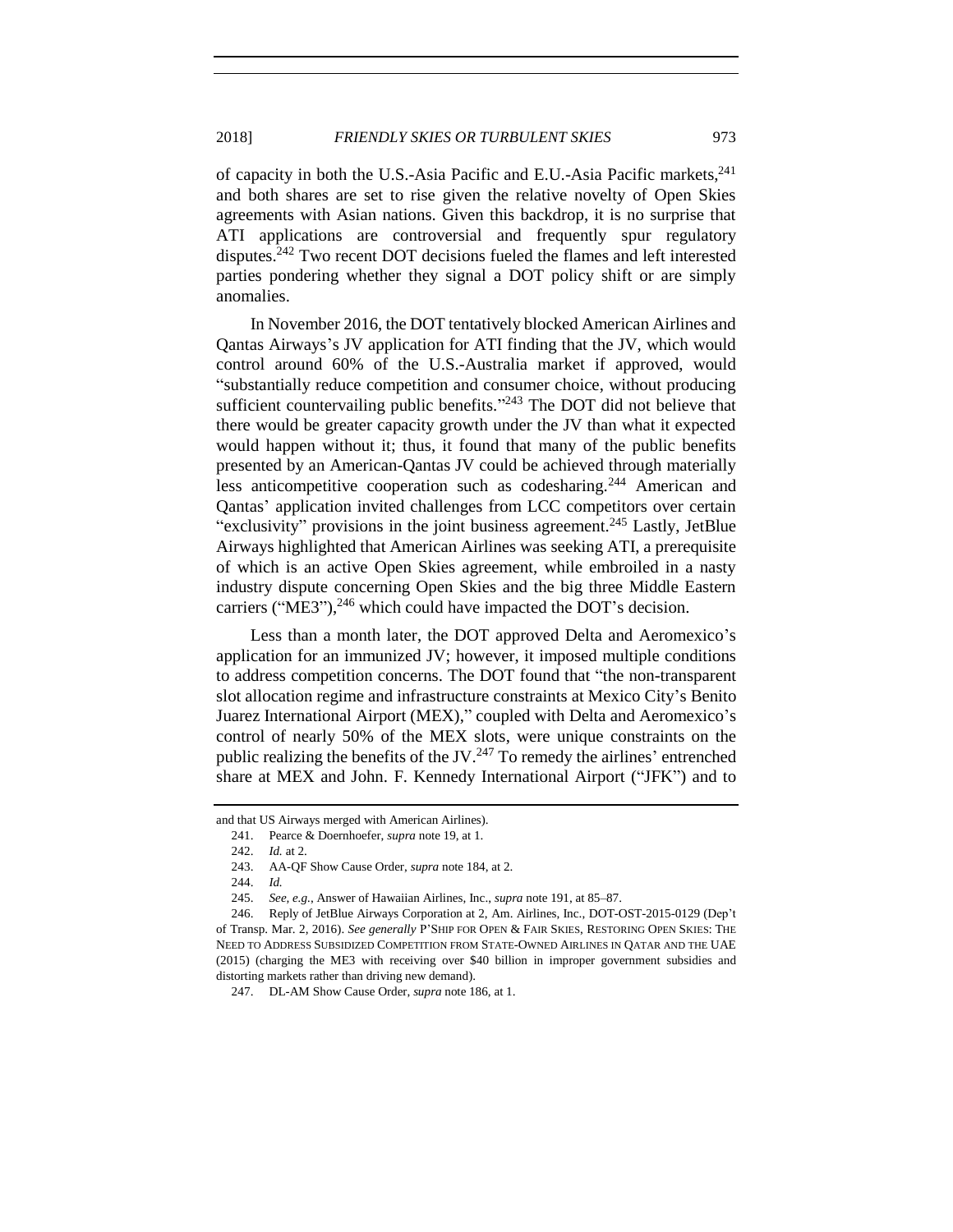address the difficulty of new entrant airlines to acquire slots, the DOT conditioned approval on Delta and Aeromexico divesting twenty-four MEX slots and six JFK slots.<sup>248</sup> In a surprising development, the DOT also limited its ATI grant to five years.<sup>249</sup> After JetBlue and Hawaiian Airlines called for a three-year limit, the DOT determined a five-year limit and a de novo application to extend ATI was required by the public interest so interested parties could evaluate the effects of the slot divestures and proposals by the Mexican government to improve MEX slot allocation procedures.<sup>250</sup> Lastly, the DOT required Delta and Aeromexico to remove "certain anticompetitive," or exclusivity, provisions from their JV agreement.<sup>251</sup>

Moving forward, the need for a clear and transparent approach to ATI by the DOT on international air travel cannot be overstated. With mergers involving U.S. legacy airlines likely off the table for the foreseeable future, these legacy airlines will continue to expand their respective alliances and favor ATI (the closest substitute to a merger facing foreign ownership restrictions) to expand their global network and capture maximum integration efficiencies. United Airlines is exploring an immunized JV with Air Canada following a shift in Canadian laws.<sup>252</sup> American Airlines and Qantas have reapplied for ATI with an improved application,<sup>253</sup> hoping for a better result under the Trump administration. The following subsections will explore practical regulatory and systematic reforms available to ensure "friendly skies" for *both* airlines and passengers alike. The key is a transparent and consistent approach by the DOT that allows robust free market forces (for which deregulation paved the way) to better regulate and ensure continued competition.

# <span id="page-31-0"></span>A. CONSTRAIN THE "PUBLIC INTEREST" AND EMPHASIZE PREDICTABILITY IN DETERMINING ATI

The DOT justified its initial ATI approvals in the 1990s largely on the public interest factor that Congress provided it, finding that passengers

<sup>248.</sup> *Id.* at 2 (requiring that all slots be turned over to LCCs to boost competition).

<sup>249.</sup> *Id.*

<sup>250.</sup> *Id.* at 27.

<sup>251.</sup> *Id.* at 2.

<sup>252.</sup> Frederic Tomesco, *Air Canada Hopes to Resuscitate Cross-Border Venture with United*, BLOOMBERG (June 27, 2017, 1:43 PM), https://bloom.bg/2Hiw5Ns (noting that the Canada-U.S. bilateral market is the busiest in the world and that the two airlines collectively control 57% of the market).

<sup>253.</sup> *See generally* Joint Application of American Airlines and Qantas Airways for Approval of and Antitrust Immunity for Proposed Joint Business Agreement, Am. Airlines, Inc., DOT-OST-2018-0030 (Dep't of Transp. Feb. 26, 2018) (emphasizing the impact in the wake of the initial rejection on both AA & QA with regards to the U.S.-Australia market).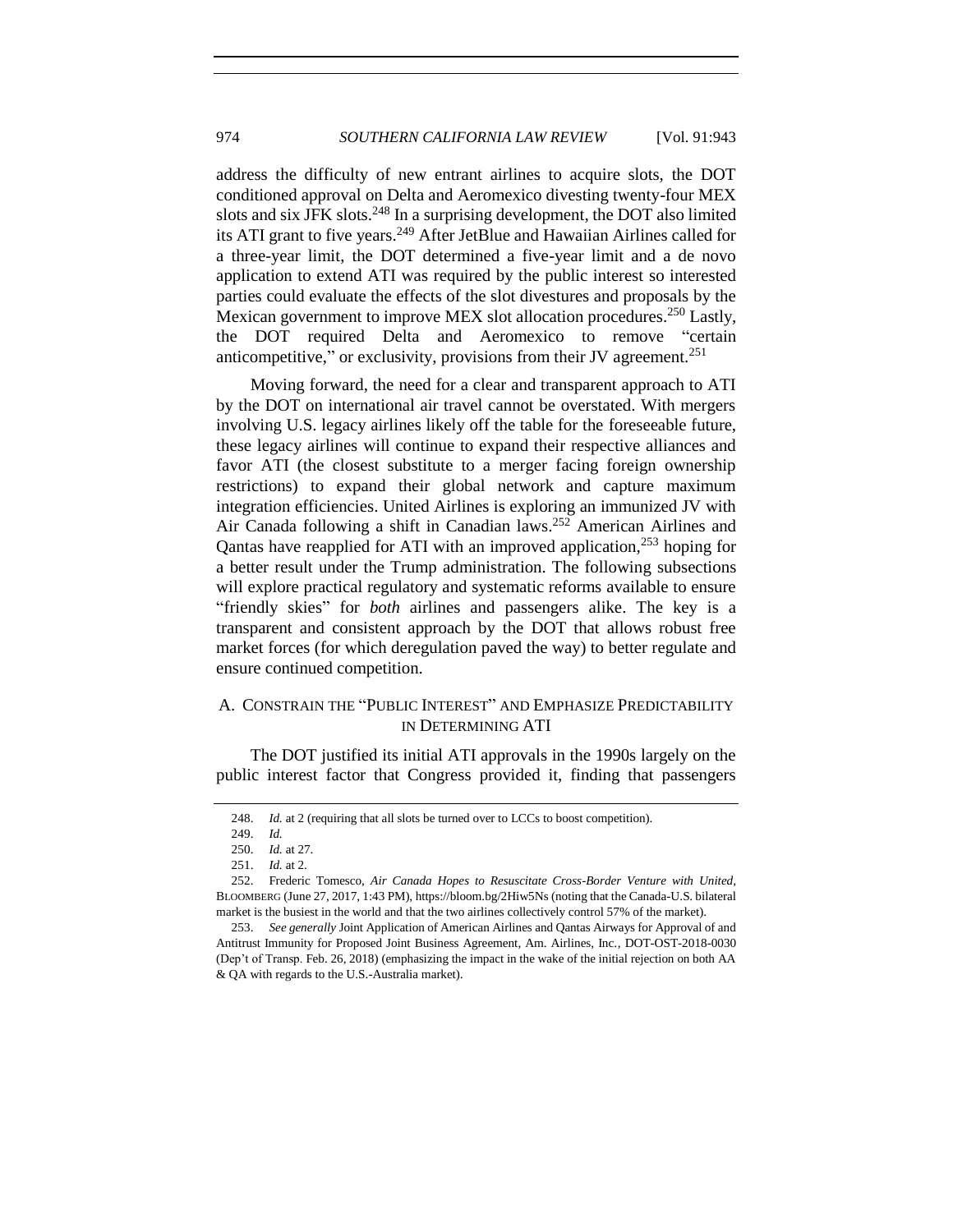would benefit from network efficiencies and increased competition "by allowing airlines with small market shares to combine their networks and become more effective in competing against larger airlines."<sup>254</sup> In doing so, the DOT seemingly disregarded a fundamental principle of antitrust law—it exists to protect *competition*, not competitors—in its ATI approach. Indeed somewhere along the line, the public interest consideration has merged with an omnipresent "industry interest" review. And the DOT continues to tout "the benefits of creating alliances that could compete against one another, rather than against individual airlines" in granting  $ATI<sup>255</sup>$ 

Even after the DOT established a "heightened public benefits standard[]," which effectively required applicants to propose a metal-neutral JV for ATI approval,<sup>256</sup> its emphasis on competitors remained. But the recent American-Qantas and Delta-Aeromexico proceedings illustrate that how the DOT considers competitor-to-competitor effects as a public interest is anything but consistent. The DOT rejected American and Qantas' ATI bid after it previously granted Delta-Virgin Australia and United-Air New Zealand immunity in the same U.S.-Australia market. Yet shortly after this rejection, the DOT approved ATI for Delta and Aeromexico finding it to be "required by the public interest because the proposed JV would provide . . . a third network competitor [to] the current first and second largest competitors." <sup>257</sup> Interested parties, particularly airlines eying future immunized JVs, are left squinting to find the DOT's rationale or distinction between these applications. When one compares the novelty of the U.S.- Mexico Open Skies agreement and the infrastructure/slot issues at MEX<sup>258</sup> to the established U.S.-Australia Open Skies agreement that led to two transpacific immunized JVs without similar concerns of barriers to entry, American Airlines and Qantas have to be left wondering how a third network in the U.S.-Australia market differs from a third network in the U.S.-Mexico network.

At the heart of its public benefits analysis, the DOT must consider "international comity and foreign policy considerations."<sup>259</sup> A determinative factor in virtually every ATI approval has either been expanding the DOT

<span id="page-32-0"></span>

<sup>254.</sup> Bilotkach & Hüschelrath, *supra* not[e 124,](#page-17-0) at 361 (citation omitted).

<sup>255.</sup> *Id.* (citation omitted).

<sup>256.</sup> JBLU Answer, *supra* not[e 240,](#page-29-0) at 47 n.98.

<sup>257.</sup> DL-AM Show Cause Order, *supra* not[e 186,](#page-24-1) at 2.

<sup>258.</sup> *See* Final Order at 3–6, Delta Airlines, Inc., DOT-OST-2015-0070 (Dep't of Transp. Dec. 14, 2016) [hereinafter DL-AM Final Order] (responding to concerns of Hawaiian Airlines as to whether the U.S.-Mexico air services agreement contains the requisite elements of an Open Skies Agreement and of JetBlue as to the non-transparent slot allocation and infrastructure limitations at MEX).

<sup>259.</sup> 49 U.S.C. § 41309(b)(1)(A) (2012) (providing the statute's only stated considerations).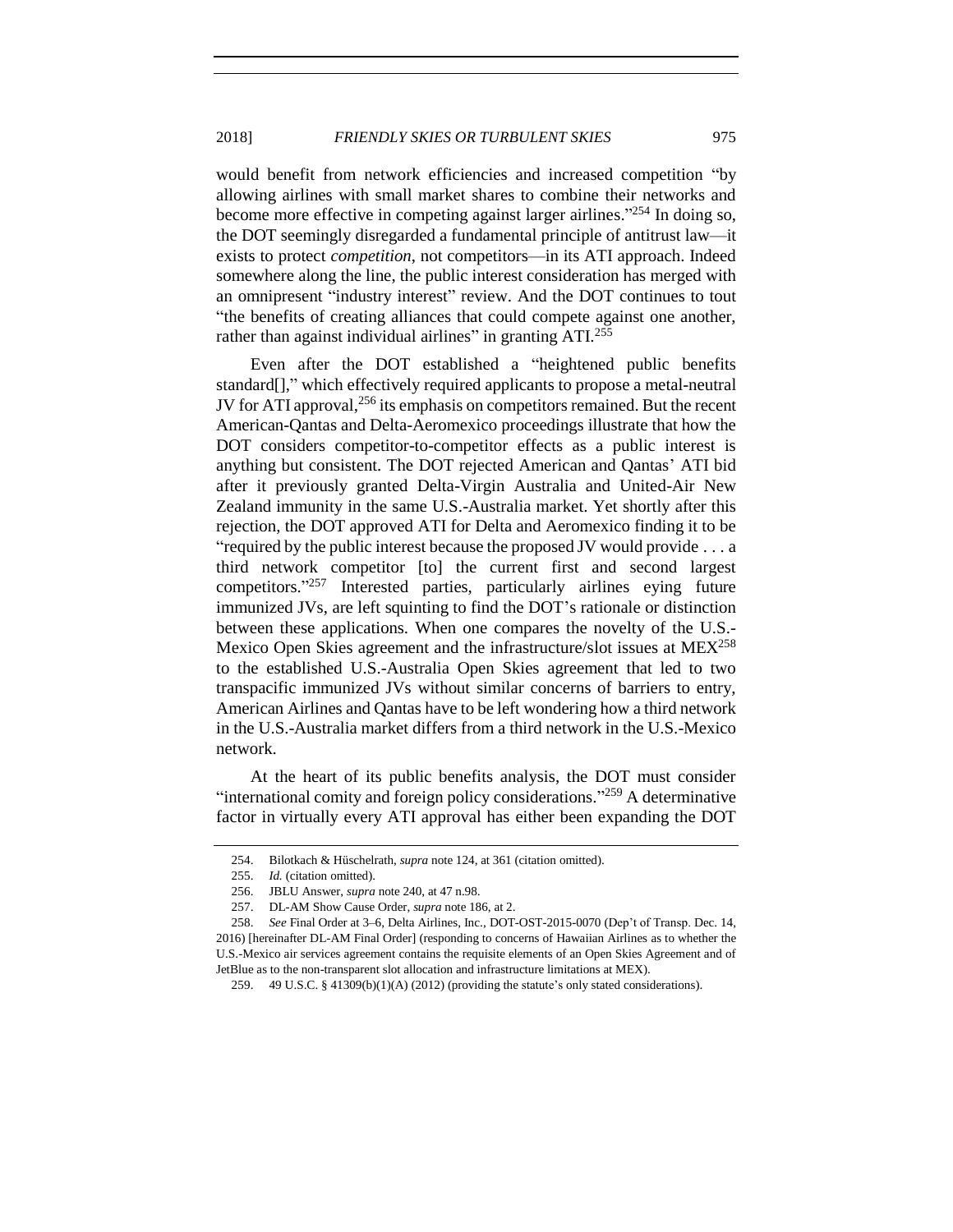and State Department's Open Skies push or threats by airlines that they would not finalize a proposed deal without ATI.<sup>260</sup> Assertions of public benefits and threats of withholding agreements without immunity have accompanied airlines' applications since the beginning.<sup>261</sup> It is precisely the DOT's job to independently evaluate the anticompetitive effects and public benefits of an application and ferret out false claims or threats made by applicants from truth. Instead, the DOT's public interest methodology has been critiqued as "nothing more than 'copy and paste'" in accepting applicants' claims as its justification for approval.<sup>262</sup> The consistent acceptance by the DOT of applicants' claims, despite objections by the DOJ and other affected parties, has raised suggestions that the DOT is a "captured agency." 263

The DOT's emphasis on expanding Open Skies should be a textbook example of foreign policy considerations. Open Skies agreements carry enormous potential to promote competition and liberalize air travel by removing barriers to entry in foreign airspace. However, when large legacy airlines hold prominent seats at the table consummating such agreements, 264 or the DOT links Open Skies to ATI with signatories' national airlines,<sup>265</sup> Open Skies agreements can quickly turn to be protectionist and anticompetitive in their implementation.

The public interest is not served by entrenching incumbent national airlines' positions and insulating them from robust competition. The three U.S. legacy carriers neither desire nor require government protection; instead, they have routinely demonstrated a willingness to compete with other legacies and LCC/ULCCs in the domestic U.S. market. There is no reason to expect anything different in the international market. Ample room exists for the DOT to reign in its public interest approach and emphasize that ATI applicants present verifiable benefits to passengers while still fulfilling its "foremost international aviation goal . . . [of] opening international markets to the forces of competition."<sup>266</sup> In construing the public interest narrowly and, by default, placing greater emphasis on the competitive analysis, industry participants should experience a more transparent and uniform approach toward ATI applications. The DOT's ability to clean up

<sup>260.</sup> AM. BAR ASS'N, *supra* note [218,](#page-27-1) at 1487.

<sup>261.</sup> *See* Schlangen, *supra* not[e 144,](#page-19-1) at 439.

<sup>262.</sup> Horan, *supra* not[e 199,](#page-25-1) at 256.

<sup>263.</sup> Schlangen, *supra* not[e 144,](#page-19-1) at 439–40.

<sup>264.</sup> *See* Horan, *supra* not[e 199,](#page-25-1) at 260, 284–85.

<sup>265.</sup> Schlangen, *supra* not[e 144,](#page-19-1) at 443.

<sup>266.</sup> *Id.* at 445 (citation omitted).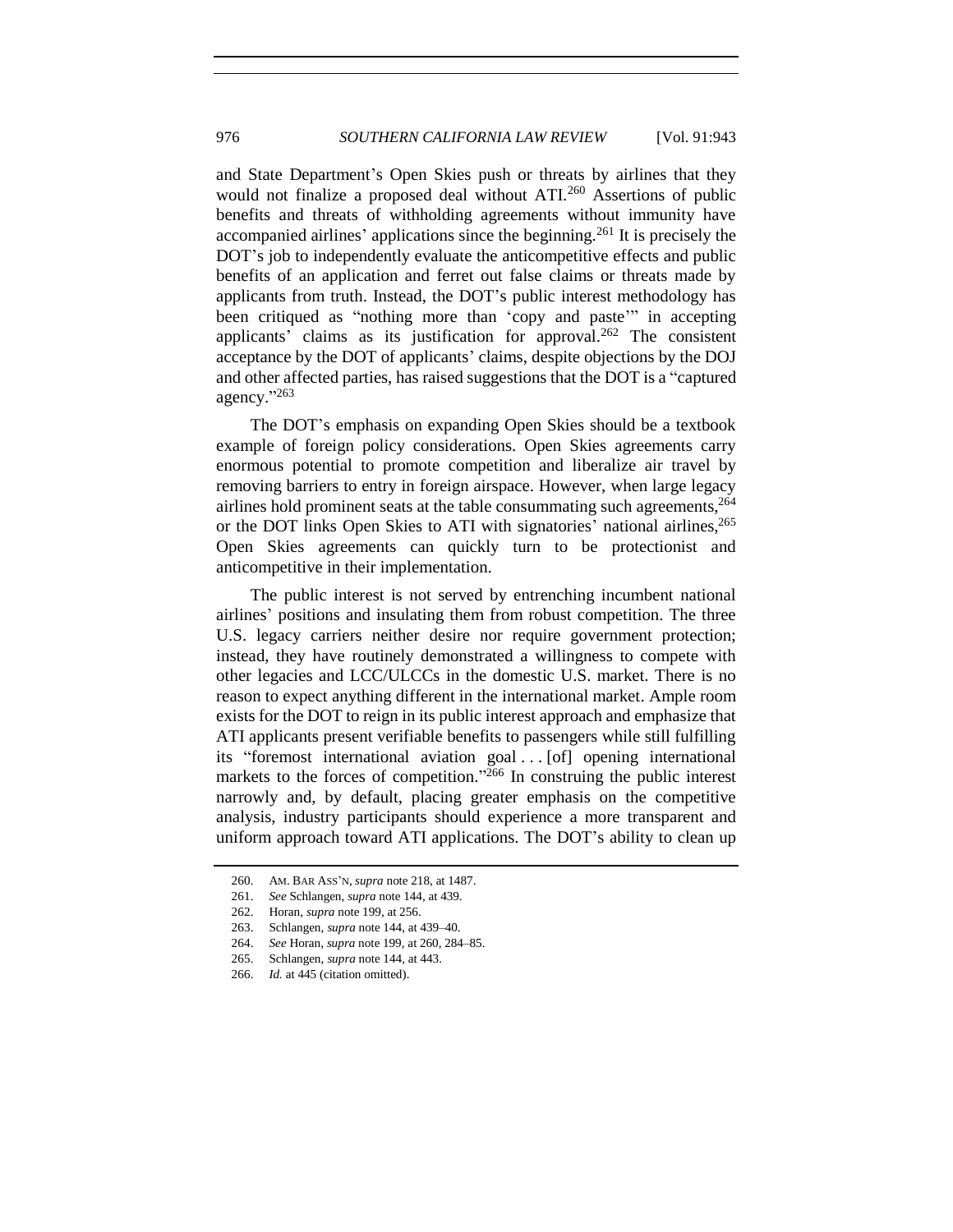its public interest approach and improve the predictability of its evaluations would reduce the likelihood of a repeat of the two above-referenced ATI decisions—in which American and Delta highlighted the exact same public benefits of ATI as virtually every application, but American was denied while Delta was approved despite more troubling competition concerns in its applicable market. Such an approach by the DOT would provide airlines efficiency and cost improvements when evaluating whether a potential application might receive immunity. Lastly, a narrower public interest approach improves the chances that the DOT, crucially, keeps passenger welfare at the forefront of its evaluations and adheres to the fundamental principle of antitrust to protect competition, not competitors.

## <span id="page-34-0"></span>B. PERIODIC REVIEWS OF IMMUNIZED ALLIANCES THAT MINIMIZE THE BURDEN ON AIRLINES

Independent, non-aligned U.S. airlines have played an increasingly active role in recent DOT public dockets evaluating ATI applications. A consistent and vehement belief of such airlines is that approvals of immunity not be in perpetuity, but instead come with time constraints. Particularly, Southwest, JetBlue, and Hawaiian have argued for three- to five-year time limitations on any new grants of  $ATI<sup>267</sup>$  and called for de novo reviews of existing immunized alliances.<sup>268</sup> Calls for periodic reviews of ATI is not a novel argument; multiple advocates have pushed for some form of mandatory review mechanism. In 2009, a House Bill by Rep. James L. Oberstar proposed to sunset ATI approvals after three years.<sup>269</sup> While his exact proposal may not have left the ground, it is past due for the DOT to implement a revised policy of periodic ATI reviews that reflects the present competitive dynamics of both the domestic and international markets, which have seen an unprecedented move toward greater consolidation.

The DOT's recent five-year time limit imposed on Delta and Aeromexico was the first of its kind, yet the DOT recognizes its authority "to alter or amend its grant of ATI at any time if [it] believes a change in competitive circumstances has occurred." <sup>270</sup> But the DOT's regulations covering reviews of ATI were codified in  $1985$ ,<sup>271</sup> eight years before the

<sup>267.</sup> *See, e.g.*, DL-AM Final Order, *supra* not[e 258,](#page-32-0) at 3–6.

<sup>268.</sup> *See* Motion of JetBlue Airways Corporation to Institute an Antitrust Immunity Review Proceeding at 4, Delta Air Lines, Inc., DOT-OST-2002-11842 (Dep't of Transp. July 28, 2017).

<sup>269.</sup> H.R. 831, 111th Cong. § 1(e) (2009).

<sup>270.</sup> DL-AM Final Order, *supra* not[e 258,](#page-32-0) at 27.

<sup>271.</sup> *See* Implementation of the Civil Aeronautics Board Sunset Act of 1984: Transfer of Antitrust Authority Under Sections 408, 409, 412 and 414 of the Federal Aviation Act of 1958 from the Civil Aeronautics Board to the Department of Transportation, 50 Fed. Reg. 31134 (July 31, 1985) (codified at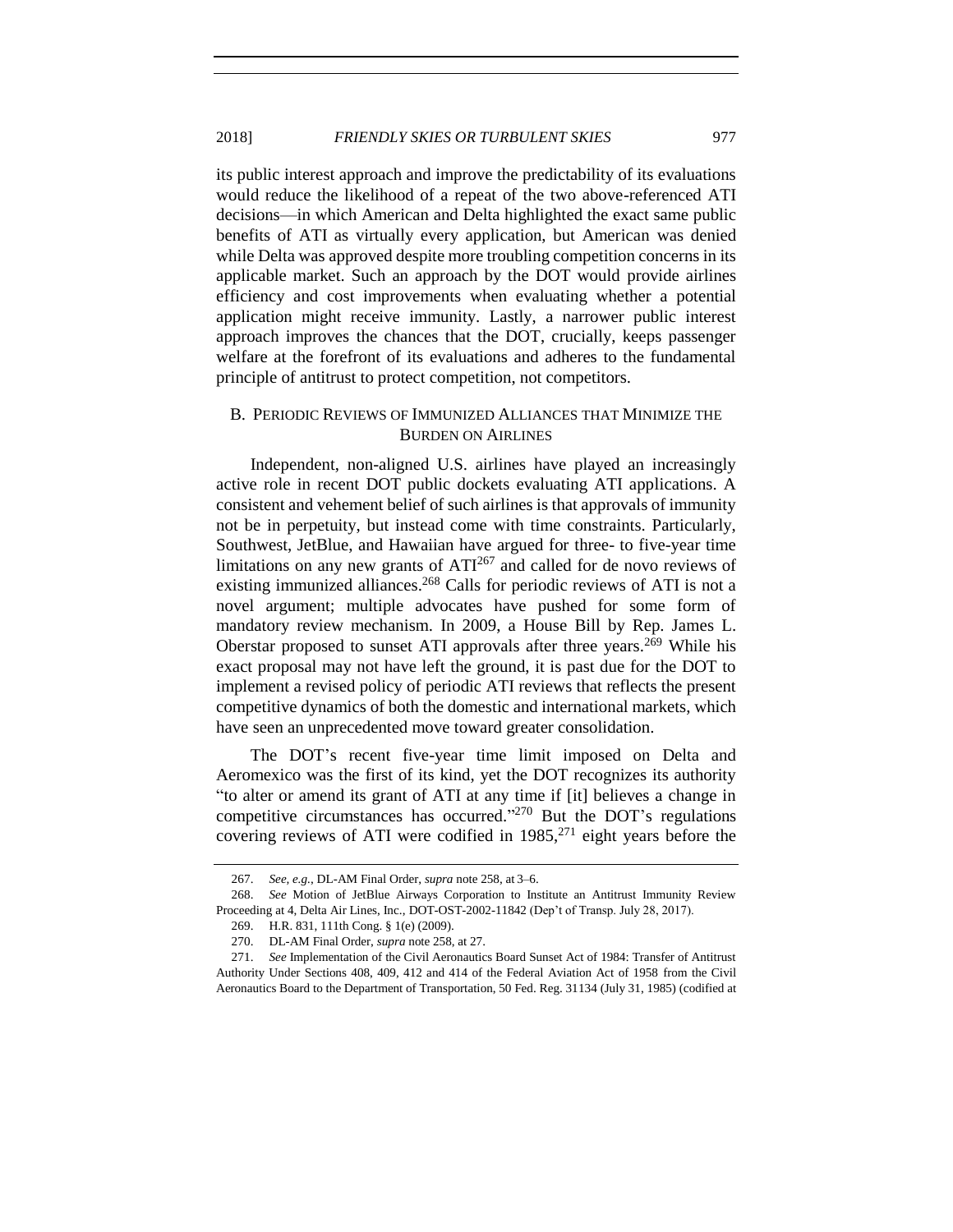DOT approved a single ATI application or realized the foreign policy implications of ATI in expanding Open Skies. Under § 303.06 of the DOT's regulations, the DOT "may initiate a proceeding to review any [ATI] previously conferred . . . [and] may terminate or modify such immunity if the [DOT] finds . . . that the previously conferred immunity is not consistent with the provisions of section  $414.^{272}$  Thus, while the DOT explicitly acknowledges its authority to amend or revoke ATI at any time, its actions reflect otherwise. In rejecting a request by JetBlue and Hawaiian to institute a de novo review of Delta and Korean Air's ATI grant after they sought to implement a JV (fifteen years after initial ATI approval), the DOT again recognized its authority to undertake reviews at any time, but held that for it to do so "JetBlue and Hawaiian must show that a new proceeding is necessary . . . either because the existing process for reviewing the agreements is flawed or because there is a substantial basis to revisit the grant of [ATI]."<sup>273</sup> While the DOT may occasionally give lip service to the notion that immunity from antitrust laws is an exception, not the rule,  $274$  its actions fly in the face of that notion when it rejects calls for periodic review of ATI and shifts the burden of proof from those enjoying ATI to those challenging it.

At a basic level, it is difficult to accept that on the one hand the DOT categorizes ATI as an exception to the norm and only appropriate when the public interest requires it, but on the other hand approves ATI in perpetuity without an adequate regime of ex post review in place. Critics of the DOT's current approach claim that after the initial public benefits review, ATI approval "is virtually permanent and the [airlines] are left unchecked to stifle innovation and competition in the market through coordinated pricing, scheduling, and operation functionalities, to the detriment of the travelling public."<sup>275</sup> They argue that periodic reviews of five years or less in a public docket "will increase public transparency and ensure that immunized alliances remain beneficial and in the public interest, as defined not only by the immunized [airlines], but also by the public to whom they purport to bring benefits."<sup>276</sup> Additionally, some studies have claimed that the pricing efficiencies and passenger benefits generated by alliances relative to

<sup>14</sup> C.F.R. pts. 251, 261, 287, 291, 296, 298, 299, 303 & 380).

<span id="page-35-0"></span><sup>272.</sup> 14 C.F.R. § 303.06 (2018) (Section 414 refers to the Federal Aviation Act of 1958).

<sup>273.</sup> Order at 3, Delta Air Lines, Inc., DOT-OST-2002-11842 (Dep't of Transp. Nov. 17, 2017).

<sup>274.</sup> Peterman, *supra* not[e 127,](#page-17-1) at 790–91.

<sup>275.</sup> Motion of JetBlue Airways Corporation to Require Submission of Additional Documents and Data at 4–5, Delta Air Lines, Inc., DOT-OST 2015-0070 (Dep't of Transp. July 2, 2015).

<sup>276.</sup> Comments of JetBlue Airways Corporation at 9, Delta Air Lines, Inc., DOT-OST-2015-0070 (Dep't of Transp. Nov. 18, 2016) [hereinafter JBLU Comments].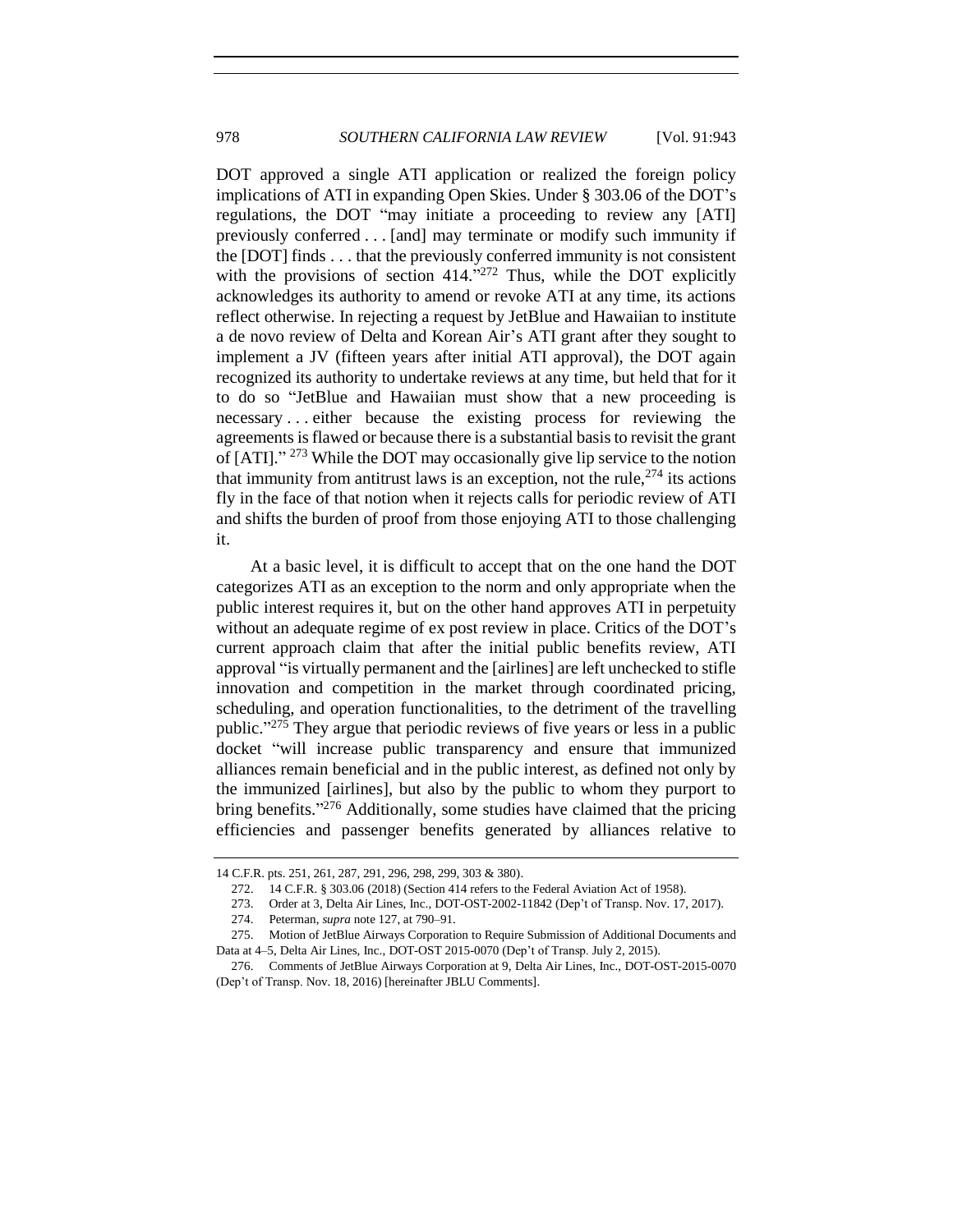interlining has not required ATI to capture such benefits.<sup>277</sup>

Opponents of instituting duration limits on ATI are primarily legacy airlines with portfolios of active immunized agreements. This is predictable given that any policy changes will have the largest impact on their global network strategies. They argue that a policy of ATI term limits would have a chilling effect on investment in joint operations and expanding route networks as airlines would be hesitant to make long-term investments, reducing the likelihood of reaching the level of cooperation that offers the greatest level of passenger benefits.<sup>278</sup> The effects of such a policy reduces the incentive to cooperate fully and creates uncertainty that diminishes consumer benefits and runs counter to the purpose of Open Skies agreements.<sup>279</sup> Additionally, factoring in the time constraints involved with the public docket and application process, a 3-5 year limit "would place the [DOT] and [airlines] in a state of perpetual re-application and re-review."<sup>280</sup>

<span id="page-36-1"></span><span id="page-36-0"></span>An optimal and practical policy that the DOT could adopt is to conduct a de novo review in a public docket of every active immunized agreement once every ten years (in the absence of unique competitive concern such as the slot/infrastructure issues at MEX). Such a policy would permit the DOT to regularly assess market conditions and verify that airlines are meeting the proposed public benefits that drove the DOT to approve their applications, while granting immunized airlines a longer horizon to entice full cooperation and investment with aligned foreign airlines and avoiding a perpetual administrative counterweight to international expansion. Current DOT regulations permit adopting such a policy via an informal, but clearly defined, case-by-case approach, thereby avoiding the difficulties of formal rulemaking or Congressional re-engineering.<sup>281</sup> Additionally, this approach would allow the DOT to evaluate its projected docket volumes and work directly with airlines to set application and review timelines that minimize administrative burdens and facilitate quick reviews. For example, an airline may voluntarily agree to do its review after nine years if it would lead to

<sup>277.</sup> *See, e.g.*, Gillespie & Richard, *supra* not[e 149,](#page-19-0) at 20. *See also* Bilotkach & Hüschelrath, *supra* not[e 124,](#page-17-0) at 348–49; JBLU Answer, *supra* not[e 240,](#page-29-0) at 47–48 n.98 (noting the benefits of JetBlue's many codeshare agreements without ATI).

<sup>278.</sup> Joint Applicants' Reply to Answer of Hawaiian Airlines, Inc. at 28, Am. Airlines, Inc., DOT-OST-2015-0129 (Dep't of Transp. Mar. 2, 2016) [hereinafter Joint Applicants' Reply].

<sup>279.</sup> Reply of the Joint Applicants at 14, Delta Air Lines, Inc., DOT-OST-2015-0070 (Dep't of Transp. July 15, 2016) [hereinafter Reply of the Joint Applicants].

<sup>280.</sup> Joint Applicants' Reply, *supra* not[e 278,](#page-36-0) at 29.

<sup>281.</sup> JBLU Comments, *supra* not[e 276,](#page-35-0) at 8. *See also* 14 C.F.R. § 377.10 (2018) (permitting licenses to continue to have effect during DOT review or action and allowing DOT to apply § 377 to immunized alliances in the interim until re-approval).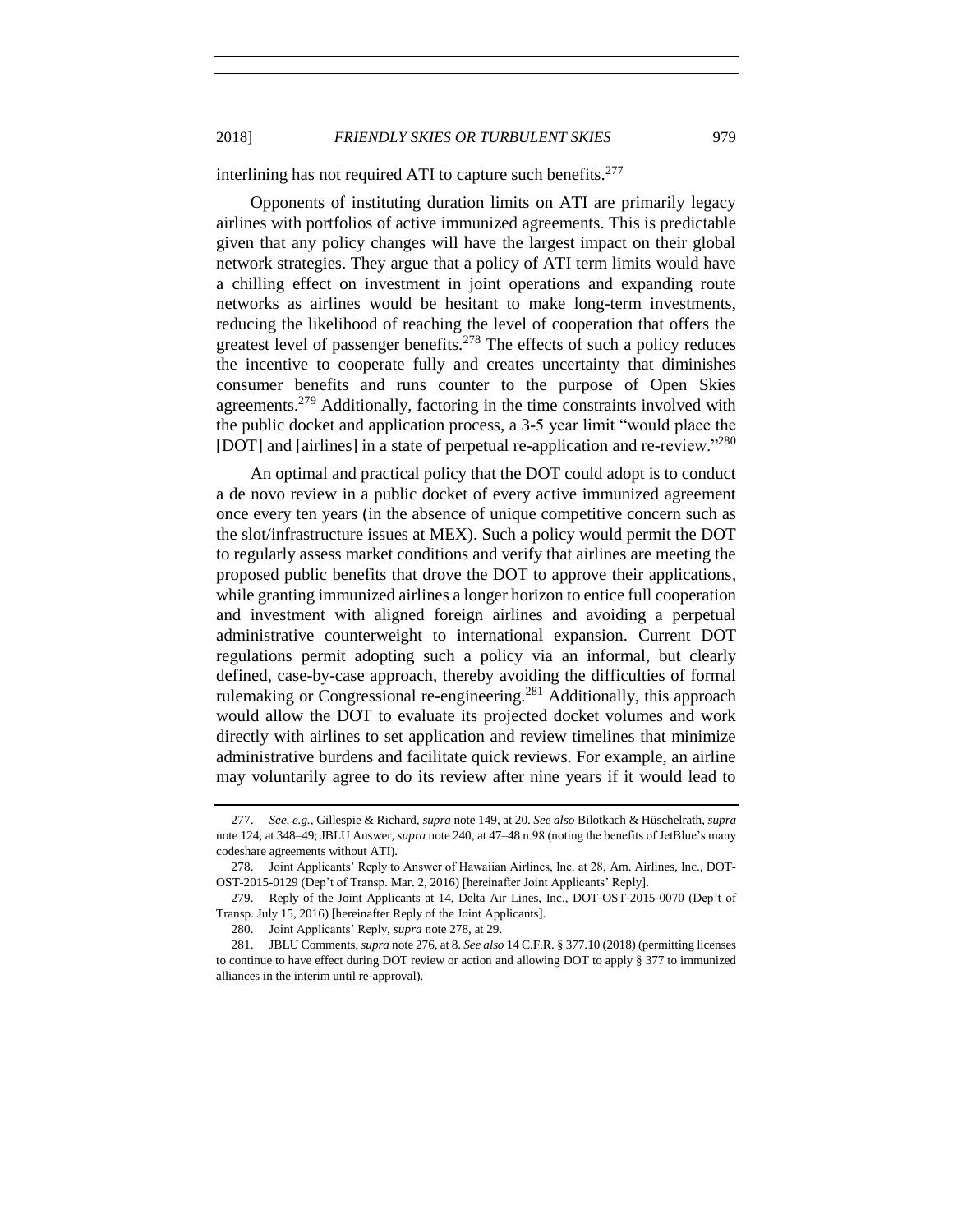980 *SOUTHERN CALIFORNIA LAW REVIEW* [Vol. 91:943

quicker turnaround times and the DOT agrees to permit it eleven years of ATI, if approved.

It is clear that effective international JVs require significant long-term investment and advance work to facilitate optimal division of resources between airlines and maximum public benefits. The proposed policy attempts to weigh this against the reality that the DOT's past and current approach does not grant verified and actual passenger benefits a seat at the ATI table. While it would impose a new burden on U.S. legacy airlines operating with numerous grants of ATI, it should not be considered an undue burden. These airlines already comply with numerous recurring DOT obligations such as "continuing fitness reviews" and "renewal of certificates." <sup>282</sup> Further, "the vast majority of the United States' aviation partners authorize alliances for limited periods including . . . Australia, the European Union, New Zealand and South Korea."<sup>283</sup> Thus, network airlines are experienced in structuring alliances or JVs with ATI with advanced knowledge of an eventual requirement to re-apply. Lastly, airlines' claims that ATI time limits will temper investments may carry an element of application gamesmanship with them. For example, despite teeing off on the DOT in accepting the DOT's slot divestitures and five-year ATI limit, Delta invested more than \$620 million to acquire a 49% equity stake in Aeromexico and consummated their U.S.-Mexico transborder JV.<sup>284</sup>

A tangential issue to ATI limits is the public release of annual ATI reports prepared by immunized airlines for DOT review. DOT has required ATI recipients to prepare annual reports on the implementation of alliance agreements and benefits resulting from ATI.<sup>285</sup> JetBlue has called for the public release of these reports, arguing that it "will increase transparency and promote a more robust understanding of the public benefits, if any, that are produced by . . . ATI."<sup>286</sup> It claimed that both the procedural process and the substantive components are a mystery and that it was denied access to redacted versions of such annual reports.<sup>287</sup>

Delta responded to JetBlue's request by highlighting that there are multiple types of reports prepared by airlines and sent to the DOT that are

<sup>282.</sup> DL-AM Final Order, *supra* not[e 258,](#page-32-0) at 27.

<sup>283.</sup> JBLU Answer, *supra* not[e 240,](#page-29-0) at 48.

<sup>284.</sup> Morgan Durrant, *Delta Successfully Completes Cash Tender Offer for Additional Shares of Grupo Aeroméxico*, DELTA: NEWS HUB (Mar. 13, 2017, 8:30 AM), http://bit.ly/2IcsmT6. *See also* AA-QF Show Cause Order, *supra* not[e 184,](#page-23-2) at 3 (noting that American and Qantas launched new routes and codeshare arrangements between the U.S. and Australia/New Zealand without a grant of ATI).

<sup>285.</sup> DL-AM Show Cause Order, *supra* not[e 186,](#page-24-1) at 28.

<sup>286.</sup> JBLU Answer, *supra* not[e 240,](#page-29-0) at 52.

<sup>287.</sup> *Id.* at 51–52.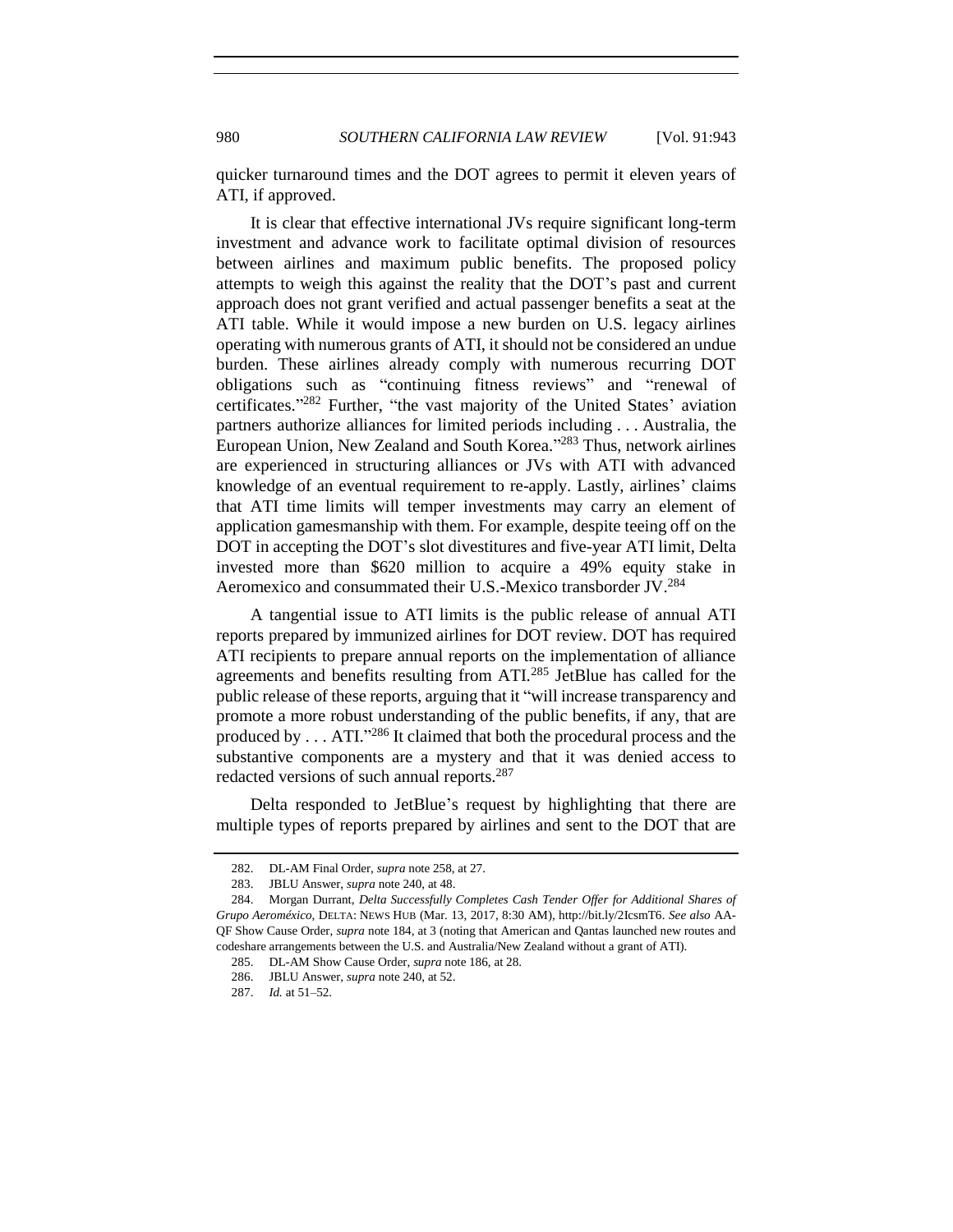kept confidential that would seemingly fall under JetBlue's push to increase transparency.<sup>288</sup> The DOT has sided with the airlines that prepare these annual ATI reports largely over concerns that requiring public disclosure could potentially inhibit competition and diminish airlines' "candor with the [DOT]." 289

The DOT's hesitation to publicize immunized airlines' annual reports is reasonably related to concerns with the free flow of information required to determine whether alliances are providing public benefits on a continual basis. Therefore, this Note does not suggest any changes to the DOT's current annual review policy. Instead, the proposed periodic review and time limitations on ATI grants should adequately remedy the transparency concerns that JetBlue raises while respecting an airline's right to confidential trade secrets and candor with the DOT.

There is no disputing the incredible difficulty antitrust regulators face in evaluating potential mergers and ATI requests. Using current and past information to project future competitive implications of corporate activities (in a constantly evolving competitive landscape) is certainly an art rather than science. To expect clairvoyance or perfection from regulatory agencies would indicate a complete lack of reality. The DOJ is tasked with the unenviable job of having to get it right on the first try in evaluating domestic airline mergers. A merged airline cannot simply be unwound ten years later if it is not delivering the expected consumer benefits. This is not the case with the DOT and its ATI role. Rather, the flexibility of ATI to account for evolving competitive landscapes of international markets is a tremendous safeguard and positive byproduct of the restrictions on foreign mergers. While there are valid concerns against imposing a firm time limit and periodic public reviews of immunized alliances, these concerns do not outweigh the DOT's primary responsibility to promote competition to its primary constituent, the flying public, in fulfilling its antitrust responsibilities given to it by Congress. A reasonable and practical solution to balancing these interests is to establish a periodic ten-year ATI review.

# <span id="page-38-0"></span>C. INCREASE DOJ INVOLVEMENT IN ATI COMPETITIVE ANALYSIS

As previously detailed, following deregulation, the DOJ was given authority to evaluate U.S. domestic airline M&A while the DOT retained ATI authority.<sup>290</sup> During the short span in which the DOT held authority for

<sup>288.</sup> Reply of the Joint Applicants, *supra* not[e 279,](#page-36-1) at 59.

<sup>289.</sup> DL-AM Show Cause Order, *supra* not[e 186,](#page-24-1) at 29.

<sup>290.</sup> *See supra* Section II.B.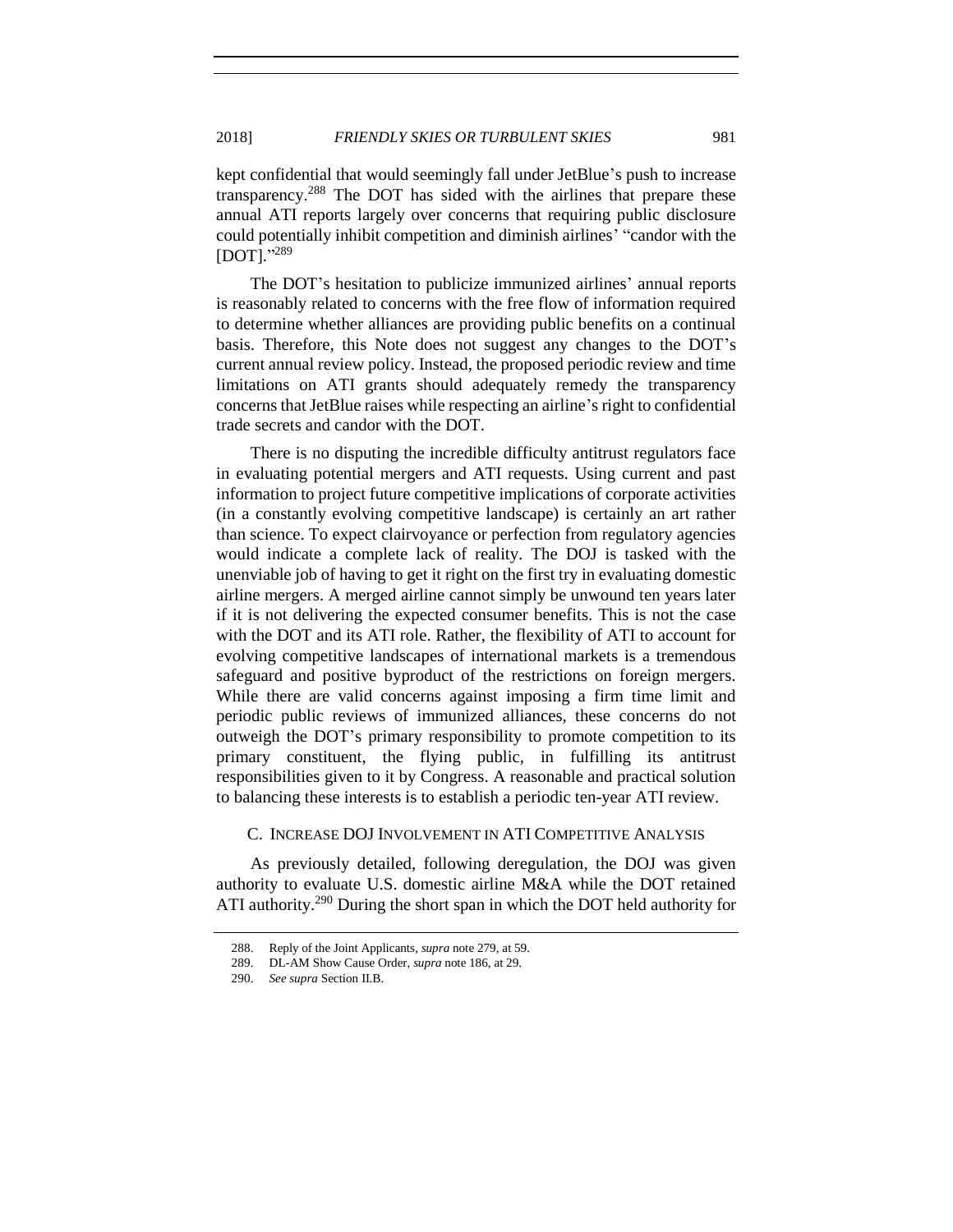both functions, it faced criticism over its performance with aviation-related antitrust issues and itself favored the transfer of M&A authority to the DOJ.<sup>291</sup> Since the division of antitrust roles in 1989, there have been periodic spats between the agencies and continued questions over the DOT's fitness to perform its antitrust functions.

Given this backdrop, it is rather surprising that the DOT has often exhibited a proclivity to ignore the DOJ's antitrust expertise. Although the DOT states that it "initially confer[s] with [the DOJ], given its experience [with] the antitrust laws,"<sup>292</sup> rhetoric between the two, at times, reasonably suggests otherwise. Concerns have been raised that the DOT does not give "sufficient consideration" to the impacts of ATI "on the competitive structure of the domestic airline industry."<sup>293</sup> The DOT and DOJ publicly disputed the evidentiary standards used by the DOT in approving the Star Alliance-Continental (2009) and OneWorld-British Airways (2010) ATI applications. The DOJ charged that DOT's review process was a complete abandonment of evidentiary standards because it rubber stamped the applicants' unsubstantiated public benefits claims; some agreed with the DOJ and characterized the DOT's "public benefits methodology [as] literally nothing more than 'copy and paste."<sup>294</sup> The DOT claimed the DOJ attacks were "an inappropriate interference with [its] aviation policy and bilateral negotiation prerogatives."<sup>295</sup>

Calls for increased DOJ involvement or even complete transfer of authority are not new. In 1998, the Transportation Research Board ("TRB"), under the Congressional direction to study government actions promoting airline industry competition, recommended that Congress shift ATI review to the DOJ; the TRB had concerns over the DOT's policy linking consummation of Open Skies to ATI with signatories' national airlines.<sup>296</sup> Others argue that the DOT is a "captured agency" as it frequently underestimates the potential anticompetitive effects of ATI because it favors the concerns of the largest shareholders of the industry it regulates.<sup>297</sup> Proposed solutions to the captured agency issue include retaining the initial ATI review with DOT given "its role in crafting U.S. global aviation policy," but transferring authority to the DOJ for subsequent reviews and

<sup>291.</sup> Schlangen, *supra* not[e 144,](#page-19-1) at 437.

<sup>292.</sup> Order to Show Cause at 19, United Air Lines, Inc., OST-96-1116-20 (Dep't of Transp. May 9, 1996).

<sup>293.</sup> Bilotkach & Hüschelrath, *supra* not[e 124,](#page-17-0) at 361.

<sup>294.</sup> Horan, *supra* not[e 199,](#page-25-1) at 256.

<sup>295.</sup> *Id.* at 253.

<sup>296.</sup> Schlangen, *supra* [144,](#page-19-1) at 443.

<sup>297.</sup> *Id.* at 438–40.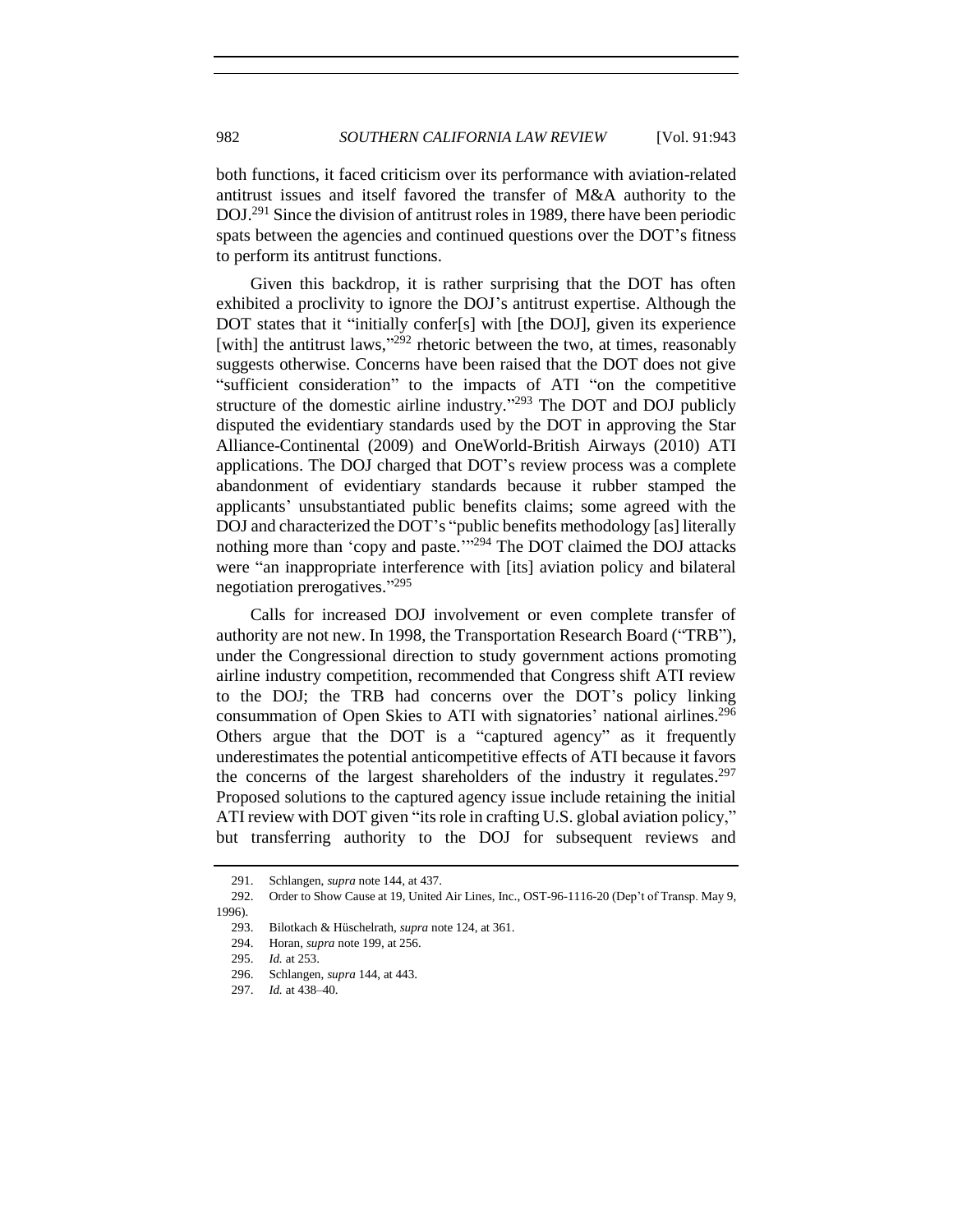2018] *FRIENDLY SKIES OR TURBULENT SKIES* 983

# reapplications.<sup>298</sup>

This Note does not advocate for either approach. While there may be valid agency capture concerns over comingling regulatory and industry policy roles, the DOT's authority over tangential matters such as airport slots and route certificates, expertise in the airline industry, and past successes working with the State Department to expand Open Skies make it the best agency to regulate ATI moving forward. That said, there is ample room for improvement in the ATI regulatory process. An increased role by the DOJ would facilitate many improvements. DOJ has demonstrated a tremendous ability to work with the Securities & Exchange Commission ("SEC") and international regulators to effectively enforce the Foreign Corrupt Practices Act.<sup>299</sup> There is no reason that the DOT cannot similarly leverage the DOJ's antitrust expertise in its quantitative competitive analysis of ATI applications and continuous monitoring obligations. Finally, given the interplay between the competitive situation in domestic and international markets, increased coordination will ensure that sufficient consideration is given to ATI impacts on both markets.

# <span id="page-40-0"></span>D. KNOCK DOWN BARRIERS TO ENTRY, WHILE RESPECTING THE TENETS OF DEREGULATION AND FREE COMPETITION

With most industries, high market concentration indicates an industry ripe for new entrants. The airline industry, however, contains numerous industry-specific barriers, including takeoff and landing slots (particularly at commercially-coveted airports), airport terminal/gate access, and the tremendous capital required to acquire aircraft and initiate services.<sup>300</sup> Additionally, the hub-and-spoke networks of legacy airlines effectively serve as operational barriers.<sup>301</sup> Collectively, these barriers inhibit the formation of new airlines and often create enormous difficulties for existing airlines to enter specific markets. The U.S. government should prioritize efforts to minimize barriers to entry and promote robust industry competition. However, in trying to spur competition, the government often finds itself potentially crossing a line of government intervention that deregulation was intended to leave behind in lieu of free market competition. This section steps beyond antitrust law and explores potential systematic and

<sup>298.</sup> *Id.* at 443–45.

<sup>299.</sup> *See* John F. Libby & Jacqueline C. Wolff, *The FCPA in 2016: DOJ and SEC Focus on International Cooperation and Investigation of Individuals*, LEXOLOGY (Jan. 21, 2016), https://bit.ly/2GLy8wU.

<sup>300.</sup> *See* MORTON ET AL., *supra* not[e 45,](#page-7-1) at 40.

<sup>301.</sup> *Id.*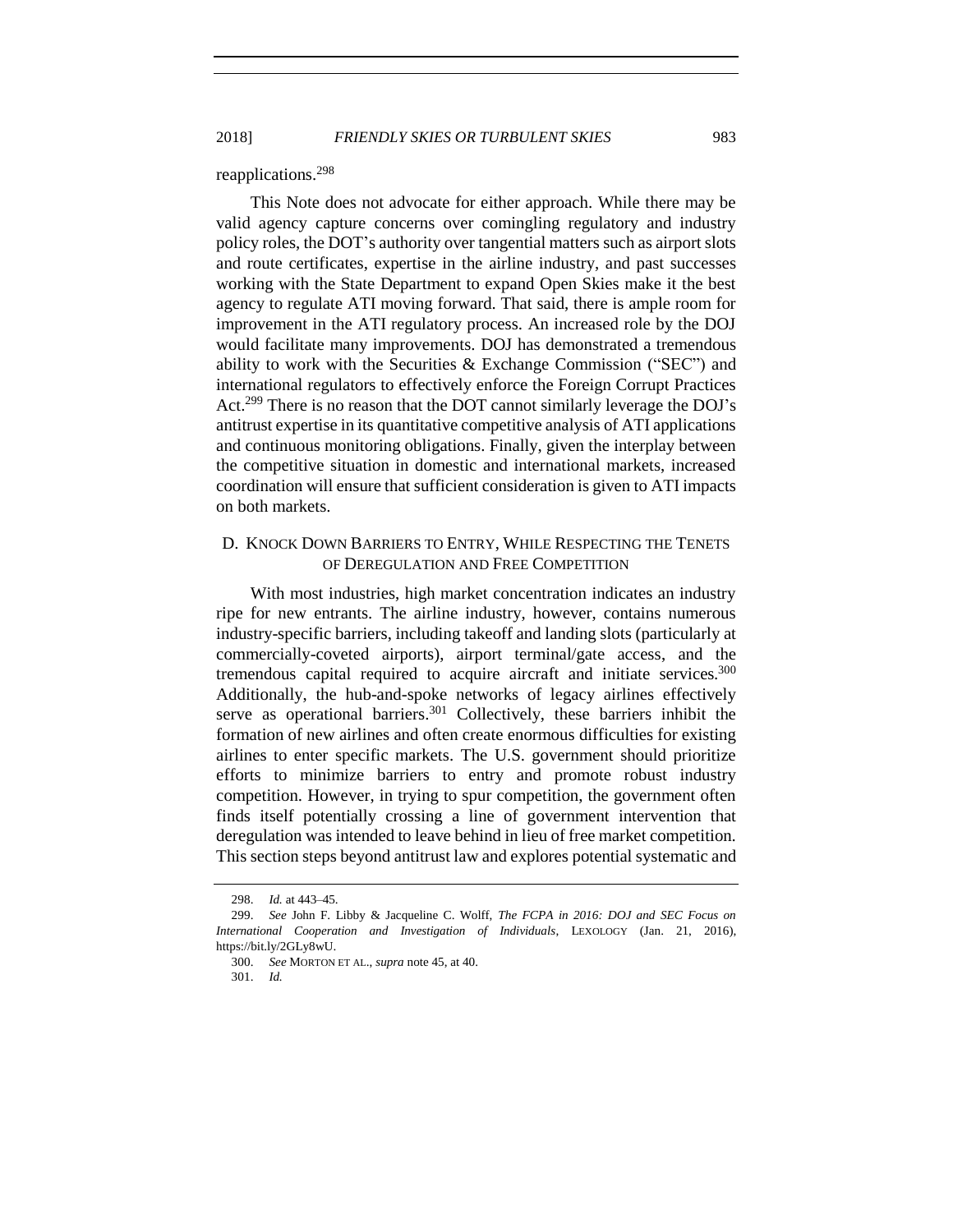984 *SOUTHERN CALIFORNIA LAW REVIEW* [Vol. 91:943

philosophical reforms to spur further innovation and competition in the U.S. airline industry.

Overhauling U.S. aviation infrastructure has tremendous potential to generate real economic benefits and fresh competition. The United States' antiquated aviation infrastructure and policies carry costly effects. U.S. airports are increasingly congested as growing travel demands strain airports' ability to keep up—72% of U.S. air passenger traffic flows through the thirty busiest airports and delays cost passengers and airlines billions annually.<sup>302</sup> President Trump touted improving U.S. transportation infrastructure, including U.S. airports which he referred to as "bottom of the rung" internationally, as a key policy agenda; he pushed for an investment of over \$1 trillion in U.S. infrastructure improvements through publicprivate financing and tax incentives shortly after being elected.<sup>303</sup> Improving airport infrastructure is arguably just as important as easing air traffic congestion. For example, airlines without historical control of terminal space or gates at Los Angeles International ("LAX") find lack of real estate is a huge barrier to entering or expanding service at LAX;<sup>304</sup> while LAX may not have the slot constraints or air space issues that the New York City airports do, the lagging infrastructure has the same practical effect in limiting the number of airlines and flights that can serve LAX. Expanding and improving U.S. airports will provide opportunities for those airlines without historical real estate holdings to enter or expand at airports that are currently space constrained.

Lastly, moving forward, the DOT should be cautious of pushing policies that position it to pick "winner and loser" airlines or overstep its regulatory authority abroad and disrupt international comity. Its approach toward "exclusivity clauses" in alliance or JV agreements applying for ATI presents a powder keg of issues moving forward. Hawaiian Airlines recently requested that the DOT require Qantas to codeshare on routes in Australia with other U.S. airlines on the same terms and availability that American Airlines would receive via their JV (thereby requiring ongoing price regulation and monitoring by the DOT).<sup>305</sup> While the request became moot after the DOT denied American and Qantas' ATI bid, it offers an interesting

<sup>302.</sup> Robert Puentes, *Aviation Needs a Makeover*, U.S. NEWS (Jan. 19, 2017, 8:00 AM), https://www.usnews.com/opinion/economic-intelligence/articles/2017-01-19/americas-aviationindustry-needs-a-makeover.

<sup>303.</sup> Michael Laris, *After Assailing 'Obsolete' Airports and Transportation System, Trump Tells Airline Executives He's Here to Help*, WASH. POST (Feb. 9, 2017), http://wapo.st/2DdrdXr.

<sup>304.</sup> *See* Ted Reed, *When the Olympics Are Ready for Los Angeles, Will LAX be Ready for the Olympics?*, FORBES (Sept. 15, 2017, 11:00 AM), http://bit.ly/2oW33wq.

<sup>305.</sup> *See* Answer of Hawaiian Airlines, Inc., *supra* not[e 191,](#page-24-2) at 84–87.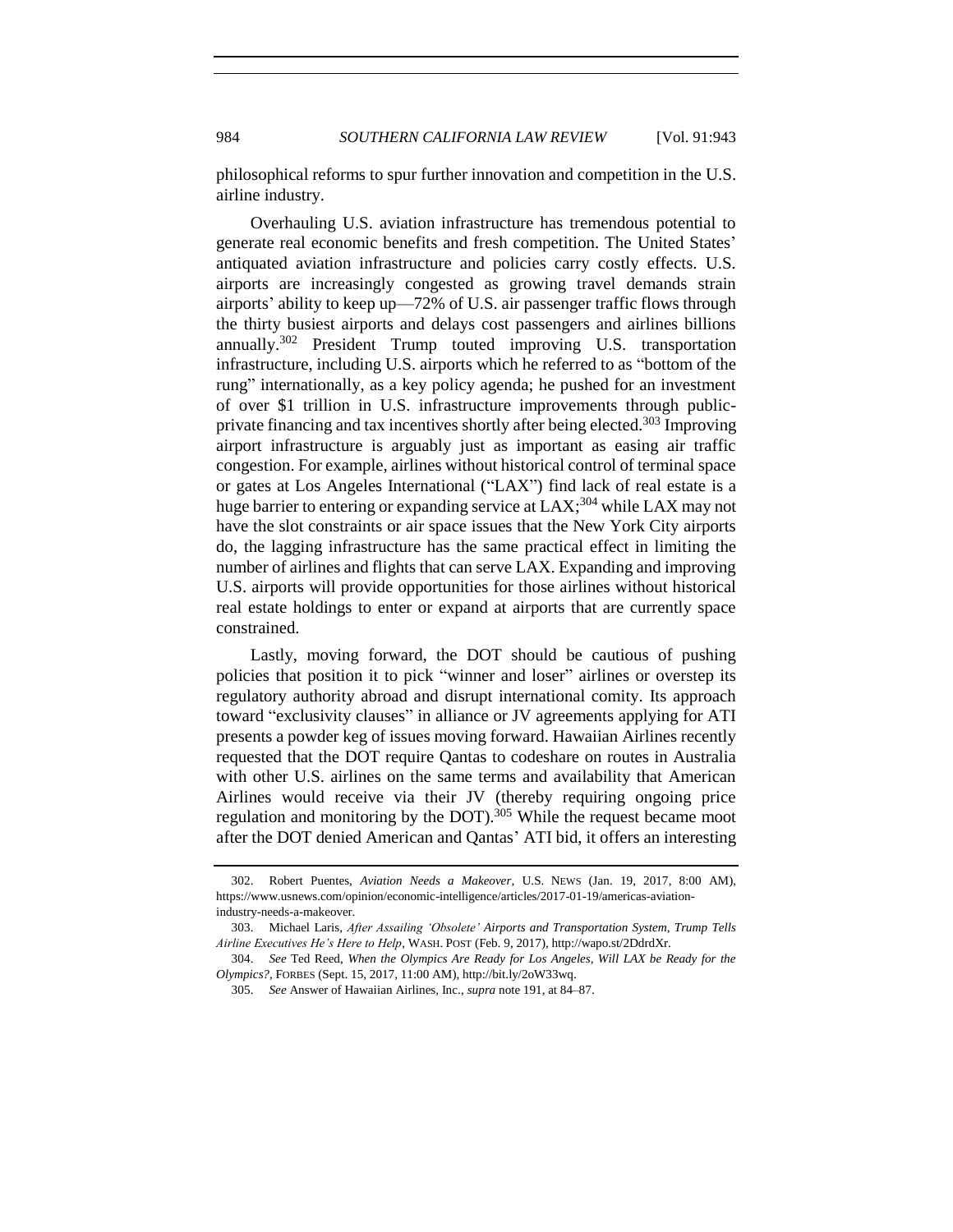case study. The DOT and State Department's Open Skies objective has been to open and liberalize air travel between the U.S. and other countries; to entertain forcing foreign airlines to codeshare with U.S. airlines on flights entirely within a foreign country would seemingly undermine the entire notion of Open Skies and international comity. The DOT should be extremely hesitant to intervene in the contractual relations of private airlines, especially when foreign airlines are involved, and any DOT action may invite a reciprocal response by foreign regulators.

The DOT's MEX slot divesture approach in granting Delta and Aeromexico ATI is also troubling and should not set a precedent moving forward. The DOT limited eligibility for the divested MEX slots to LCCs only and deemed Interjet, a Mexican LCC, ineligible because it was the second largest airline at MEX.<sup>306</sup> It reasoned that LCCs have the largest competitive impact in disciplining fares and that restricting slots to just LCCs would limit the total number divested.<sup>307</sup> The rationale behind the DOT's decision is arguably sound; there is continued support for a "Southwest Effect"—lower airfares on routes with a Southwest or other LCC/ULCC presence.<sup>308</sup> But its decision produced negative outcomes. The DOT should not be in the business of picking winners and losers by completely shutting out a segment of airlines—legacies—from even stepping to the plate and making their case. While the 80% market share of the four largest U.S. airlines is often tossed around, it fails to capture competitive realities. Legacy airlines have demonstrated a willingness to compete against both fellow legacies, by encroaching into entrenched hubs and growing nonstop service to more destinations,  $309$  and LCCs, by expanding product offerings such as the introduction of "basic economy" fares to reach even the most priceconscious of passengers.<sup>310</sup>

The MEX slot divesture also concerns matters of international comity. Interjet has challenged the DOT's slot divestiture process in the D.C. Circuit as "arbitrary and capricious" and questioned whether the DOT "exceeded its statutory authority<sup>"</sup> in allocating slots at an airport outside the United States.<sup>311</sup> Moving forward, the DOT should refrain from taking similar

<sup>306.</sup> DL-AM Show Cause Order, *supra* not[e 186,](#page-24-1) at 24–25.

<sup>307.</sup> *Id.* at 21.

<sup>308.</sup> *See* Alan R. Beckenstein & Brian M. Campbell, *Public Benefits and Private Success: The Southwest Effect Revisited* 27–28 (Darden Bus. Sch., Working Paper No. 206, 2017).

<sup>309.</sup> DANIEL M. KASPER & DARIN LEE, COMPASS LEXECON, AN ASSESSMENT OF COMPETITION AND CONSUMER CHOICE IN TODAY'S U.S. AIRLINE INDUSTRY 22–25 (2017), http://bit.ly/2Fo77zO.

<sup>310.</sup> Bart Jansen, *Airlines Gauge Success of Basic Economy by How Many Passengers Avoid It*, USA TODAY (Oct. 26, 2017), https://usat.ly/2lkfgvz.

<sup>311.</sup> Final Brief of Petitioner at 2, ABC Aerolineas, S.A. de C.V. v. U.S. Dep't of Transp., No. 17-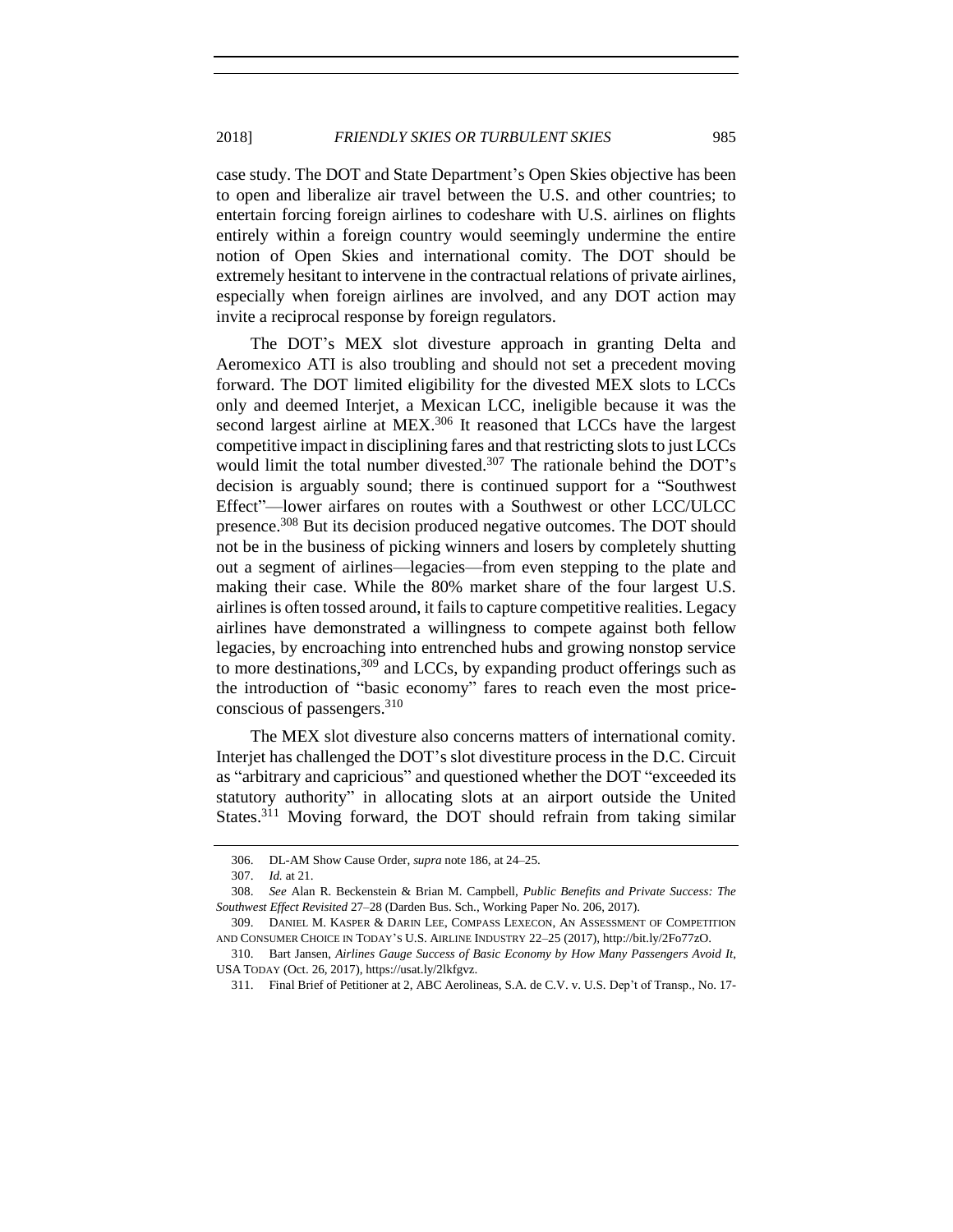actions that can be construed, at a minimum, as regulatory fiat, or, worse, as encroaching on the sovereignty of Open Skies agreement partners. JetBlue's experience in trying to receive slots at MEX illustrates the "opaque [and] confusing" process: JetBlue was awarded only commercially undesirable slots before 5:00 a.m. and after 10:00 p.m.<sup>312</sup> Rather than unilaterally engineer a solution that arbitrarily excluded U.S. and Mexican airlines from the process, the DOT should have shared its slot concerns with the Mexican aviation authority and the MEX airport authority in order to come to a consensus for slot divestitures together that would permit ATI approval. Offering assistance in bringing the MEX slot allocation system in line with the IATA World Slot Guidelines, while touting the benefits that JetBlue and other U.S. airlines bring to communities would also be more effective than a divestiture power grab. Going forward, a DOT mentality that respects international comity and robust market competition will incentivize *all* airlines and generate the greatest public benefit.

#### **CONCLUSION**

<span id="page-43-0"></span>Under many metrics, U.S. airlines are serving passengers at record levels. Foremost, U.S. commercial aviation has never been safer; 2017 marked the eighth straight year of zero U.S. airline passenger fatalities.<sup>313</sup> Average ticket prices are at historic lows, and increases in fares are considerably behind increases in disposable income, CPI, and jet fuel prices this century.<sup>314</sup> Airlines are aggressively competing and expanding into competitor hubs, while improving flight operations; in 2017, fewer flights were cancelled, on-time arrival rate increased, and airlines lost fewer bags and bumped fewer passengers.<sup>315</sup> However, viral incidents such as United's removal of Dr. Dao and the large domestic market share of the four biggest U.S. airlines contribute to the public's negative perception of air travel. The data paint a different picture. Ugly on-board incidents are the exception, and all U.S. airlines have demonstrated an impressive flexibility to quickly adopt policies that reduce the likelihood of repeating such incidents. United adopted ten policy changes in response to the Dr. Dao incident, including reducing overbooking and increasing gate agent flexibility to reach voluntary seat denials, which other U.S. airlines also adopted.<sup>316</sup>

<sup>1056</sup> (D.C. Cir. Sept. 1, 2017).

<sup>312.</sup> JBLU Answer, *supra* not[e 240,](#page-29-0) at 12–14.

<sup>313.</sup> Bart Jansen, *Airline Safety Best on Record in 2017: Trump Claims Credit, but Experts Cite Years of Efforts*, USA TODAY (Jan. 2, 2018, 5:36 PM), https://usat.ly/2qjapNx.

<sup>314.</sup> AIRLINES FOR AMERICA, *supra,* not[e 67,](#page-10-1) at 5–7, 9.

<sup>315.</sup> McCartney, *supra* not[e 3.](#page-1-1)

<sup>316.</sup> Hugo Martin & Lauren Raab, *United Airlines Reaches 'Amicable' Settlement with Passenger*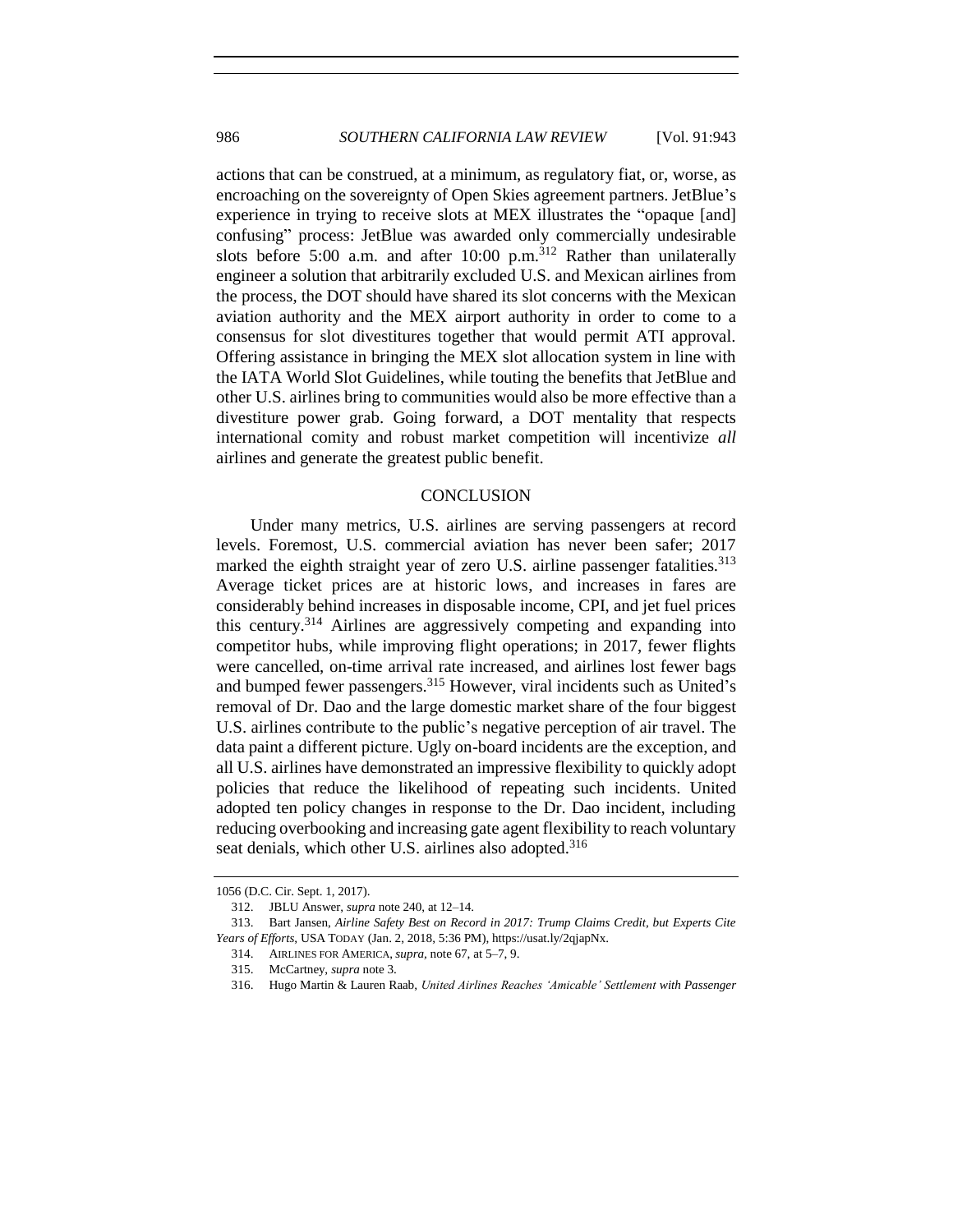There will always be room for improvement, but high market concentration in the U.S. domestic airline market has not caused disastrous anticompetitive results. That said, there is no guarantee that similar results will occur as international markets become more concentrated. International air travel involves unique barriers—as the slot situation at MEX exemplifies—and significant costs to acquire aircraft and establish operations abroad. Open Skies and ATI have enormous potential to open international markets and improve travel for U.S. passengers. However, ATI is also an extraordinary tool of regulatory relief that requires adequate safeguards. The DOT can better serve airlines and passengers alike by clarifying public interest considerations, periodically reviewing ATI approvals, and increasing DOJ involvement.

*Dragged from a Plane*, L.A. TIMES (Apr. 27, 2017, 4:20 PM), http://www.latimes.com/business/la-fiunited-david-dao-20170427-story.html.